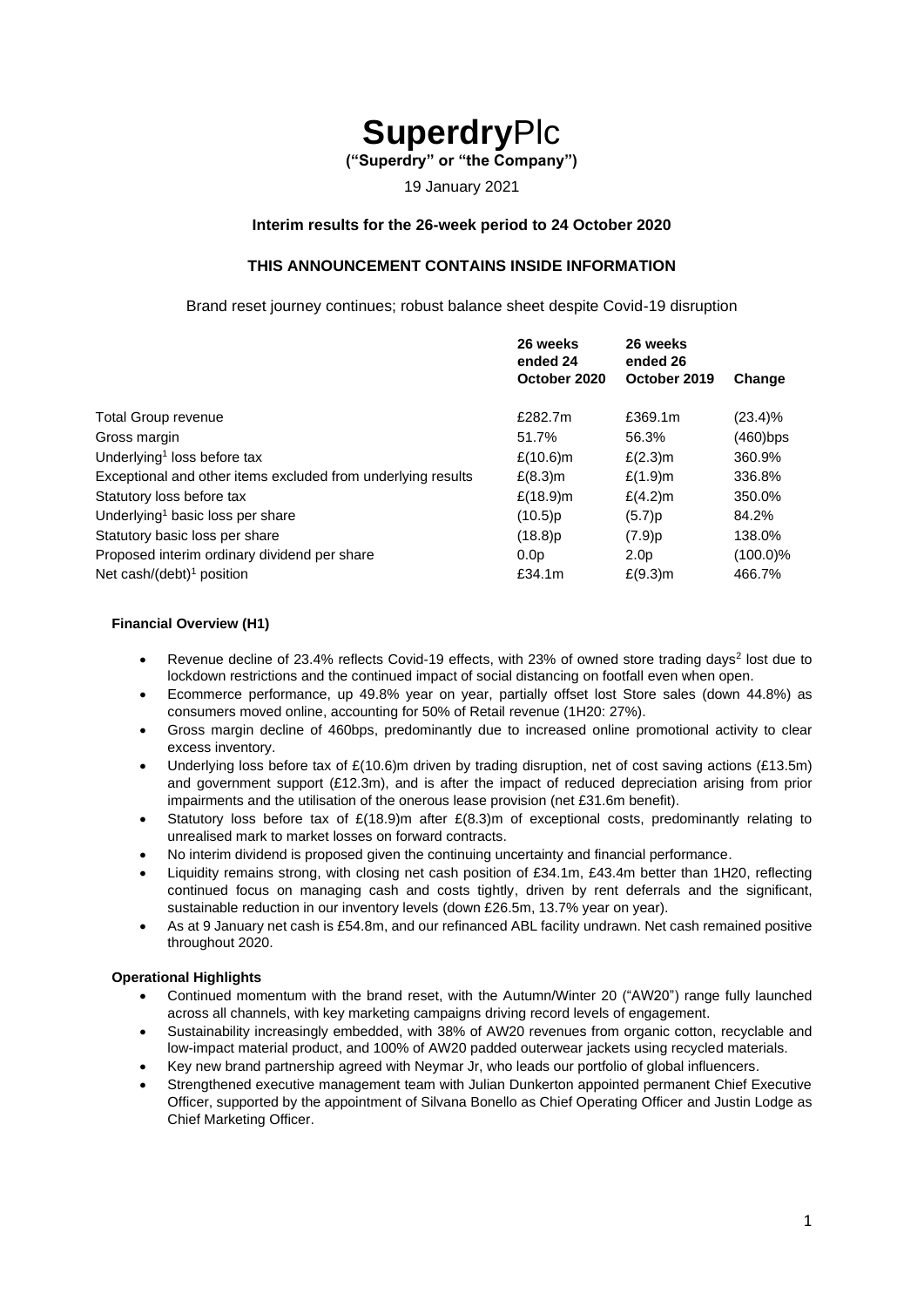#### **Julian Dunkerton, Founder and Chief Executive Officer, said:**

"Covid-19 has brought substantial challenges to Superdry as with many other brands, and this has continued through the first half and into the second with renewed lockdowns in our key markets. Our team has responded incredibly well and above all we've been focused on looking after our colleagues and customers and ensuring everyone is keeping safe.

While revenue and underlying profit have been impacted by the external conditions, the brand has continued to focus on the reset, however, with over 70% of stores currently closed and having to shut a significant number over peak, it will take time to see the benefits of all our hard work flow through to the results.

We are making great progress with our influencer-led, digital marketing strategy, enabling us to better target new and existing customers. I am particularly excited about our recently announced partnership with Neymar Jr, a globally recognised sports star with over 143m worldwide social media followers. I am also very proud of how we are embedding sustainability in every part of the business, with responsibly sourced ranges at the heart of our AW20 collection. I believe sustainability is becoming critically important to our customers and I'm committed to Superdry becoming one of the leading global sustainable fashion brands.

With Silvana Bonello joining our team as Chief Operating Officer, we are well on the way to having the right leadership team in place to see us through the current difficult environment, oversee the delivery of our strategy and return the brand to long-term, sustainable growth once the pandemic recedes."

#### **H2 trading to date (11 weeks to 9 January 2021)**

Trading continued to be disrupted going into Q3 with further national and regional lockdowns across the UK and Europe, restricting the operations of our store estate. This has resulted in 38% store days lost due to lockdowns in the 11 week period, including the all-important weeks before and after Christmas in several key markets. As at 9 January, 173 stores are now temporarily closed, representing 72% of our portfolio.

|                        | 11 weeks to 9 January<br><b>YoY Change</b> |
|------------------------|--------------------------------------------|
| Group Revenue          | $(27.2)\%$                                 |
|                        |                                            |
| <b>Channel Revenue</b> |                                            |
| <b>Stores</b>          | $(52.1)\%$                                 |
| Ecommerce              | 13.2%                                      |
| Wholesale              | $(23.0)\%$                                 |

Stores have continued to be significantly impacted by Covid-19 lockdown closures, with revenue for the 11 weeks to 9 January 2021 down 52.1%. Over that period 38% of store days were lost, with like-for-like store sales ending the period down (30.8)% year-on-year (compared with last year when stores were open), as reduced footfall from social distancing restrictions weighs on our trading environment.

Ecommerce sales were up 13.2% for the period, helping to offset some of the lost store sales, with the strongest performance being seen on our owned sites which were up 25.7% year-on-year, which also benefit from a lower rate of customer returns. As a consequence of protecting our core and current season product through disciplined pricing strategies, Black Friday promotional period sales<sup>3</sup> were lower year-on-year, driven by 3<sup>rd</sup> party revenue declines. However, the resultant product mix over this key promotional window drove an improvement in both gross profit and contribution year on year. These sales declines were offset by strong pre-Christmas trading, particularly on our owned sites, across early November and December.

Our Wholesale performance ended the 11 week period down 23.0% year-on-year as our partners continue to face the same Covid-19 related headwinds as our store estate. This was predominantly driven by more cautious AW20 forward orders given the backdrop of Covid-19. These declines were partially offset by In Season Orders up 29%, driven by online wholesale customers.

#### **FY21 Outlook**

The continued uncertainty and disruption caused by Covid-19, including the impact from sudden and protracted store closures across our estate as a result of government restrictions, makes it more difficult than ever to forecast the outturn for the year. Consequently we recognise the material uncertainty noted in our going concern assessment, and we are not providing formal guidance at this time for FY21 or beyond.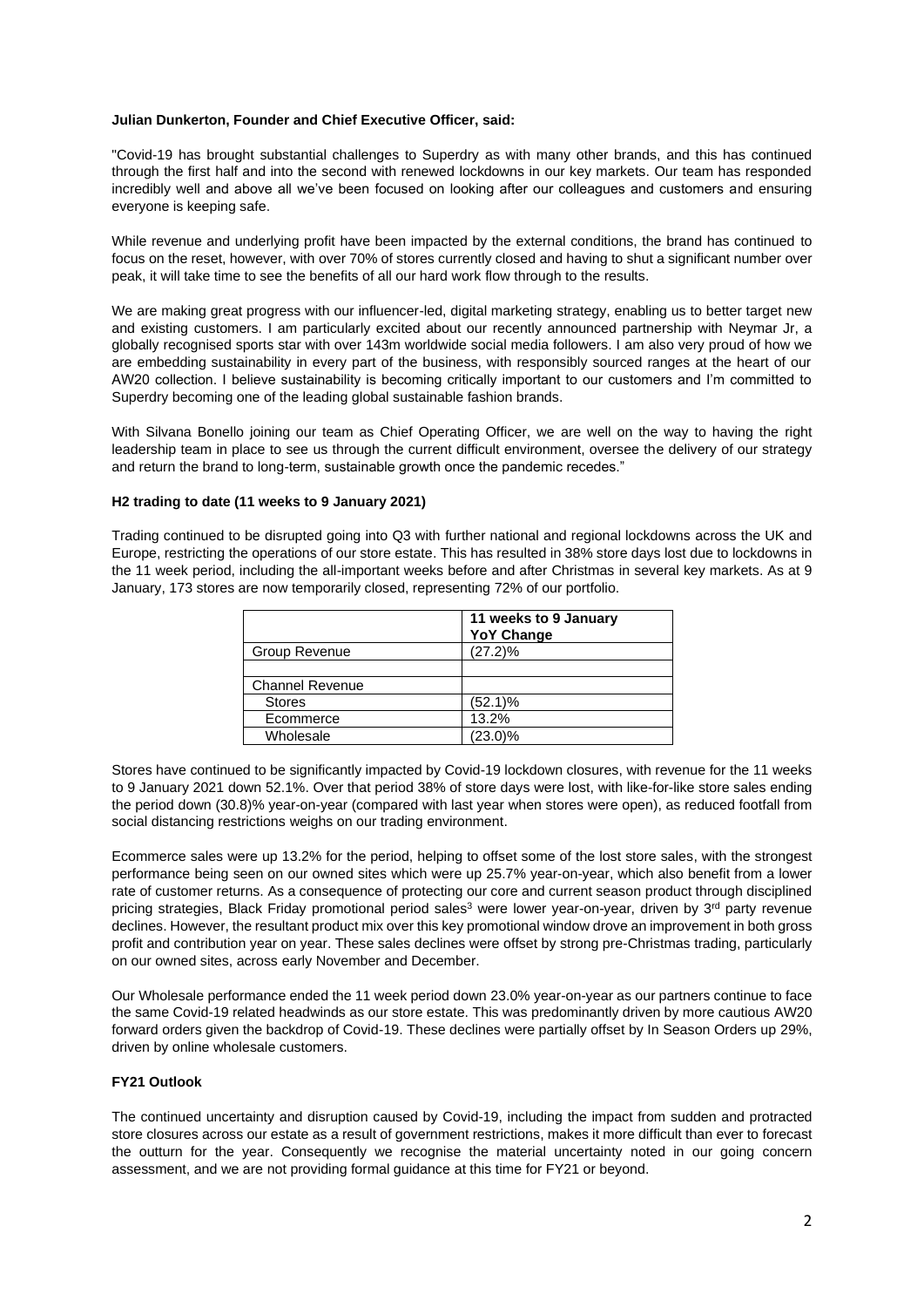In the balance of the year we anticipate:

- Prolonged store closures and subdued footfall in early 2021 to negatively impact revenues year-on-year, even after considering the six weeks of lockdown in late FY20. These shortfalls will be partially offset by rent waivers and furlough support.
- Given the elevated levels of clearance activity throughout the 2020 calendar year, and as we adopt a more balanced promotional stance in 2021, Ecommerce growth will decelerate in Q4 21.
- Wholesale revenues to end the year broadly in line with current market expectations.

The Company's liquidity remains strong with net cash of £54.8m at 9 January 2021, through continued cash preservation measures, including accessing government support initiatives across the UK and internationally, reduction and rephasing of stock intake, rent deferrals and associated Covid-19 waivers, rigorous cost control and cash management. Consequently, we currently expect to remain in a net cash position for the remainder of FY21.

We continue to have a total of over £130m of available liquidity at hand. Our £70m Asset Backed Lending Facility remains available, having not been used in the year to date, and is currently still undrawn. Given the continued volatility caused by Covid-19, we have agreed with our existing lenders to reprofile the profit related covenant tests for the period ended April 2022.

#### **Notes**

- 1. 'Underlying' and 'Net cash' are used as alternative performance measures ('APM'). Definition of APMs and how they are calculated are disclosed in the financial statements in note 23.
- 2. 'Lost trading days' calculated as the simple average number of stores closed each day of the period as a percentage of total potential trading days in the period.
- 3. 'Black Friday promotional period' defined as the 11 days ending Monday 30 November 2020.

### **Market Briefing**

A webcast for analysts and investors will be held today starting at 9.00am, followed by a Q&A with management. The webcast will be publicly available to join live, but questions will be limited to analysts. If you would like to register, please click [https://secure.emincote.com/client/superdry/superdry008.](https://secure.emincote.com/client/superdry/superdry008) A recording of the event will also be available on our corporate website afterwards.

#### **For further information:**

| Superdry:               |                              |                      |
|-------------------------|------------------------------|----------------------|
| Adam Smith              | adamj.smith@superdry.com     | +44 (0) 1242 586747  |
| Candice Johnson         | candice.johnson@superdry.com | +44 (0) 1242 586747  |
| Media enguiries         |                              |                      |
| Tim Danaher, Imran Jina | superdry@brunswickgroup.com  | +44 (0) 207 404 5959 |

#### **Notes to Editors**

The *Superdry* brand is obsessed with design, quality and fit and committed to relentless innovation. We design affordable, premium quality clothing, accessories and footwear which are sold around the world. We have a unique purpose to help our consumers feel amazing through wearing our clothes. We have a clear strategy for delivering continued growth via a multi-channel approach combining Ecommerce, Wholesale and physical stores. We operate in over 60 countries and have over 4,100 colleagues globally.

#### **Cautionary Statement**

This announcement contains certain forward-looking statements with respect to the financial condition and operational results of Superdry Plc. These statements and forecasts involve risk, uncertainty and assumptions because they relate to events and depend upon circumstances that will occur in the future. There are a number of factors that could cause actual results or developments to differ materially from those expressed or implied by these forward-looking statements. These forward-looking statements are made only as at the date of this announcement. Nothing in this announcement should be construed as a profit forecast. Except as required by law, Superdry Plc has no obligation to update the forward-looking statements or to correct any inaccuracies therein.

The information contained within this announcement is deemed to constitute inside information as stipulated under the Market Abuse Regulations (EU) No. 596/2014. Upon the publication of this announcement, this inside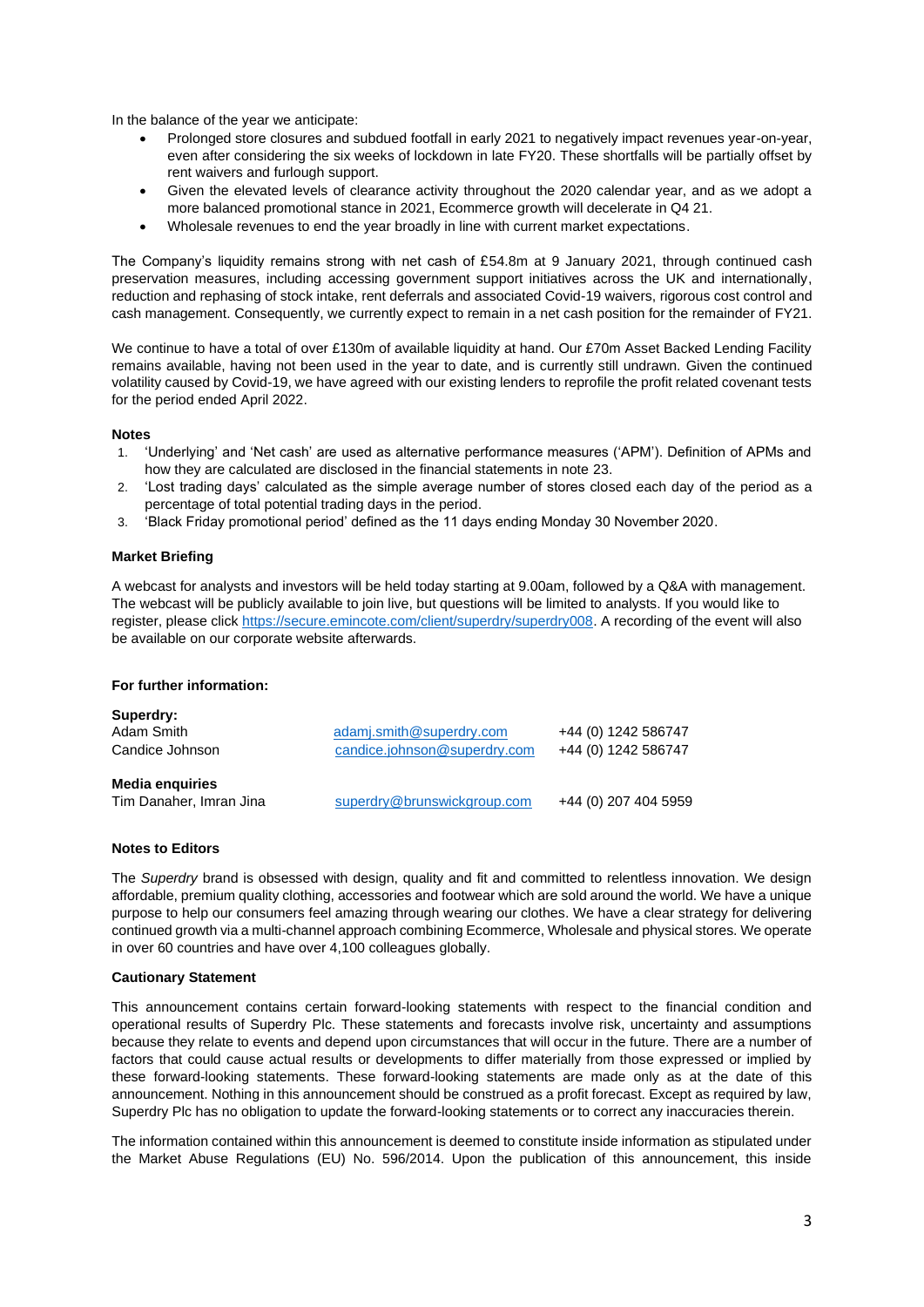information is now considered to be in the public domain. The person responsible for this announcement on behalf of Superdry is Ruth Daniels, Group General Counsel and Company Secretary of Superdry.

#### **Chief Executive's Review**

The first half of FY21 has continued to be impacted by the trading volatility and operational disruption caused by Covid-19. Despite these headwinds, as a business we are fully focused on our longer-term strategy and the brand reset and have moved quickly to adapt to the ever-changing landscape.

Reflecting this challenging trading environment, first half revenues declined 23.4%, driven by unavoidably lower physical store trade from either temporary store closures (23% lost trading days) or substantially reduced footfall from social distancing measures, partially offset by strong Ecommerce performance. A focus on cash preservation and clearing stock meant that levels of promotion were higher than originally planned, leading to a 460bps reduction in gross margin.

The resulting half-year underlying loss before tax of £(10.6)m (1H20: £(2.3)m) includes an expected accounting benefit of £31.6m from lower depreciation and utilisation of an onerous lease provision. Statutory loss before tax was £(18.9)m versus a loss of £(4.2)m in the prior year, reflecting the challenges of Covid-19.

In line with the decision at the year end, the Board believes it is prudent and in the long-term interest of shareholders to continue to focus on cash preservation in the short-term and has decided to not propose an interim dividend.

#### **Strategic Leadership**

Recognising the increasing need to be agile across our supply chain, I am delighted to have appointed Silvana Bonello as Chief Operating Officer, joining us in March 2021. Silvana brings with her a wealth of experience, having spent her career in operational roles with Nike and most recently Vans, and will be responsible for sourcing, logistics, merchandising, IT, corporate strategy and business transformation, which will include a review of our IT infrastructure, systems and operational processes, to drive far greater flexibility and efficiencies across all aspects of the business. Together with the key hires in Creative (Phil Dickinson), Retail (Craig McGregor) and Marketing and Digital (Justin Lodge), we can now focus on returning the brand to long-term, sustainable growth, through our three brand priorities: i) product & design, ii) social & digital, and iii) sustainability.

The process of hiring a permanent Chief Financial Officer is well underway and an announcement will be made in due course.

#### **Product and Design**

One of the fundamental initiatives since April 2019 has been to return the business to a design-led philosophy. A key moment in doing this has been the launch of AW20, the first collection designed end-to-end under my and Phil Dickinson's leadership. Despite the challenges of Covid-19, the new product fully launched across all channels, segmented into the four style choices, each with their own collection (Original & Vintage, Superdry Studios, Superdry X and Sport).

As we look ahead to the 2021 ranges, we will have fully embedded this new design framework, and will begin building out the mainline collection through short-lead time product to generate ongoing excitement and newness through more frequent drops, particularly on our online channels.

### **Social and Digital**

A key driver of our brand reset has been to embed an influencer-led, digital marketing strategy, enabling better and more relevant communications with target customer demographics, leveraging the newly segmented product range. Our campaigns featuring Hero Fiennes Tiffin and Zara Larsson to support the launch of AW20 saw record levels of engagement using brand and performance marketing. These campaigns substantially increased communication with both current and potential customers across all style choices and younger age ranges, and we will continue to grow and amplify our portfolio of influencers in 2021, taking this to another level with our organic underwear campaign featuring Neymar Jr, a globally recognised sports star with over 143m worldwide social media followers.

Through this approach, we have seen active customer numbers increase by 17% and our number of followers across all channels increase to 3.3m, +5% growth since the start of FY21. I am particularly pleased to see that our Net Promoter Score has remained ahead of our competitor set for both men and women.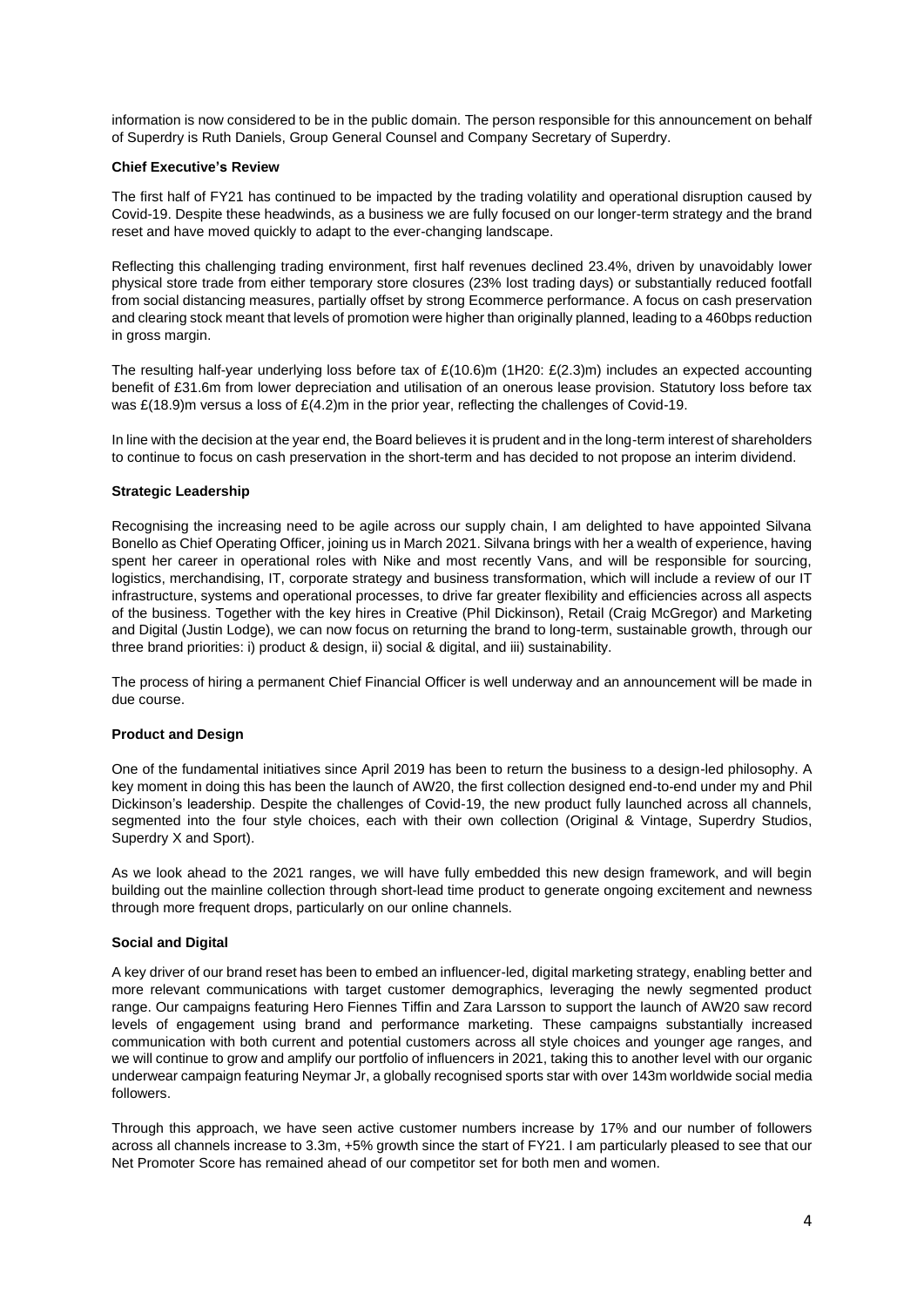#### **Sustainability**

Sustainability has remained at the forefront of our design processes and operations, with all AW20 padded outerwear jackets using recycled materials, diverting 34m bottles from the ocean and landfill sites. AW20 also saw the first launch of our vegan trainers which have been certified by the Vegan Society. With over 4,000 units sold to date, they have been featured by publications including Vogue, Marie Claire, Stylist and supplements of national newspapers, all with a combined circulation totalling 88.7m.

Reflecting the increasing consumer demand for responsibly sourced clothing, sustainable products (organic cotton, recyclable and low-impact materials) generated 38% of revenues over the AW20 season.

We continue to embed sustainable practices across our supply chain, and 95% of all our packaging has now been moved away from single use virgin plastic. We also launched our new Ecommerce bags which are made from Forest Stewardship Council (FSC) certified paper, making them easier to recycle, but without compromising on durability, along with our new paper store bags (made from the same paper). Both bags are produced in the UK and have reduced their carbon footprint by 60%.

#### **Retail**

Retail revenues declined 19.3% in H1, driven by store revenue declines due to enforced temporary closures, as well as suppressed footfall and demand upon reopening. More customers shopped online, benefitting our Ecommerce channel which was also supported by targeted clearance of older stock, with revenues growing nearly 50% year on year. This resulted in Ecommerce generating half of all retail sales in the period.

Recognising the increasing importance of Ecommerce within a multichannel operation, which has been accelerated by the forced closure of stores, we are prioritising investment in digital. We will continue to optimise performance on our Ecommerce platforms through the use of enhanced search capabilities, improvements in our ability to retarget abandoned purchases, and via an ongoing website refresh, the first stage of which allowed customers to navigate product through our segmented style choices.

In November, following a series of stricter lockdown announcements in the UK and Europe, we reacted quickly, embedding the operational learnings from earlier in the year. This included rapidly increasing the number of stores with fulfil-from-store capability from 31 to 70, running a skeleton operation (in accordance with government guidance) in those stores thereby unlocking trapped store stock during the lockdowns and increasing product availability for our online customers, while furloughing remaining staff in closed stores.

Following the initial wave of lockdowns in summer 2020, we agreed £3.7m of permanent rent waivers from landlords relating to the disrupted periods. We expect to secure further savings as disruption from lockdowns continues, and we conclude negotiations on impacted stores. This one-off rent waiver benefit is in addition to the previously flagged ~£10m ongoing lease renewal savings we expect to deliver in FY21.

Through this ongoing renegotiation of our portfolio, our store estate is under a continuous review process. Though we continue to believe that most stores can be returned to profitability, we will exit locations where we cannot agree sufficiently flexible lease terms.

We continue to utilise all available government support in light of the Covid-19 pandemic across all territories, the largest benefit being seen in the UK with the 12-month rates holiday (£14m in FY21) and furlough of all retail staff in closed stores and some head office staff (£4.1m in 1H21; £8.0m to date since start of pandemic). For as long as there is uncertainty and volatility due to the pandemic, continued support will be needed from the government for all retailers in the sector, and we would encourage a review to extend the current rates holiday as well as a reduction in value-added tax.

#### **Wholesale**

Wholesale partners continue to suffer from their own store closures and footfall declines due to Covid-19 restrictions and uncertainty. Performance in the half was partly impacted by the later phasing of AW20 forward orders in comparison to 1H20 and the deferred intake of stock due to supply chain disruption from earlier in the year. However, we have started to see positive signs from the distinct segmentation by style choice of the sales packages available to our Wholesale partners. Our newly created Superdry X range has enabled us to sell into the luxury department store chain Nordstrom in the USA for the first time.

#### **Operations**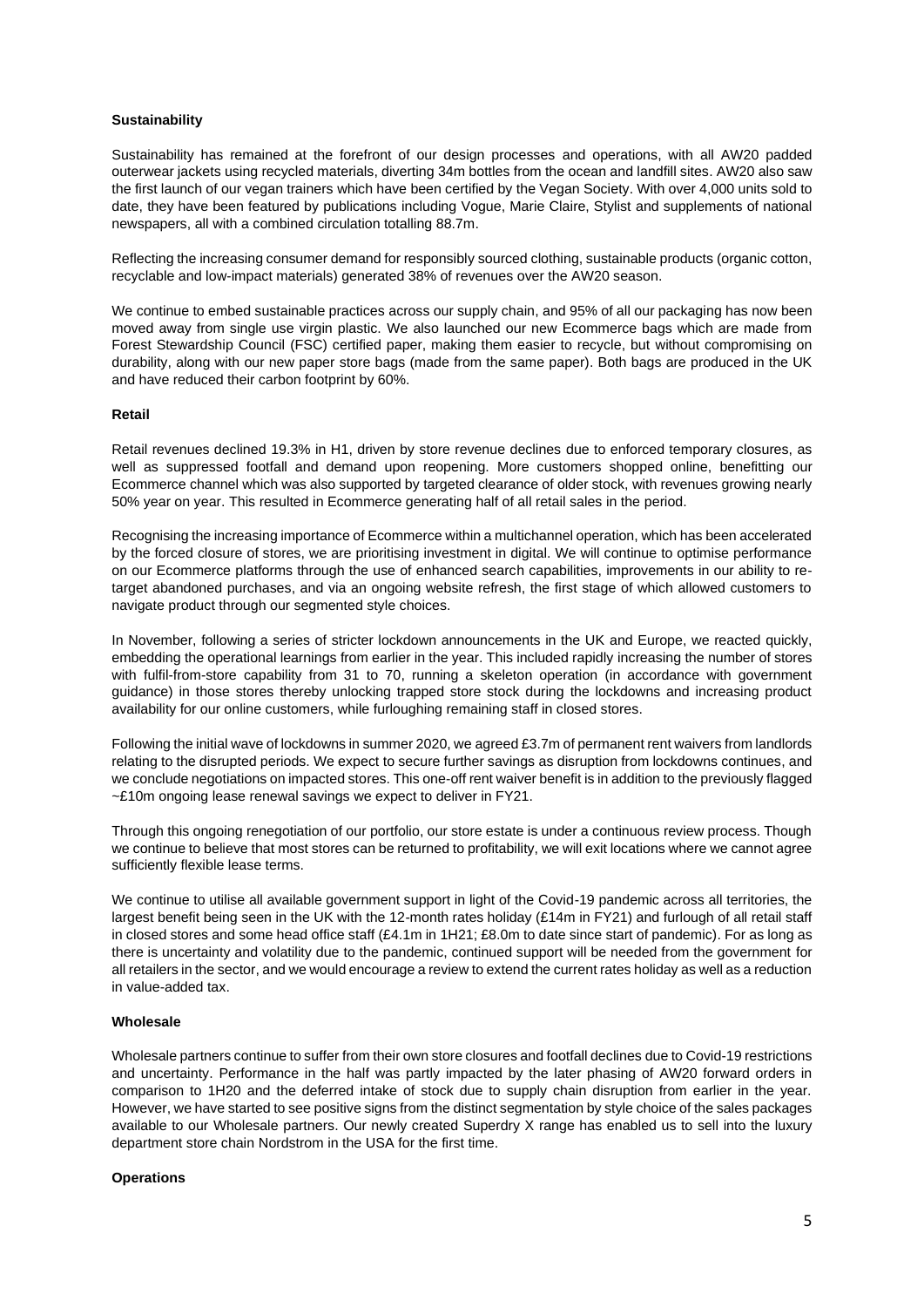Our logistics team have been working hard over the period of increased online demand, ensuring our customers continue to get our product all over the world, whilst keeping our colleagues safe by maintaining rigorous social distancing and sanitation measures in place. This was supported by the implementation of high-performance racking at our warehouses using robotics to improve efficiency.

Although a Brexit deal was finally agreed in late December, which should make the transition smoother than if there were no-deal, the UK has still left the EU and there are many impacts on our business relating to tariffs, trade, logistics, product standard regulations, currency fluctuations, and the impact on people within our organisation. While we have minimised the direct costs of these changes by optimising our inventory management and intake processes ahead of 31 December, we anticipate that it will be some time before we have better visibility on both the financial and operational implications that Brexit will have on our business.

Our internal working group have implemented plans covering all critical legal risks and operational challenges with particular focus on reducing the long-term movement of product cross-region, unless required, to reduce the impact of additional duty/tariffs, and to avoid potential delays. This group will be monitoring the key areas of impact in the coming weeks and months to ensure processes and plans are updated as required to best mitigate the impact of Brexit on our business.

Superdry is a global business with corporate and operational capability both in the UK and mainland Europe, which means that we are well-equipped to deal with the challenges of Brexit, as we can service EU customers from within the EU and not as a UK-only organisation. However, though this diversified distribution centre network has allowed us to mitigate many of the potential costs, there are now additional considerations and frictional costs of relocating inventory once it has been received into the business.

#### **Summary**

We have made steps forward in the first half of this financial year despite the continued significant challenges. I am delighted that despite the challenges from Covid-19, we launched AW20 and am pleased with the progress we are making in strengthening the brand and engaging our new and existing consumers.

We are firmly on the journey to turning the brand around, although we recognise that this is made more challenging by the pandemic and expect it to take time. To enable us to capitalise on these product and brand developments, we will make further investment in systems and IT infrastructure, following a detailed review of our existing technology and processes.

We will continue to inspire and engage the contemporary and style obsessed customer through a constant flow of new and innovative product and designs, while leaving a positive environmental legacy through our commitment to sustainability.

I would like to thank all my colleagues for their continued dedication, enthusiasm and hard work. I am confident that we will overcome the challenges that face us and restore Superdry to a full price proposition, with strong brand recognition and a loyal customer base.

#### **Financial Review**

Group revenue decreased by £86.4m to £282.7m. This decrease of 23.4% in the first half was driven primarily by the challenging consumer environment for Stores and Wholesale, both of which experienced similar impacts from Covid-19, and which led to the loss of 23% of total trading days in the period across our owned store estate. This was partially offset by the strong performance in Ecommerce.

This contributed to the increase in the underlying loss before tax of  $£(10.6)$ m, after the impact of reduced depreciation arising from prior impairments and the utilisation of the onerous lease provision driving a net benefit of £31.6m. Statutory loss before tax increased by £14.7m to £(18.9)m, predominately as a result of trading performance.

#### **Group profit or loss**

| <b>Unaudited</b> | Unaudited        |          |
|------------------|------------------|----------|
| 1H <sub>21</sub> | 1H <sub>20</sub> | % change |
| £m               | £m               |          |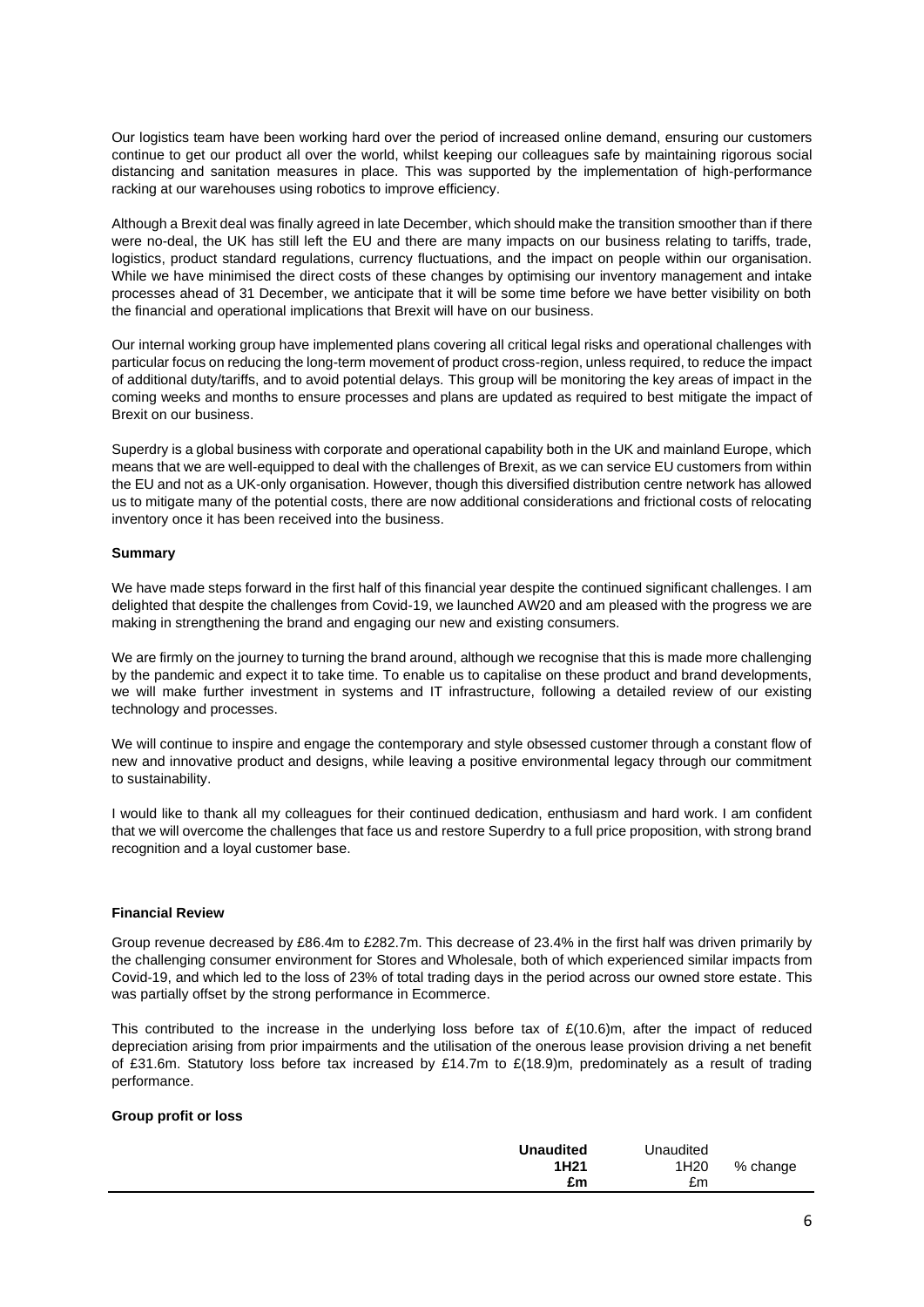| Revenue:<br>Retail                          | 173.6     | 215.1   | $(19.3)\%$   |
|---------------------------------------------|-----------|---------|--------------|
| Wholesale                                   | 109.1     | 154.0   | $(29.2)\%$   |
| Group revenue                               | 282.7     | 369.1   | $(23.4)\%$   |
|                                             |           |         |              |
| Gross profit                                | 146.2     | 207.8   | $(29.6)\%$   |
| Gross profit margin %                       | 51.7%     | 56.3%   | (4.6)%pts    |
| Selling and distribution costs              | (130.2)   | (165.5) | $(21.3)\%$   |
| Central costs                               | (31.1)    | (46.3)  | $(32.8)\%$   |
| Other gains and losses                      | 8.1       | 5.3     | 52.8%        |
| Underlying operating profit <sup>1</sup>    | (7.0)     | 1.3     | $(638.5)\%$  |
| Underlying operating margin <sup>1</sup>    | $(2.5)\%$ | 0.4%    | $(2.9)$ %pts |
|                                             |           |         |              |
| Net finance (expense)/income                | (3.6)     | (3.6)   | 0.0%         |
| Underlying profit before tax <sup>1</sup>   | (10.6)    | (2.3)   | 360.9%       |
|                                             |           |         |              |
| Exceptional and other items:                |           |         |              |
| Fair value movement on forward<br>contracts | (7.4)     | (0.6)   | 1133.3%      |
| IFRS 2 charge – Founder Share Plan          | (0.3)     | 0.1     | $(400.0)\%$  |
| <b>Exceptional items</b>                    | (0.6)     | (1.4)   | (57.1)%      |
| Total non-underlying adjustments            | (8.3)     | (1.9)   | 336.8%       |
| Loss before tax                             | (18.9)    | (4.2)   | 350.0%       |
| Tax expense                                 | 3.5       | (2.3)   | (252.2)%     |
| Loss for the period                         | (15.4)    | (6.5)   | 136.9%       |

Retail channel revenue decreased by £41.5m, 19.3% year-on-year, to £173.6m (1H20: £215.1m), with a decline in Store revenue of 44.8% to £86.8m (1H20: £157.3m) being partially offset by growth in Ecommerce, an increase of 49.8% year-on-year to £86.6m (1H20: £57.8m), benefitting from channel shift and promotional activity to clear excess stock.

Like-for-like store revenue over the first half was down 30.2% year-on-year, with stores having been closed for the start of the financial year and as we continue to trade through difficult and unpredictable times. Due to government mandated closures, 23% of available trading days were lost to lockdowns during the first half across our portfolio, with Q1 more heavily impacted (43% of days lost), while the store estate was largely open in Q2 (3% of days lost). This position has worsened again during our peak trading period, with 38% of trading days lost to lockdowns in the 11 weeks to 9 January.

Wholesale revenue declined 29.2% to £109.1m (1H20: £154.0m), largely due to our wholesale partners' physical retail network facing similar Covid-19 related closures, with revenue from online-only wholesale customers only declining 3% year on year, significantly outperforming franchise stores and wholesale customers with a physical presence (33% decline). This was exacerbated by the later phasing of AW20 forward order deliveries and the deferred intake of stock due to widespread supply chain disruption at the start of the pandemic.

Gross profit margin decreased by 460bps to 51.7%, of which 400bps was rate variance and 60bps was channel mix. The gross margin rate was lower predominately due to the need for wider discounting due to the prolonged period of store closures which removed 23% of store trading days, resulting in the need for tactical stock clearance activity to drive cash and clear excess stock, as well as an element of channel shift away from the higher margin store channel. Within retail, the 6.6% pt fall in the gross margin rate is explained by a 2.1% pt mix variance, with Ecommerce sales being 50% of the retail mix in 1H21 compared to 27% of retail sales in 1H20, and a 4.5%pt rate variance, as explained above. Our full price mix in the first half was 44.2%, down 6.8%pts from H120, predominantly from trading dynamics in Q1.

|                         | <b>Unaudited</b> | Unaudited        |              |
|-------------------------|------------------|------------------|--------------|
| Gross Margin by channel | 1H <sub>21</sub> | 1H <sub>20</sub> | Change       |
| Retail                  | 59.7%            | 66.3%            | $(6.6)%$ pts |
| <b>Stores</b>           | 64.3%            | 68.9%            | $(4.6)$ %pts |
| Ecommerce               | 55.2%            | 59.4%            | $(4.2)$ %pts |
| Wholesale               | 39.0%            | 42.3%            | $(3.3)%$ pts |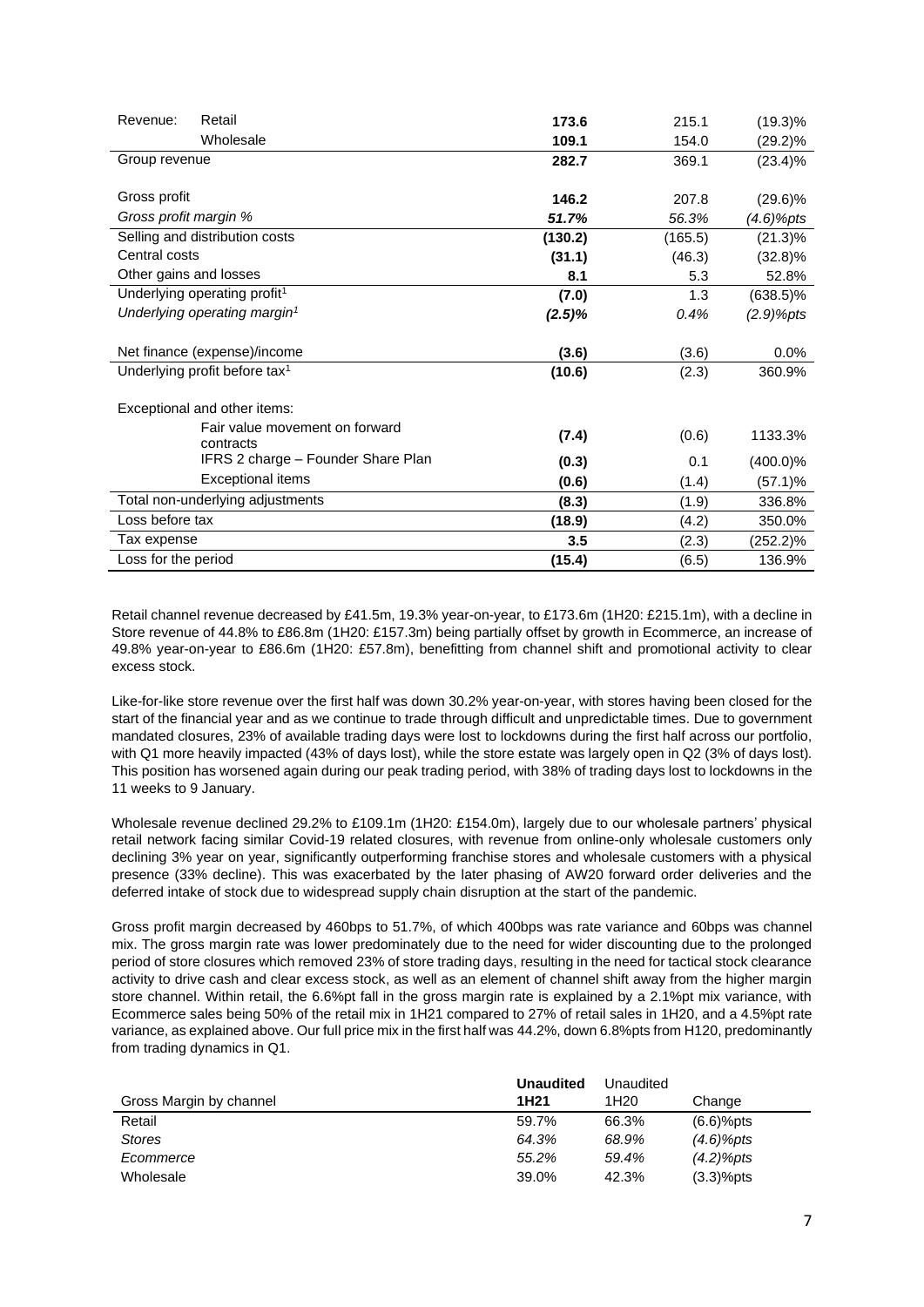| ⊺otal<br>! Gross Marqin | 7%<br>$\sim$<br>. <i>. .</i> | 56.3% | $.6$ )%pts<br>$\overline{\mathbf{A}}$<br>T.V |
|-------------------------|------------------------------|-------|----------------------------------------------|
|                         |                              |       |                                              |

Selling, general and administrative expenses, pre-exceptional costs, as a % of revenue improved by 0.3%pts to 57.1% despite significant store closures. These costs include the sales and distribution costs for the Retail and Wholesale channels and central costs.

A key driver in the reduction of the SG&A costs is the decrease in store costs (£21.8m year-on-year) from continued lease renegotiations, which include £3.7m of Covid-19 rent waivers, an onerous lease provision utilisation of £2.9m, UK rates benefit of £8.1m, store payroll reductions of £7.4m and a furlough benefit in relation to store employees across the UK and the EU of £3.4m. In addition to store costs, there was a £7.3m reduction in bad debt expense as a result of the specific one-off provisions included in 1H20 for Norway and China and a reduction in depreciation of £17.5m, largely due to the £136.8m impairment charge booked at the end of FY20.

Other gains and losses (which include royalty income and other income) were £8.1m (1H20: £5.3m), an increase of 53%, largely due to the IFRS16 impact of lease modifications and exits, offset by a reduction in royalty income of 67% year on year as licensees suffered similar trading challenges from Covid-19.

Net finance costs were £3.6m (1H20: £3.6m), of which £3.0m relates to interest expense on the leases arising from IFRS 16. We have not drawn our £70m ABL facility in the current year whereas we had utilised our RCF in 1H20, resulting in a decrease in interest costs year-on-year.

Underlying loss before tax for the period was £10.6m (1H20 loss: £(2.3)m). Statutory loss before tax for the period was £18.9m (1H20 loss: £(4.2)m).

### **Retail**

Our Retail division includes Owned Store and Ecommerce as routes to market. Owned Store revenue declined 44.8% and Ecommerce increased by 49.8%, resulting in the Retail division delivering revenue of £173.4m (1H20: £215.1m), down 19.4% year-on-year.

|                                           |           | <b>Unaudited</b><br>1H <sub>21</sub><br>£m | Unaudited<br>1H <sub>20</sub><br>£m | % change   |
|-------------------------------------------|-----------|--------------------------------------------|-------------------------------------|------------|
| Revenue:                                  | Store     | 86.8                                       | 157.3                               | (44.8)%    |
|                                           | Ecommerce | 86.6                                       | 57.8                                | 49.8%      |
| % Group Revenue:                          | Store     | 30.7%                                      | 42.6%                               | (11.9)%pts |
|                                           | Ecommerce | 30.6%                                      | 15.7%                               | 14.9%pts   |
| <b>Retail Underlying Operating Profit</b> |           | 5.1                                        | 5.5                                 | (7.3)%     |
| Retail Underlying operating profit margin |           | 2.9%                                       | 2.6%                                | $0.3%$ pts |
| <b>Retail Operating Profit</b>            |           | (0.2)                                      | 5.1                                 | (103.9)%   |
| Retail operating profit margin            |           | $(0.1)\%$                                  | 2.4%                                | (2.5)%pts  |

During H1 there was negligible change in the Group's retail space, from 1,178sqft to 1,160sqft. There has been a focus on rent renegotiations, of which 53 have now been completed with a weighted average reduction of 44%. At the end of 1H21 there are 239 owned stores (1H20: 245). 29 of the leases renegotiated to date are turnover-based; of those 14 have been moved from fixed to turnover-based rent.

Retail underlying margins of 2.9% (1H20: 2.6%) were 30bps higher than the previous year largely due to cost savings from rent negotiations (non-IFRS16), government rates holiday and store payroll savings.

Please see note 23 - Alternative Performance Measures where we have defined underlying operating profit and margin.

### **Wholesale**

|         | <b>Unaudited</b><br>1H <sub>21</sub><br>£m | Unaudited<br>1H <sub>20</sub><br>£m | % change   |
|---------|--------------------------------------------|-------------------------------------|------------|
| Revenue | 109.1                                      | 154.0                               | $(29.2)\%$ |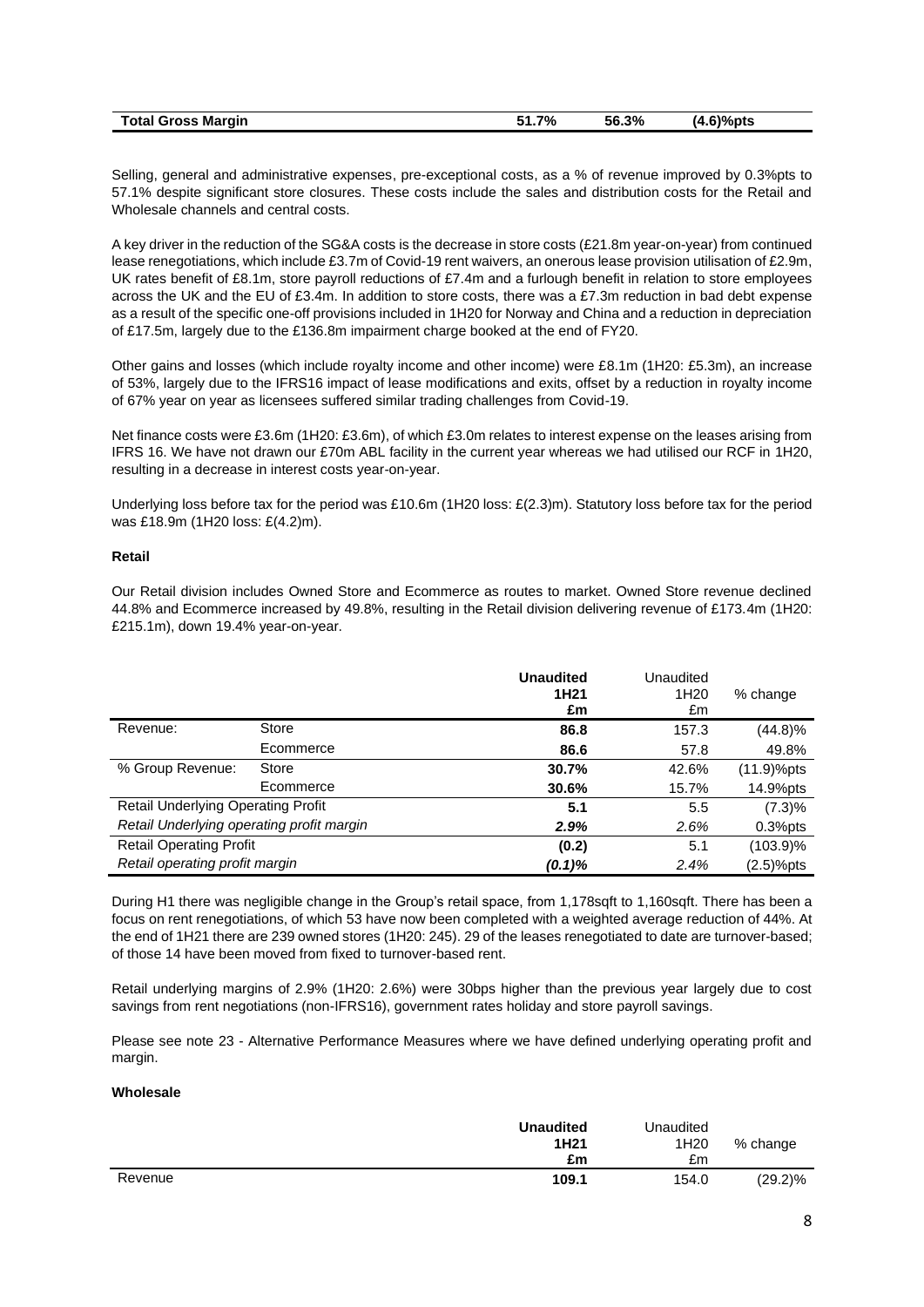| % Group Revenue                              | 38.6% | 41.7% | $(3.1)%$ pts  |
|----------------------------------------------|-------|-------|---------------|
| Wholesale Underlying Operating Profit        | 19.0  | 42.0  | $(54.8)\%$    |
| Wholesale Underlying operating profit margin | 17.4% | 27.3% | $(9.9)%$ pts  |
| <b>Wholesale Operating Profit</b>            | 16.7  | 41.8  | $(60.0)\%$    |
| Wholesale operating profit margin            | 15.3% | 27.1% | $(11.8)%$ pts |

Our Wholesale division includes franchise and license stores in secondary catchments and developing markets, multi-brand independents and distributors, and physical and online department stores as routes to market.

Wholesale revenue of £109.1m was down 29.2% year-on-year (1H20: £154.0m). Cautious AW20 forward orders against the backdrop of Covid-19 in the summer were exacerbated by the continued supressed demand and delays to shipments. As expected, online-only partners remained resilient with revenues down 3%, significantly outperforming franchise stores and wholesale customers with a physical presence (33% decline year on year).

The underlying wholesale operating profit of £19.0m, a decline of 54.8% on 1H20 (£42.0m) is driven by the above. Underlying wholesale operating profit margin is down 9.9%pts year-on-year as a result of a prior year one-off benefits from loss-making accounts exited in FY20 and from the closure of the US warehouses in 1H20.

Please see note 23 - Alternative Performance Measures where we have defined underlying operating profit and margin.

#### **Exceptional and other items**

Exceptional and other items are detailed in note 6 and include a £7.4m debit in respect of the fair value movement in financial derivatives (H120: £0.6m debit). This has been driven by changes to the timing of derivatives used to hedge Euro receivables and US Dollar payables, and by rate movements during the period against those derivative contracts. This non-cash movement is taken to the income statement as the Company does not apply hedge accounting to forward contracts.

Other items include £0.6m costs relating to restructuring activities, driven in part by the Covid-19 pandemic.

The IFRS 2 charge of £0.3m is in respect of the Founder Share Plan, which lapsed in September 2020. Consequently, no further charges are expected in relation to this plan.

#### **Taxation**

The Group's income tax credit for 1H21 is £3.5m (1H20: £2.3m income tax expense). Excluding discrete tax credits of £0.2m, the residual underlying income tax credit of £2.0m represents an underlying effective tax rate of 18.7% compared to 19.8% in 1H20 and 14.6% in FY20. The Group's tax credit on exceptional losses of £1.5m represents an effective tax rate of 18.2%. Taken together the Group's total income tax credit of £3.5m represents a total effective tax rate of 18.7% for the period ended 24 October 2020. The Group's total effective tax rate of 18.7% is lower than the statutory rate of tax of 19.0%.

This is primarily due to the level of overseas losses to which no tax benefit has been recognised, permanent differences on consolidation adjustments, the level of lease liabilities on the balance sheet to which no tax benefit continues to be recognised together with depreciation and amortisation on non-qualifying assets.

#### **Loss for the period**

After exceptional and other items, Group statutory loss after tax for the period was £15.4m, compared to a £6.5m loss in H120.

#### **Loss per share**

Reflecting the loss achieved by the Group during the year, underlying basic EPS is (10.5)p (H120: (5.7)p). Reported basic EPS was (18.8)p (1H20: (7.9)p), calculated using the basic weighted average number of ordinary shares outstanding for the period of 82,020,620 (1H20: 81,998,661) shares.

Diluted EPS is (18.6)p (1H20: (7.9)p) based on a diluted weighted average of 82,624,901 (1H20: 82,260,984) shares.

#### **Dividends**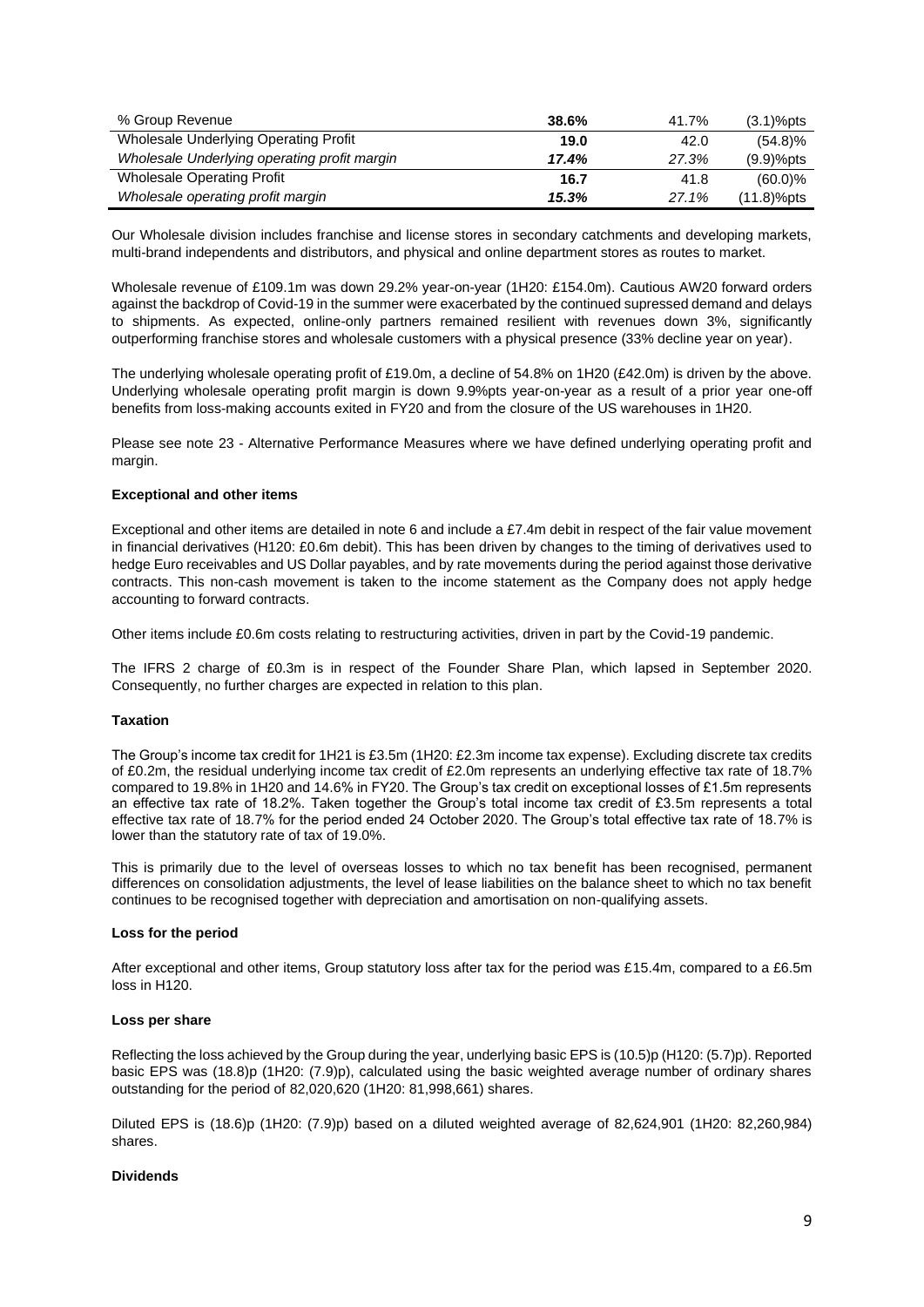In light of the current situation, the Board has made the decision not to propose an interim dividend for the six months to 24 October 2020.

#### **Cash flow, investments and working capital**

The Company had net cash of £34.1m as at the end of 1H21, compared to a net debt position at the end of 1H20 of £(9.3)m, despite the first-half being a period of working capital investment as inventories are built in advance of the peak trading period within the third quarter. A key driver of this is the ~£30m deferral of rent payments as a consequence of government mandated closures during the first half.

Since the outbreak of the pandemic, there has been a significant focus on cash preservation which has ensured we remained cash positive throughout the first half, without having to utilise any of our available facility. As at 9 January, our net cash position of £54.8m which, together with our Asset Backed Lending Agreement facility of up to £70m and an uncommitted overdraft of £10m, provided us with £134.8m of headroom.

Having reviewed trading scenarios again following the announcement of further lockdowns, management believe the combination of the cash preservation measures in place and the available facility continue to provide sufficient liquidity to trade through this prolonged period of uncertainty.

#### **Capital investment**

|                                     |                   | <b>Unaudited</b><br>1H <sub>21</sub><br>£m | Unaudited<br>1H <sub>20</sub><br>£m | % change    |
|-------------------------------------|-------------------|--------------------------------------------|-------------------------------------|-------------|
| Store portfolio                     |                   | 0.8                                        | 2.6                                 | $(69.2)\%$  |
| Infrastructure                      |                   | 2.0                                        | 1.5                                 | 33.3%       |
| IT (including software development) |                   | 2.2                                        | 4.3                                 | (48.8)%     |
| <b>Total Capital Investment</b>     |                   | 5.0                                        | 8.4                                 | $(40.5)\%$  |
| <b>Capital Creditor</b>             |                   | 0.3                                        | (1.8)                               | $(116.7)\%$ |
|                                     |                   | 5.3                                        | 6.6                                 | (19.7)%     |
|                                     |                   |                                            |                                     |             |
| Cash outflow                        | Tangible Assets   | 3.0                                        | 2.9                                 | 3.4%        |
|                                     | Intangible Assets | 2.3                                        | 3.7                                 | $(37.8)\%$  |
|                                     |                   | 5.3                                        | 6.6                                 | (19.7)%     |

Reflecting the strategic importance of Ecommerce in the current environment, which has been accelerated as a result of the pandemic, we have focused our first half capital investment in IT infrastructure. This targeted investment enabled us to increase inventory option count and availability on our owned website ahead of the peak trading period. There has been a reduced investment in the store portfolio as a result of the current economic climate, with any renewals and renegotiations requiring landlord-funded capital investment into the stores, and maintenance investment kept to a minimum given the trading climate and temporary store closures.

Property, plant and equipment and intangible assets (excluding the impact of IFRS 16) totalled £82.4m, a decrease since the financial year-end of £7.7m, as a result of depreciation and amortisation being higher than the level of capital additions.

We expect full year spend on capital expenditure to be in the range of £12m-£15m, with all non-critical projects deferred or cancelled until at least the end of the financial year. We expect this level of investment to increase into FY22 once trading has normalised, as we continue to prioritise the enhancement of our IT and digital infrastructure.

#### **Working Capital**

|                                            | <b>Unaudited</b><br>1H <sub>21</sub><br>£m | Unaudited<br>1H <sub>20</sub><br>£m | % change   |
|--------------------------------------------|--------------------------------------------|-------------------------------------|------------|
| Inventories                                | 166.5                                      | 193.0                               | $(13.7)\%$ |
| Trade and similar receivables <sup>1</sup> | 97.5                                       | 130.5                               | $(25.3)\%$ |
| Trade and similar payables <sup>2</sup>    | (155.2)                                    | (112.6)                             | 37.8%      |
| <b>Total Working Capital</b>               | 108.8                                      | 210.9                               | (48.4)%    |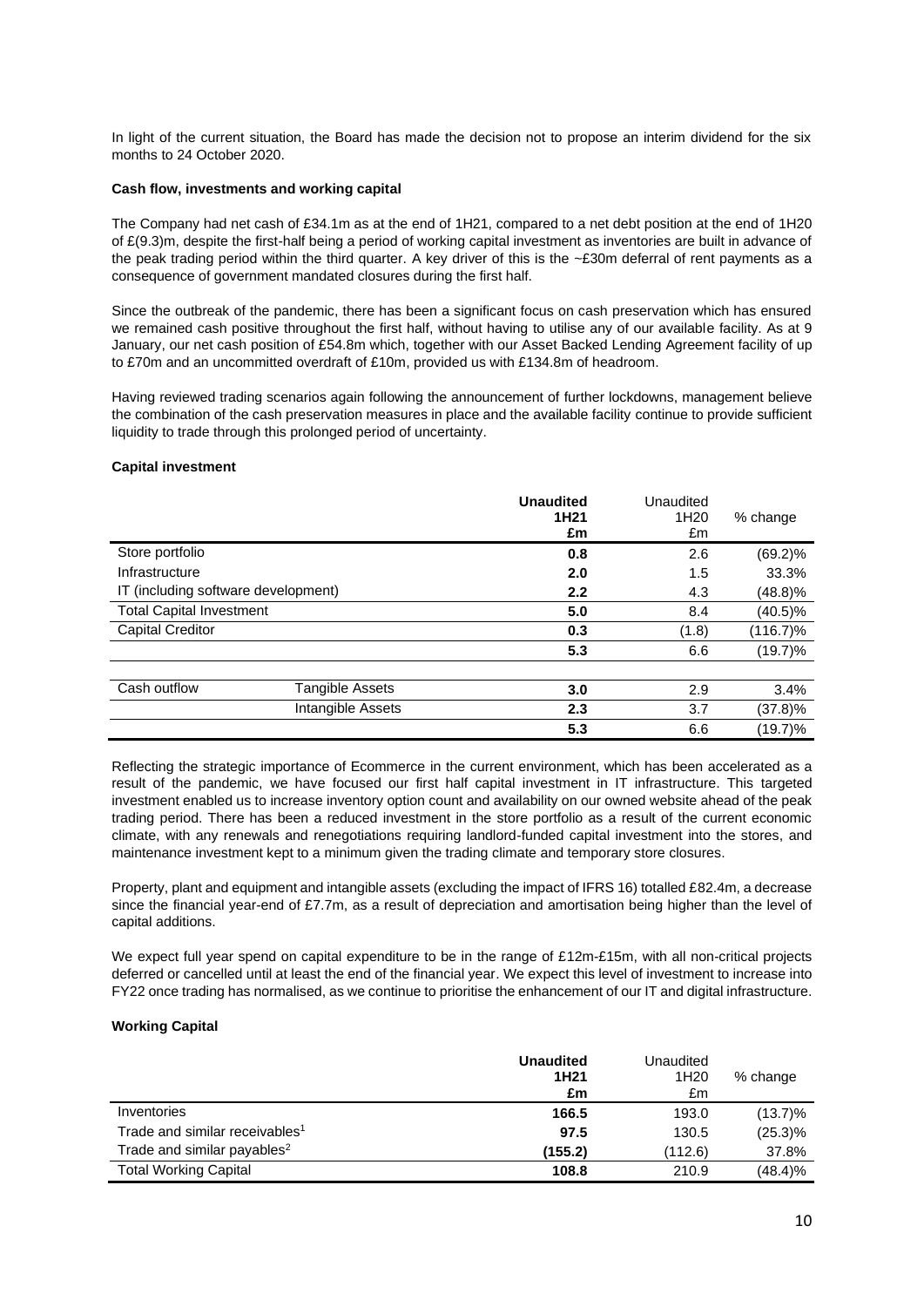Notes:

- 1. Trade and other similar receivables exclude items not considered to be working capital being derivatives, cash contributions and rent deposits.
- 2. Trade and similar payables exclude items not considered to be working capital being derivatives, lease incentives and other taxes payable.

Despite the challenging trading conditions, we remain committed to reducing our working capital for the full financial year FY21.

Inventory has reduced by £26.5m to £166.5m compared to 1H20 due to targeted clearance activity, and a disciplined forward season buy supported by the recoding of stock to future seasons. The Covid-19 specific obsolescence provision booked at the full year has reduced by £0.7m to £5.7m, despite the second lockdown, as a result of the measures above and favourable in-season wholesale orders.

Trade and similar receivables reduced by £33.0m to £97.5m, reducing broadly in line with Wholesale Revenue (- 29.2%) and as a result of cash collections, which have been better than expected. There has been a modest £1.4m increase in the bad debt provision since the year end due to the continued disruption.

Trade and similar payables have increased by £42.6m to £155.2m, largely due to deferred rental payments of ~£30m and timing of the stock intake in the current year due to Covid-19, as we managed the Company's cash position.

#### **Assessment of Group's prospects**

The financial position of the Group, its cash flows and liquidity position are set out in the financial statements. Furthermore, the Group Financial statements include the Group's objectives and policies for managing its capital, its financial risk management objectives, details of its financial instruments and exposure to credit and liquidity risk (please refer to note 19).

#### *Background*

On 10 August 2020 the Group announced that it had completed a refinancing of its facilities, from a Revolving Credit Facility ('RCF') for £70m due to expire in January 2022 to a new Asset Backed Lending ('ABL') facility for up to £70m due to expire in January 2023, with amended covenants and the option to extend at the discretion of the lender for a further 12 months. Through a number of cash preservation measures set out in the FY20 Prelims announcement on 21 September 2020 (and detailed in *Mitigating actions* section, below), the group has tightly managed cash and costs throughout the pandemic, remaining cash positive throughout 2020, and therefore the ABL has remained undrawn since it was agreed. As at 9 January 2021 net cash is £54.8m.

As at 21 September 2020, the Group directors noted that the risks of the recovery in consumer demand, the Group's ability to capture this during the Autumn/Winter 2020 ("AW20") season, and the ability of the Group to meet the new covenants from debt providers represent material uncertainty and may cast significant doubt on the Group's ability to continue as a going concern and, therefore, that it may be unable to realise its assets and discharge its liabilities in the normal course of business. This uncertainty related specifically to the covenant tests over the 12 month going concern period; the Directors assessed the liquidity requirements of the group under these downside scenarios and believed them to be adequate.

#### *Impact of continuing lockdowns and social distancing restrictions in H221*

With infection rates in our key markets having substantially reduced by late September 2020 following the "initial wave" beginning March 2020, and the majority of our owned store estate reopening, the prevailing view at that time was that further widespread lockdowns appeared unlikely (though not a remote possibility).

However, with the announcement of a second wave of lockdowns resulting in temporary store closures in the UK and certain EU markets from late October 2020, and the wider factors affecting open stores, such as social distancing measures, and broader economic and health concerns, the Group directors expect a significant negative impact on consumer demand, at least in the short term.

These regional lockdowns materially impacted trading in UK, France, Belgium and Ireland across late 2020, leading to 50% of available trading days lost in November due to temporary closures. While this improved somewhat in December (25% of trading days lost), the situation has deteriorated once again following widespread national lockdowns imposed in early 2021. As at 9 January 173 of our owned stores (72% of the estate) were closed, the highest level since April 2020. Though we have seen a 13.2% increase in Ecommerce sales in the 11 weeks to 9 January, this represents a material shortfall in total sales receipts versus previous forecasts.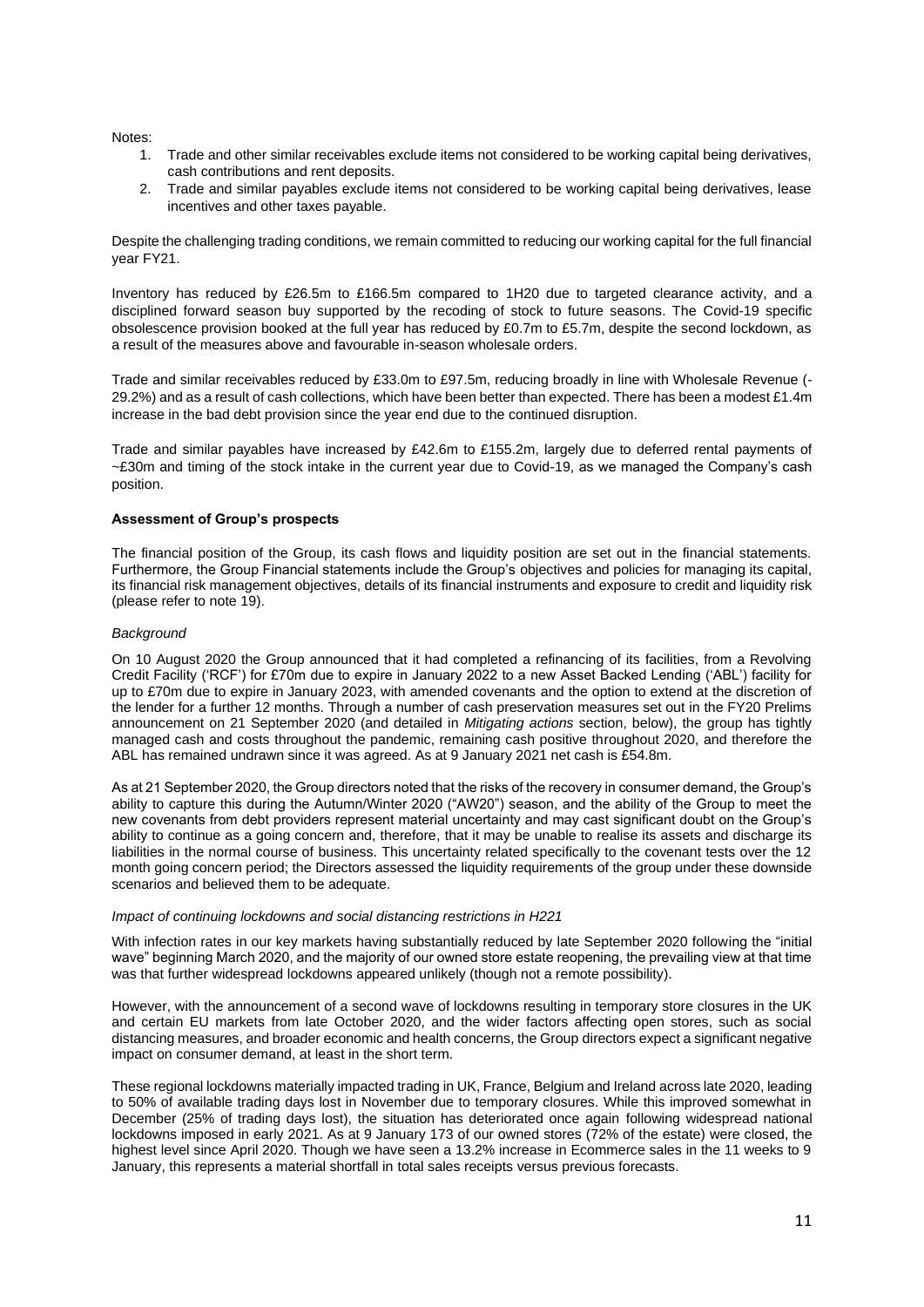There are several key mitigations that the Group has undertaken which partially offset the adverse revenue impacts of these lockdowns:

- Following the initial wave of lockdowns in summer 2020, we agreed £3.7m of permanent rent waivers from landlords relating to the disrupted periods. We expect this number to increase as disruption from lockdowns continues, and we conclude negotiations on impacted stores. This one-off rent waiver benefit is in addition to the previously flagged  $\sim$ £10m ongoing lease renewal savings we expect to achieve in FY21.
- In many markets, governments have extended furlough support where store closures have been mandated. Superdry has received £4.1m of furlough support in 1H21, predominantly relating to store colleagues, and a total of £8.0m across the period from March to December 2020. We currently expect to continue to access this government support, at least for the period of the currently imposed national lockdowns.
- The reduction in future stock purchases, aided by the carry over and recoding of core product remains our largest cash mitigation, though given the long lead times from order through to receipt and payment of the stock, our ability to manage cash relies on forecast sales. In addition to the volume of intake, we will continue to work closely with our suppliers to manage payment terms, particularly through our cash trough ahead of the Autumn / Winter season.

While these continued lockdowns have worsened the immediate trading environment, the subsequent announcement of a number of effective vaccines has improved the medium-term outlook, though we remain cautious on the trading, operational and financial impacts.

Finally, as a consequence of the impact of Covid-19 on global trade, the Group and the company are aware of constraints to the global supply of containers for shipping goods for resale from Asia to Europe, and while the Group remains confident that the majority of goods will be shipped, it is expected that the cost of these shipments will increase and that there may be some movement in the shipping dates from Q3 and Q4 FY21 to Q4 FY21 and Q1 FY22.

The Group going concern assessment has been based on a 16-month financial plan (the 'Base Case Plan') which builds from the latest FY21 reforecast (actualising to December 2020), together with a revised view of FY22.

In determining the going concern forecast, management has made a number of different assumptions regarding the Group's trading performance in light of the Coronavirus pandemic. The most significant assumptions are:

- All trading channels benefitting from the ongoing product improvements, operational initiatives and marketing activity to support the brand reset which began in October 2020.
- Current UK store closures to continue until the end of February 2021, with subdued footfall upon reopening continuing through the first half of FY22. Trading continues to recover as stores reopen and consumer demand returns, reflecting the macroeconomic uncertainties in FY22 and the ongoing channel shift towards online, with profitability delivered through full price trading margins, renegotiated leases and payroll restructuring, but with revenues remaining materially below pre-Covid levels in FY22.
- UK property rates conservatively assumed to return from April 2021 (£16m annualised cost).
- Ecommerce trading benefiting from the underlying and recently accelerated channel shift towards digital from physical retailing, together with planned development activities to improve website user experience, though with consideration of the tougher comparables in 2021, and the likely continuation of an elevated level of promotional activity to clear excess stock and generate cash.
- Wholesale performance beginning to recover in FY22 reflecting the latest forward order book performance, and the continuation of FY21 trends such as increased In Season Orders to online partners.
- Gross margin conservatively reflects a continuation of elevated promotional activity through FY22 to clear excess stock.
- Disciplined cost management and savings programmes, including an acceleration of lease renegotiations, logistics benefits relating to operational changes and US DC closures in FY20.
- An increase in marketing spend in FY22, reflecting both increased performance marketing in the short-term, together with longer-term brand investment as part of the turnaround.

Given the Base Case Plan reflects uncertainties surrounding forecasts due to the Covid-19, it is already considered to be modelled on a 'reasonable downside' basis. A 'reverse stress test' approach has subsequently been applied, modelling the shortfall to forecasted sales that the Group would be able to absorb, after implementing feasible mitigating actions, before requiring additional sources of financing in excess of those that are committed.

Whilst management consider this further downside scenario to be unlikely, it is considered to be more than remote. However, the Group directors have considered the feasible mitigating actions that are available to them and could reasonably be implemented, together with the availability of its banking facilities until at least January 2023.

#### *Mitigating actions*

If there are different outcomes to the Base Case Plan that have a materially adverse impact on the Group, the continued impact of these events could result in a reduction in liquidity and/or a longer period of lower EBITDAR,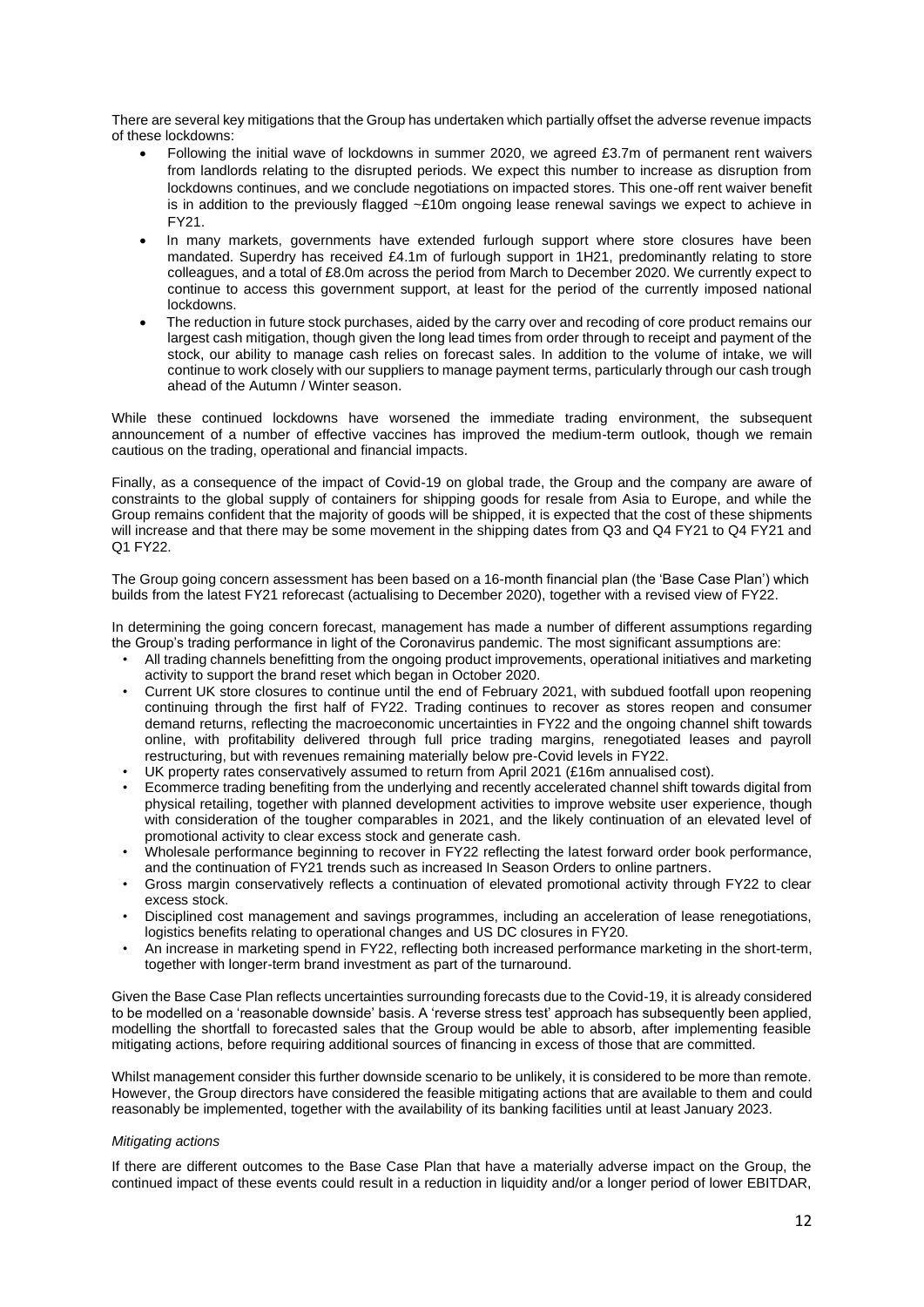which in turn risks covenant breaches. Management have considered the plausible mitigating actions available to them, which includes a reduction in uncommitted capital expenditure, a reduction in Head Office costs and discretionary spend such as marketing, the confirmed and expected forgiveness of rent relating to periods of temporary closures and a reduced purchase of new season stock in line with the lower sales values.

Management believe that the likelihood of this revenue decline scenario together with other downside impacts occurring is low, albeit more than remote, in the event of an even more severe and prolonged downside trading scenario than that modelled by the reverse stress test and, should the mitigating actions outlined above not be sufficient, management would likely adapt the current store portfolio strategy to exit a greater proportion of stores, with ~65% of leases falling due in the next 3 years.

#### *Covenant testing*

We continue to have a total of over £130m of available liquidity at hand. Our £70m Asset Backed Lending Facility remains available, having not been used in the year to date, and is currently still undrawn. Given the continued volatility caused by Covid-19, we have agreed with our existing lenders to reprofile the profit related covenant tests for the period ended April 2022.

The covenants in the ABL facility are tested quarterly and are based around the Group's adjusted EBITDAR (relative to the Base Case Plan) until the end of Q1 22 and fixed charge (rent and interest) cover thereafter.

Under the reverse stress test, which management considers to be more than a remote possibility, liquidity headroom remains adequate, though the covenants would be under pressure over the 12 month going concern period in this scenario. Consequently, they are most sensitive to the macroeconomic recovery and performance over the next 12 months, since all covenants are on a trailing 12 month basis.

If this were to occur management would approach lenders for a covenant waiver. Whilst there would be no guarantee that such a waiver would be made available, in making their assessment management note that they currently have a good relationship with their lenders, and the lenders have been made aware of all key inputs into the Base Case Plan, as well as the implications of the short-term disruption. In addition, it should be noted that the Group expects to be cash positive for the majority of the year, given the seasonal working capital cycle, with substantial liquidity maintained throughout the going concern period.

#### *Significant judgements*

In using these financial forecasts for the going concern assessment, the Group directors recognise that significant judgements were required in deciding what assumptions to make regarding the impact of the coronavirus pandemic on the retail sector and wider economy, and specifically to Superdry, the ability to execute the turnaround plans required to recover brand health and return the business to profitable growth. Whilst H1 trading was ahead of original expectations, H2 has been materially impacted by further mandated store closures, the short- and mediumterm macroeconomic environment, and its impact on the efficacy of our strategic turnaround initiatives, result in greater uncertainty than would usually be the case in making the key judgements and assumptions that underpin the financial forecasts for the business. The coronavirus pandemic is unprecedented, and so in making their assessment of the future prospects of the Group, the Group directors have incorporated additional risk adjustments into the Base Case Plan.

#### *Summary*

The Group directors noted that the risks set out above indicate that a material uncertainty exists and may cast significant doubt on the Group's ability to continue as a going concern and, therefore, that it may be unable to realise its assets and discharge its liabilities in the normal course of business.

The material uncertainty relates to:

- the duration and impact of the second-wave of national lockdowns and subsequent recovery in consumer demand, and the Group's ability to capture this in future trading; and,
- the ability of the Group to meet its covenants from debt providers

This uncertainty relates specifically to the covenant tests over the 12 month going concern period; the Group directors have assessed the liquidity requirements of the group under these downside scenarios and believe them to be adequate.

After considering the forecasts, sensitivities and mitigating actions available to management and having regard to the risks and uncertainties to which the Group is exposed (including the material uncertainty referred to above), the Group directors have a reasonable expectation that the Group have adequate resources to continue in operational existence for the foreseeable future, and operate within its borrowing facilities and covenants for a period of at least 12 months from the date of signing the financial statements, taking into account the working capital troughs in FY22. Accordingly, the financial statements continue to be prepared on the going concern basis.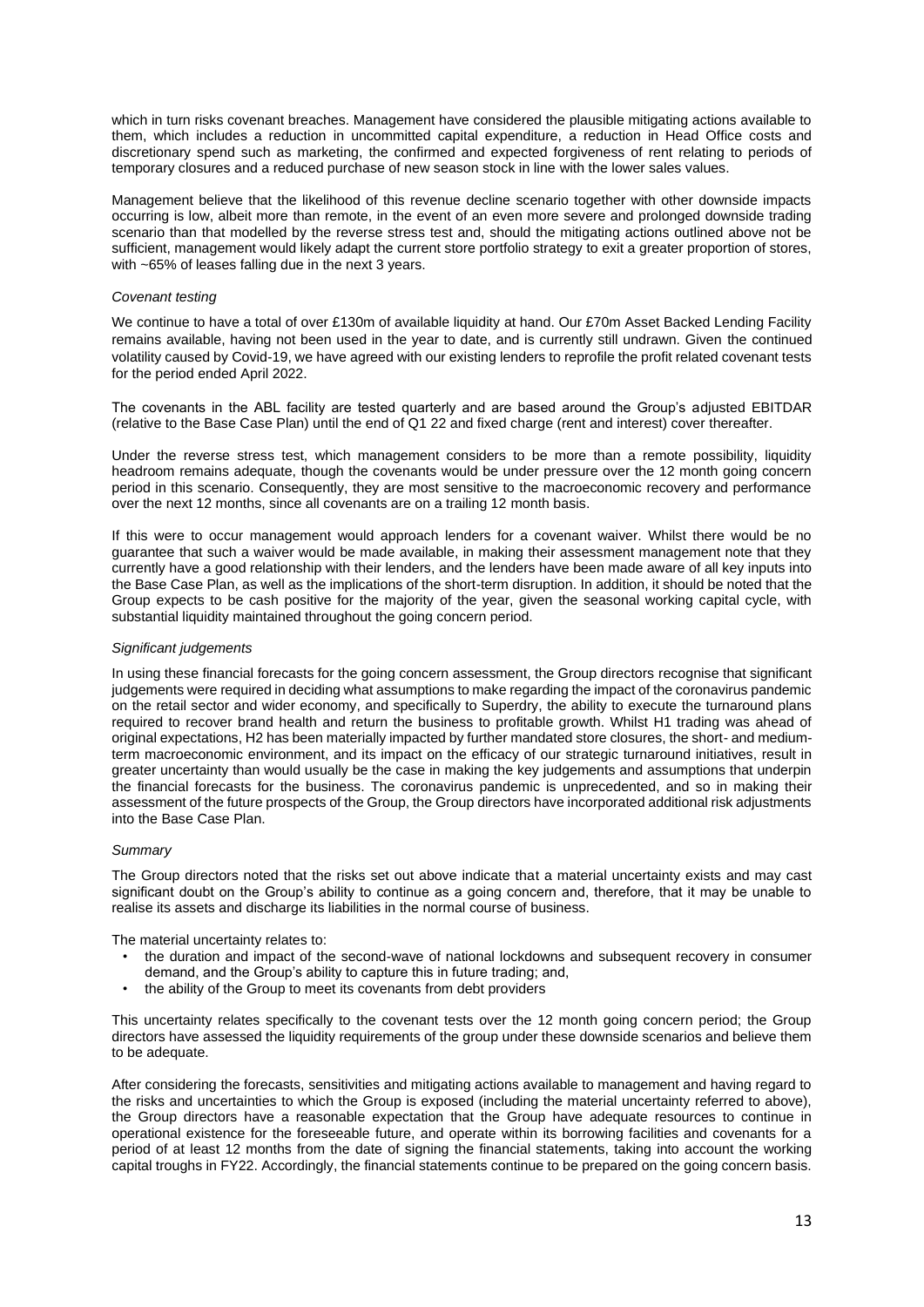#### **Principal risks and uncertainties**

The principal risks and uncertainties were outlined in the 2020 Annual Report (pages 42-50). These have been reviewed and amended to ensure they are reflective of our existing risk profile and are assessed on an on-going basis.

Also within the Annual Report, as part of the CFO's review, was an analysis of the impact Covid-19 had on the FY21 outlook and a Covid-19 statement which explained the impact on the wider business. Covid-19 continues to represent a significant risk at a macro level with an increased probability of a sustained economic recession, impacting consumer spend as well as the risk profile of the business including the nature and severity of a number of the risks identified below.

Given the significance of Covid-19 related risks and the associated impact they have had and could have on the Group, we have developed and continue to develop measures designed to try and reduce their impact. To oversee the response to the virus, we continue to deploy a Covid-19 Incident Management Team ('IMT') formed of members of the Group's Executive team that meet twice weekly. The safety of colleagues and customers continue to be the key priority for the IMT. For example, since November, we have been offering weekly Covid-19 antigen testing to those colleagues who need to work at Head Office because they cannot perform their role from home.

Specific principal risks and uncertainties include:

Damage may occur to the Superdry Brand or the Brand may lose its resonance.

Superdry's ability to achieve success depends on a commercial product strategy that is aligned to brand position, market dynamics and consumer aspiration.

Compromise to our key technological / physical assets would significantly impede our ability to trade, particularly during the peak trading period from November to January. Key assets include: Ecommerce platform, Distribution Centres, Critical IT Systems and Head Office.

Elevated stock levels represent a risk in terms of shortfall in cash flow and additional storage costs.

Performance across our global, omni-channel proposition represents a risk. Specifically:

- Retail store performance represents a risk and in line with market trends, the ongoing consumer preference shift towards digital shopping channels has seen declining consumer visits to stores and declining profitability in the physical retail environment. Covid-19 has accelerated the move towards digital, but the risk associated with retail remains at an elevated level with a significant proportion of our store estate closed as a result of current lockdown measures.
- Wholesale performance is at risk from a number of factors, including grey market distribution, an inability to meet the critical path and failing to deliver on time and in full to customers. Covid-19 has led to a significant proportion our franchise store estate to also close as a result of current lockdown measures.
- Ecommerce performance represents a significant growth opportunity, however, represents a risk in terms of reliance on the channel to offset lost store sales in the short term and delivery of mediumand long-term business objectives. For example, we will be unable to achieve these objectives if the consumer is moving faster than we can adapt and that our Ecommerce platforms trail in the wake of competition.
- Failure to deliver on our growth aspirations in the Group's key future development markets, in particular, the USA.

Our financial results could be impacted by changes in exchange rates. In addition, given the size of our wholesale partners and associated order book, overdue debt will always represent a risk for the business.

Financial results are also at risk if the controls that operate within key financial systems are not operating effectively. With our recent asset backed lending agreement, we now have access to sufficient financing facilities, but we must now ensure we mitigate risks associated with adhering to the various reporting and compliance requirements and meeting the financial covenants of the facility.

We need to recruit, develop and retain the calibre of leadership that will enable us to achieve our strategic goals.

There is a risk our information security is breached causing data and / or systems compromise. Covid-19 has exacerbated this risk and could impact our ability to trade, lead to regulatory scrutiny and fines and cause damage to the brand, e.g. loss of customer trust.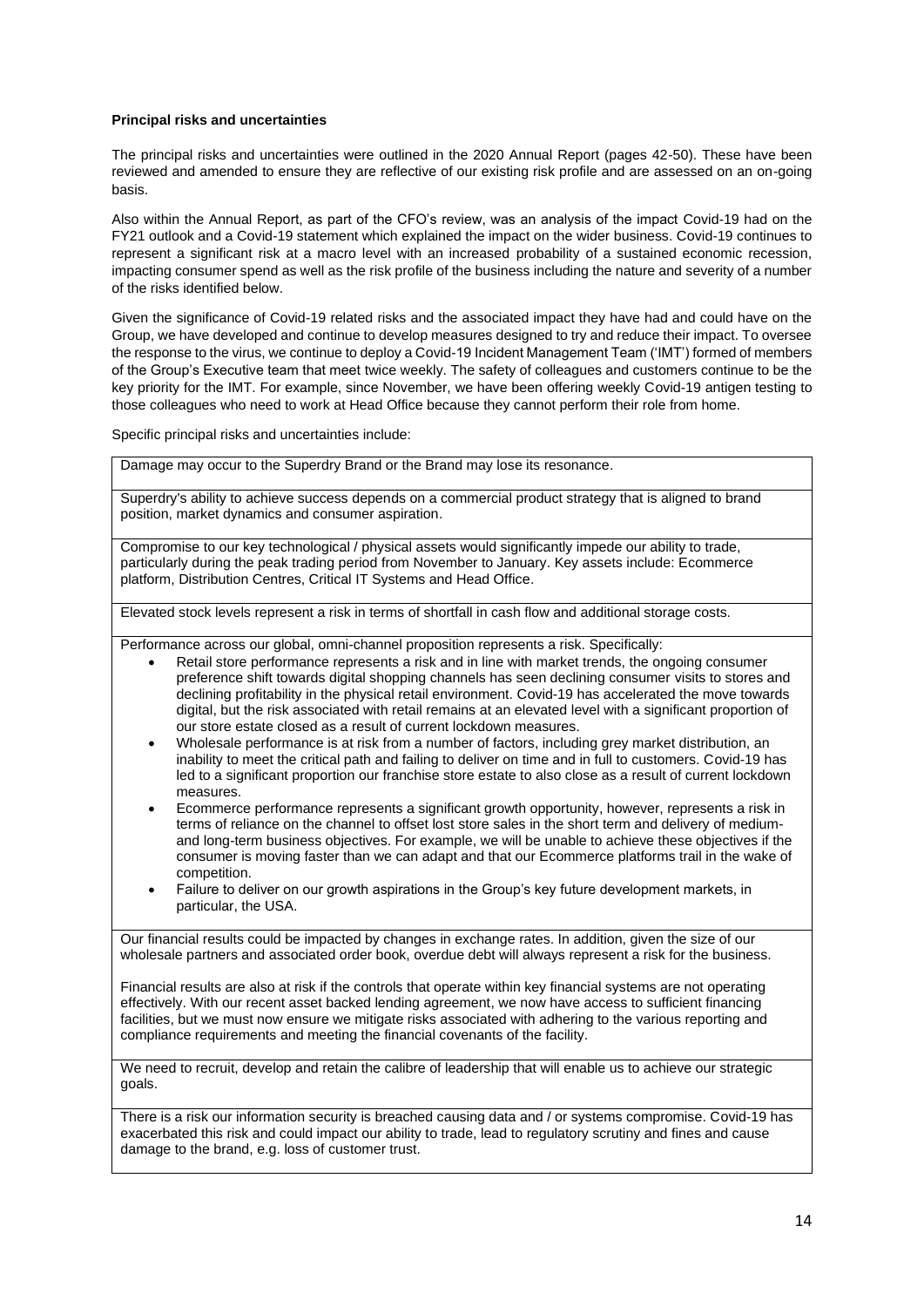Further to recent reports and scrutiny (e.g. by the Environmental Audit Committee and prevalent television documentaries) on fast fashion and its associated impact on workers' rights, there is a risk that if we cannot demonstrate our credentials in these areas, we face significant reputational damage.

In terms of environmental sustainability, we are a consumer goods brand adding more consumables to an increasingly deteriorating environment and we have exposure across both our direct operations and our supply chain.

Specific risks include:

- an increased expectation on fashion brands to decarbonise their operations;
- the cost of environmental change is high and rapidly increasing, including across regulation / compliance mechanisms, resource costs, environmental contributions / taxes, and CAPEX requirements to adapt, and;
- we are heavily reliant on key raw materials across key global markets (Turkey, India, China) to make our products which are all impacted by the effects of climate change and other environmental changes. These materials and markets are at risk of becoming harder to source and more expensive.

Brexit potentially introduces significant risks to the retail sector. For example, reduction in consumer spending and increased delays on goods crossing borders.

### **Responsibility statement of the Directors in respect of the condensed consolidated interim financial information**

On 18 January 2021 the Board of Directors of Superdry Plc approved this statement.

The Directors confirm that to the best of their knowledge:

• The condensed financial information has been prepared in accordance with IAS 34, Interim Financial Reporting, as adopted by the EU; and

• The interim management report includes a fair review of the information required by:

a) DTR 4.2.7R of the *Disclosure and Transparency Rules,* being an indication of important events that have occurred during the first 26 weeks of the financial year and their impact on the condensed financial information, and a description of the principal risks and uncertainties for the remaining 26 weeks of the financial year;

b) DTR 4.2.8R of the *Disclosure and Transparency Rules,* being related party transactions that have taken place in the first 26 weeks of the current financial year and that have materially affected the financial position or performance of the entity during that period; and any changes in the related party transactions described in the last Annual Report that could do so.

The Directors of Superdry Plc are listed on the Board section of the Group website: [www.corporate.superdry.com](http://www.corporate.superdry.com/)

On behalf of the Board of Directors:

Julian Dunkerton Chief Executive Officer 18 January 2021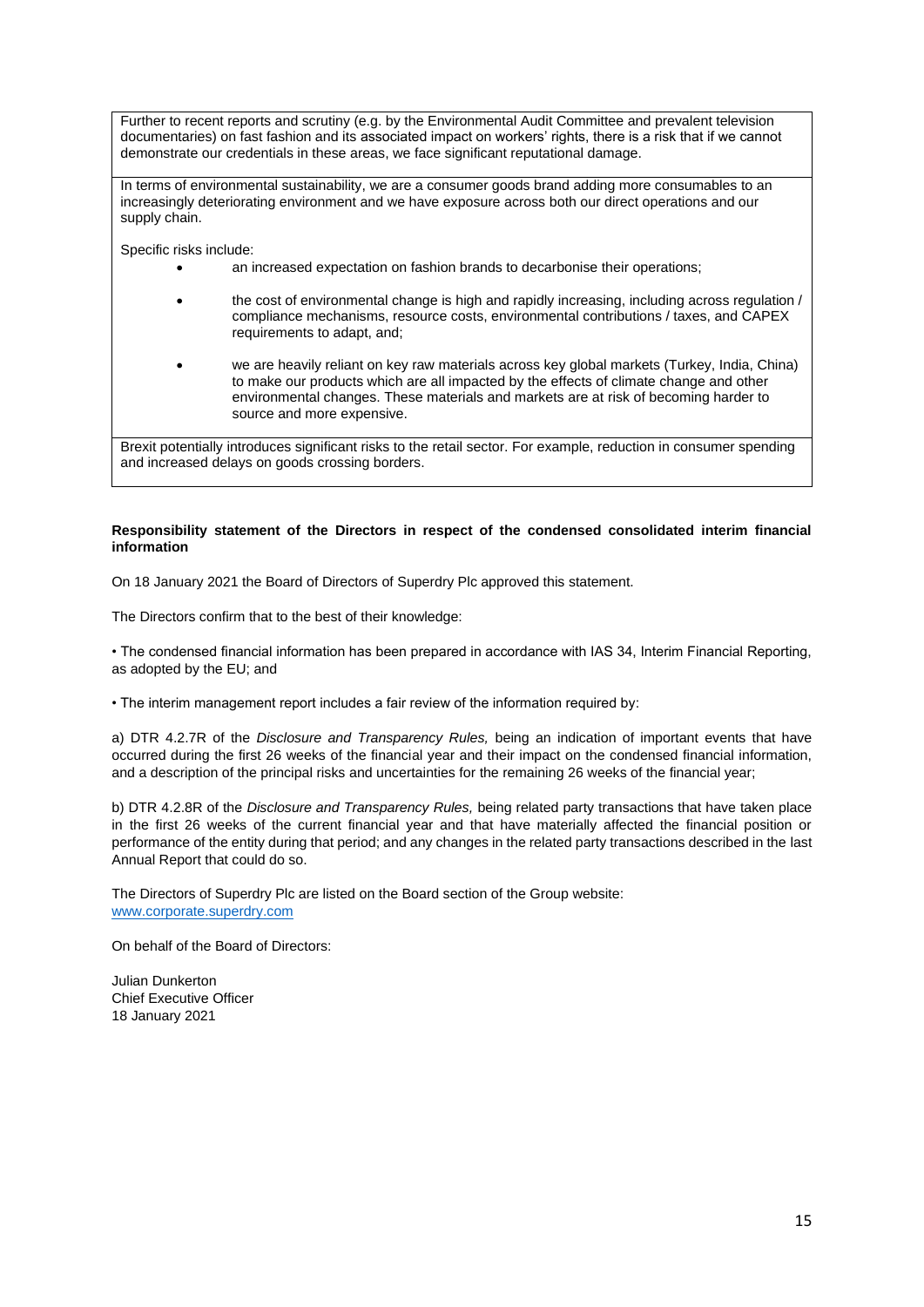### **Condensed Group Statement of Comprehensive Income for the 26 weeks ended 24 October 2020 (unaudited)**

|                                     |      | <b>Underlying Exceptional</b> |           | <b>Total</b>   |         | <b>Underlying Exceptional</b> | Total   |
|-------------------------------------|------|-------------------------------|-----------|----------------|---------|-------------------------------|---------|
|                                     |      | October                       | and other | <b>October</b> | October | and other                     | October |
|                                     |      | 2020                          | items     | 2020           | 2019    | items                         | 2019    |
|                                     |      |                               | (note 6)  |                |         | (note 6)                      |         |
|                                     | Note | £m                            | £m        | £m             | £m      | £m                            | £m      |
| Revenue                             | 5    | 282.7                         |           | 282.7          | 369.1   |                               | 369.1   |
| Cost of sales                       |      | (136.5)                       |           | (136.5)        | (161.3) |                               | (161.3) |
| <b>Gross profit</b>                 |      | 146.2                         |           | 146.2          | 207.8   |                               | 207.8   |
| Selling, general and                |      |                               |           |                |         |                               |         |
| administrative expenses             |      | (161.3)                       | (0.9)     | (162.2)        | (211.8) | (1.3)                         | (213.1) |
| Other gains and losses (net)        |      | 8.1                           | (7.4)     | 0.7            | 5.3     | (0.6)                         | 4.7     |
| <b>Operating (loss)/profit</b>      |      | (7.0)                         | (8.3)     | (15.3)         | 1.3     | (1.9)                         | (0.6)   |
| Net finance expense                 |      | (3.6)                         |           | (3.6)          | (3.6)   |                               | (3.6)   |
| Loss before tax                     |      | (10.6)                        | (8.3)     | (18.9)         | (2.3)   | (1.9)                         | (4.2)   |
| Tax credit/(expense)                | 8    | 2.0                           | 1.5       | 3.5            | (2.4)   | 0.1                           | (2.3)   |
| Loss for the period                 |      | (8.6)                         | (6.8)     | (15.4)         | (4.7)   | (1.8)                         | (6.5)   |
| <b>Attributable to:</b>             |      |                               |           |                |         |                               |         |
| Owners of the company               |      | (8.6)                         | (6.8)     | (15.4)         | (4.7)   | (1.8)                         | (6.5)   |
|                                     |      | (8.6)                         | (6.8)     | (15.4)         | (4.7)   | (1.8)                         | (6.5)   |
| Other comprehensive loss            |      |                               |           |                |         |                               |         |
| net of tax:                         |      |                               |           |                |         |                               |         |
| Items that may be                   |      |                               |           |                |         |                               |         |
| subsequently reclassified to        |      |                               |           |                |         |                               |         |
| profit or loss                      |      |                               |           |                |         |                               |         |
| Currency translation<br>differences |      | 4.6                           |           | 4.6            | 1.1     |                               | 1.1     |
| <b>Total comprehensive</b>          |      |                               |           |                |         |                               |         |
| expense for the period              |      | (4.0)                         | (6.8)     | (10.8)         | (3.6)   | (1.8)                         | (5.4)   |
| Attributable to:                    |      |                               |           |                |         |                               |         |
| Owners of the company               |      | (4.0)                         |           | (10.8)         | (3.6)   |                               | (5.4)   |
|                                     |      |                               |           | (10.8)         |         |                               | (5.4)   |
| Earnings per share                  |      |                               |           |                |         |                               |         |
| <b>Basic</b>                        |      | (10.5)                        |           | (18.8)         | (5.7)   |                               | (7.9)   |
| <b>Diluted</b>                      | 16   | (10.4)                        |           | (18.6)         | (5.7)   |                               | (7.9)   |
|                                     | 16   |                               |           |                |         |                               |         |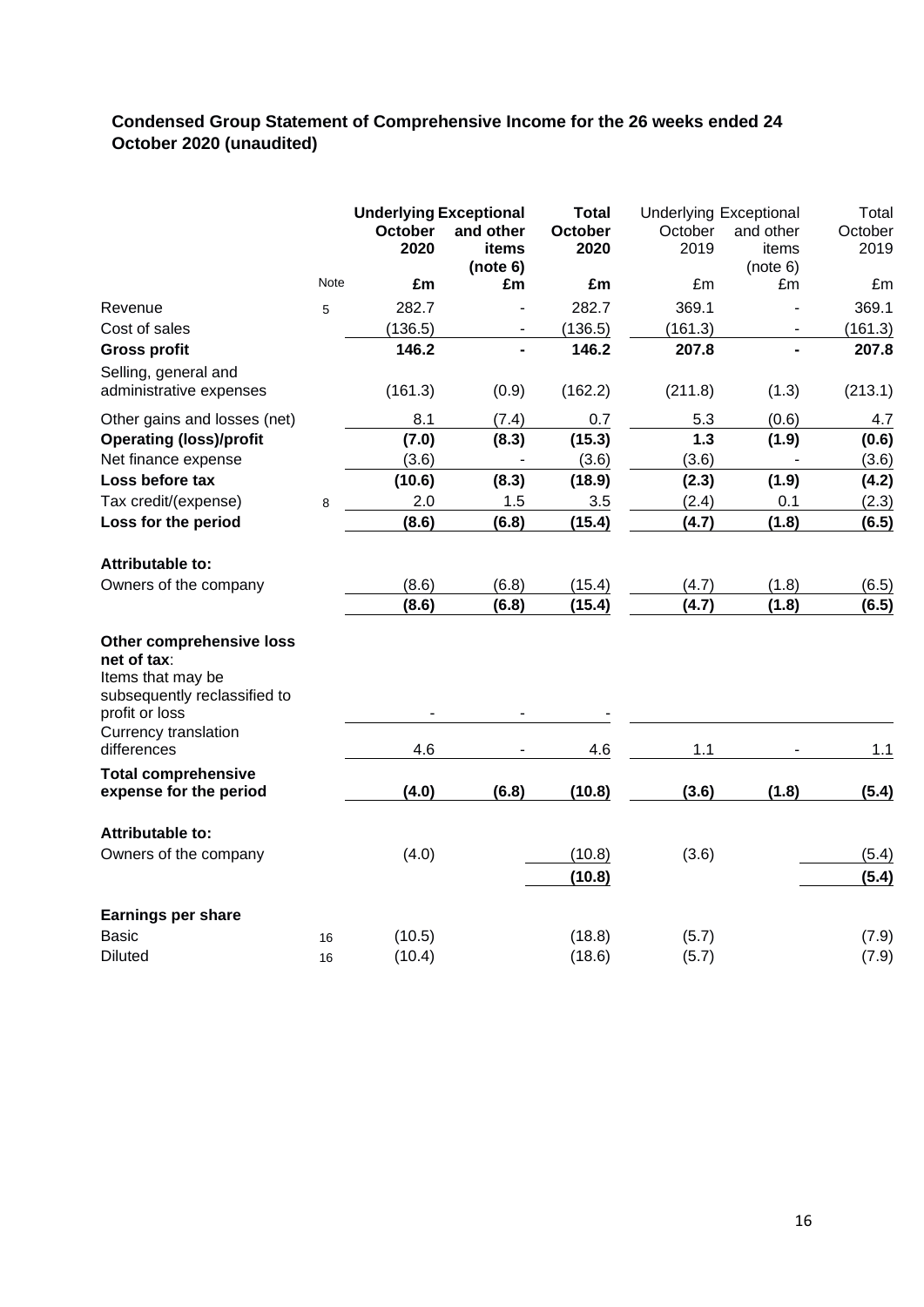# **Condensed Group Balance Sheet as at 24 October 2020**

|                                                     |      | <b>Unaudited</b> | Restated<br>Unaudited | Audited |
|-----------------------------------------------------|------|------------------|-----------------------|---------|
|                                                     |      | October          | October               | April   |
|                                                     |      | 2020             | 2019                  | 2020    |
|                                                     | Note | £m               | £m                    | £m      |
| <b>ASSETS</b>                                       |      |                  | Note 21               |         |
| <b>Non-current assets</b>                           |      |                  |                       |         |
| Property, plant and equipment                       | 11   | 35.5             | 65.6                  | 41.7    |
| Right of use assets                                 | 13   | 110.7            | 261.1                 | 118.0   |
| Intangible assets                                   | 12   | 46.9             | 49.4                  | 48.4    |
| Deferred income tax assets                          |      | 61.0             | 33.6                  | 53.3    |
| Derivative financial instruments                    | 19   |                  |                       | 0.1     |
| <b>Total non-current assets</b>                     |      | 254.1            | 409.7                 | 261.5   |
| <b>Current assets</b>                               |      |                  |                       |         |
| Inventories                                         |      | 166.5            | 193.0                 | 158.7   |
| Trade and other receivables                         |      | 112.1            | 135.3                 | 91.6    |
| Current tax debtor                                  |      | 4.5              | 10.8                  | 6.8     |
| Derivative financial instruments                    | 19   | 0.2              | 1.5                   | 2.5     |
| Assets classified as held for sale                  |      |                  | 2.4                   |         |
| Cash and cash equivalents                           | 18   | 34.1             | 228.2                 | 307.4   |
| <b>Total current assets</b>                         |      | 317.4            | 571.2                 | 567.0   |
| <b>LIABILITIES</b>                                  |      |                  |                       |         |
| <b>Current liabilities</b>                          |      |                  |                       |         |
| <b>Borrowings</b>                                   | 18   |                  | 237.5                 | 270.7   |
| Trade and other payables                            |      | 143.5            | 115.3                 | 103.3   |
| Provisions for other liabilities and charges        |      | 3.2              | 5.7                   | 4.2     |
| <b>Current tax liabilities</b>                      |      | 5.0              | 4.2                   |         |
| Derivative financial instruments                    | 19   | 7.3              | 0.3                   | 2.1     |
| Lease liabilities                                   |      | 80.9             | 71.9                  | 80.1    |
| <b>Total current liabilities</b>                    |      | 239.9            | 434.9                 | 460.4   |
| <b>Non-current liabilities</b>                      |      |                  |                       |         |
| Trade and other payables                            |      | 2.1              | 1.9                   | 2.2     |
| Provisions for other liabilities and charges        |      | 8.7              | 21.3                  | 10.8    |
| Deferred tax liabilities                            |      | 0.8              | 0.8                   |         |
| Derivative financial instruments                    | 19   |                  | 3.4                   | 0.2     |
| <b>Deferred liabilities</b>                         |      | 1.3              | 1.7                   | 1.4     |
| Lease liabilities                                   |      | 216.0            | 265.9                 | 240.8   |
| <b>Total non-current liabilities</b>                |      | 228.9            | 295.0                 | 255.4   |
| <b>Net assets</b>                                   |      | 102.7            | 251.0                 | 112.7   |
| <b>EQUITY</b>                                       |      |                  |                       |         |
| Share capital                                       | 15   | 4.1              | 4.1                   | 4.1     |
| Share premium                                       |      | 149.1            | 149.1                 | 149.1   |
| <b>Translation reserve</b>                          |      | (0.9)            | (1.9)                 | (5.5)   |
| Merger reserve                                      |      | (302.5)          | (302.5)               | (302.5) |
| Retained earnings                                   |      | 252.9            | 402.2                 | 267.5   |
| Equity attributable to the owners of the<br>company |      | 102.7            | 251.0                 | 112.7   |
| <b>Total equity</b>                                 |      | 102.7            | 251.0                 | 112.7   |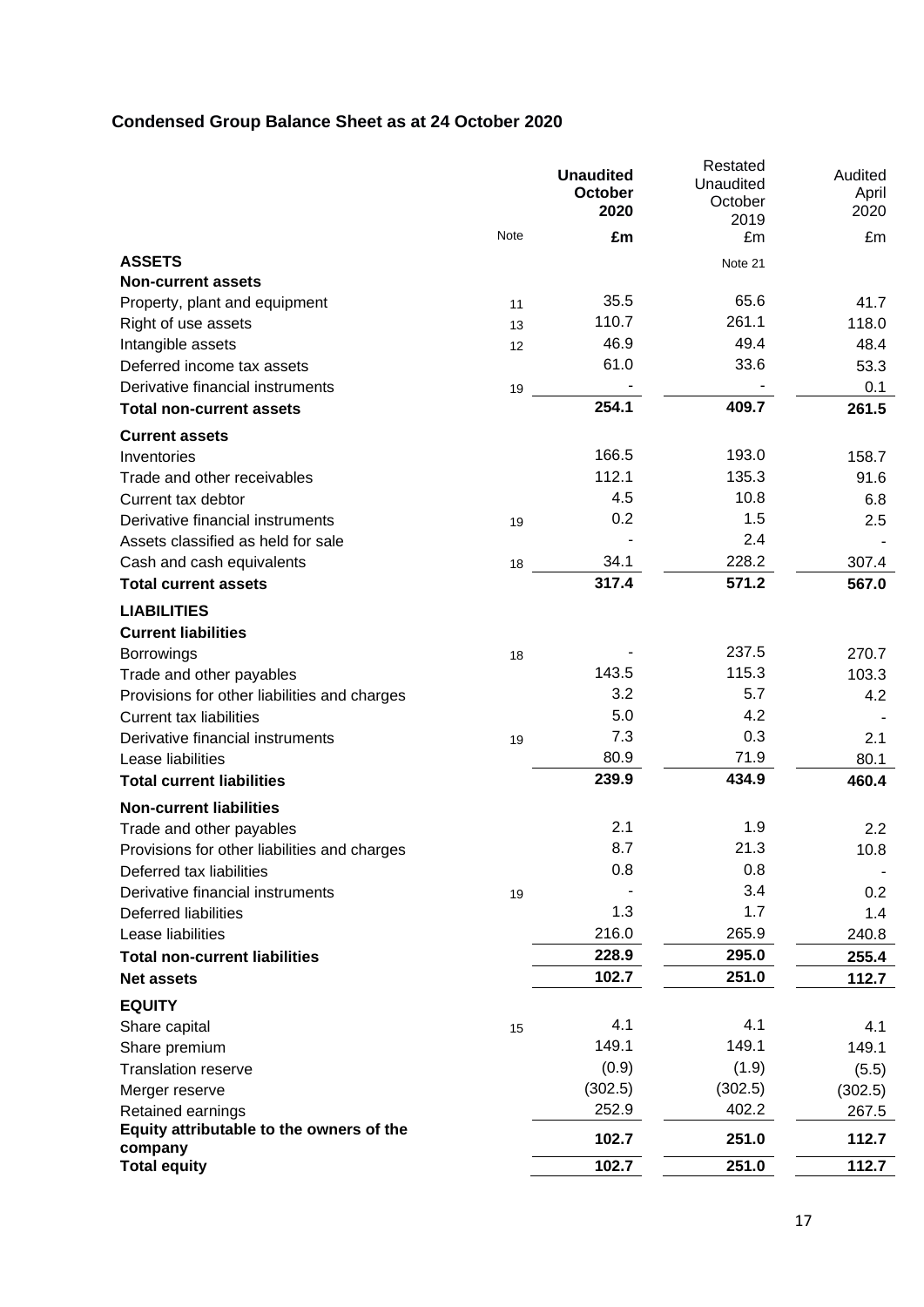## **Condensed Group Cash Flow Statement for the 26 weeks ended 24 October 2020 (unaudited)**

|                                                  | <b>Note</b> | October<br>2020<br>£m | Restated<br>October<br>2019<br>£m |
|--------------------------------------------------|-------------|-----------------------|-----------------------------------|
| Cash generated from operating activities         | 9           | 19.2                  | 4.0                               |
| Interest paid                                    |             | (0.6)                 | (0.7)                             |
| Tax received/(paid)                              |             | 4.5                   | (10.5)                            |
| Net cash generated from/(used in) operations     |             | 23.1                  | (7.2)                             |
| <b>Cash flow from investing activities</b>       |             |                       |                                   |
| Purchase of property, plant and equipment        |             | (3.0)                 | (2.9)                             |
| Purchase of intangible assets                    |             | (2.3)                 | (3.7)                             |
| Net cash used in investing activities            |             | (5.3)                 | (6.6)                             |
| <b>Cash flow from financing activities</b>       |             |                       |                                   |
| Dividend payments                                | 10          |                       | (1.8)                             |
| Draw down on borrowings                          |             |                       | 30.0                              |
| Repayment of leases - principal amount           |             | (20.0)                | (31.1)                            |
| Repayment of leases - interest amount            |             | (3.0)                 | (2.9)                             |
| Net cash used in financing activities            |             | (23.0)                | (5.8)                             |
| Net decrease in cash and cash equivalents        | 18          | (5.2)                 | (19.6)                            |
| Cash and cash equivalents at beginning of period | 18          | 36.7                  | 35.9                              |
| Exchange gains on cash and cash equivalents      | 18          | 2.6                   | 4.4                               |
| Net cash and cash equivalents at end of period   | 18          | 34.1                  | 20.7                              |
| Of which: Cash and cash equivalents              |             | 34.1                  | 228.2                             |
| Of which: Overdraft                              |             |                       | (207.5)                           |

See note 21 for details of the prior period restatement.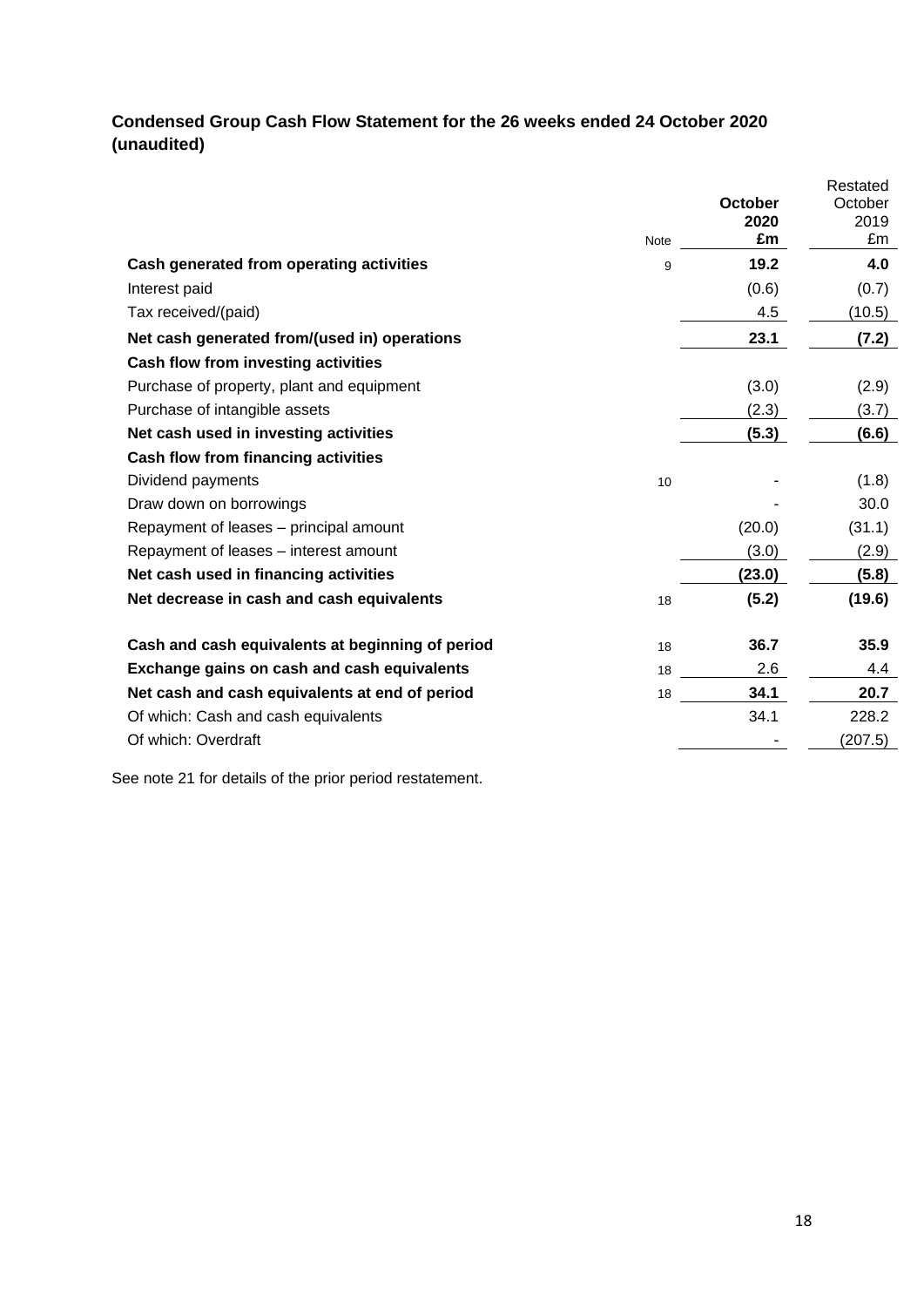### **Condensed Group Statement of Changes in Equity for the 26 weeks ended 24 October 2020 (unaudited)**

|                                                     |             | Attributable to the owners of the company |         |             |         |          |       |              |
|-----------------------------------------------------|-------------|-------------------------------------------|---------|-------------|---------|----------|-------|--------------|
|                                                     |             | Share                                     | Share   | Translation | Merger  | Retained | Other | <b>Total</b> |
|                                                     |             | capital                                   | premium | reserve     | reserve | earnings |       |              |
|                                                     | <b>Note</b> | £m                                        | £m      | £m          | £m      | £m       | £m    | £m           |
|                                                     |             | 4.1                                       | 149.1   | (5.5)       | (302.5) | 267.5    |       | 112.7        |
| Balance at 26 April 2020                            |             |                                           |         |             |         |          |       |              |
| <b>Comprehensive income</b>                         |             |                                           |         |             |         |          |       |              |
| Loss for the period                                 |             |                                           |         |             |         | (15.4)   |       | (15.4)       |
| <b>Other comprehensive</b><br>income                |             |                                           |         |             |         |          |       |              |
| Currency translation<br>differences                 |             |                                           |         | 4.6         |         |          |       | 4.6          |
| <b>Total other comprehensive</b><br>income          |             |                                           |         | 4.6         |         |          |       | 4.6          |
| <b>Total comprehensive</b><br>income for the period |             |                                           |         | 4.6         |         | (15.4)   |       | (10.8)       |
| <b>Transactions with owners</b>                     |             |                                           |         |             |         |          |       |              |
| Employee share award<br>scheme                      |             |                                           |         |             |         | 0.8      |       | 0.8          |
| Shares issued                                       | 15          |                                           |         |             |         |          |       |              |
| Dividend payments                                   | 10          |                                           |         |             |         |          |       |              |
| <b>Total transactions with</b><br>owners            |             |                                           |         |             |         | 0.8      |       | 0.8          |
| <b>Balance at 24 October 2020</b>                   |             | 4.1                                       | 149.1   | (0.9)       | (302.5) | 252.9    |       | 102.7        |
|                                                     |             |                                           |         |             |         |          |       |              |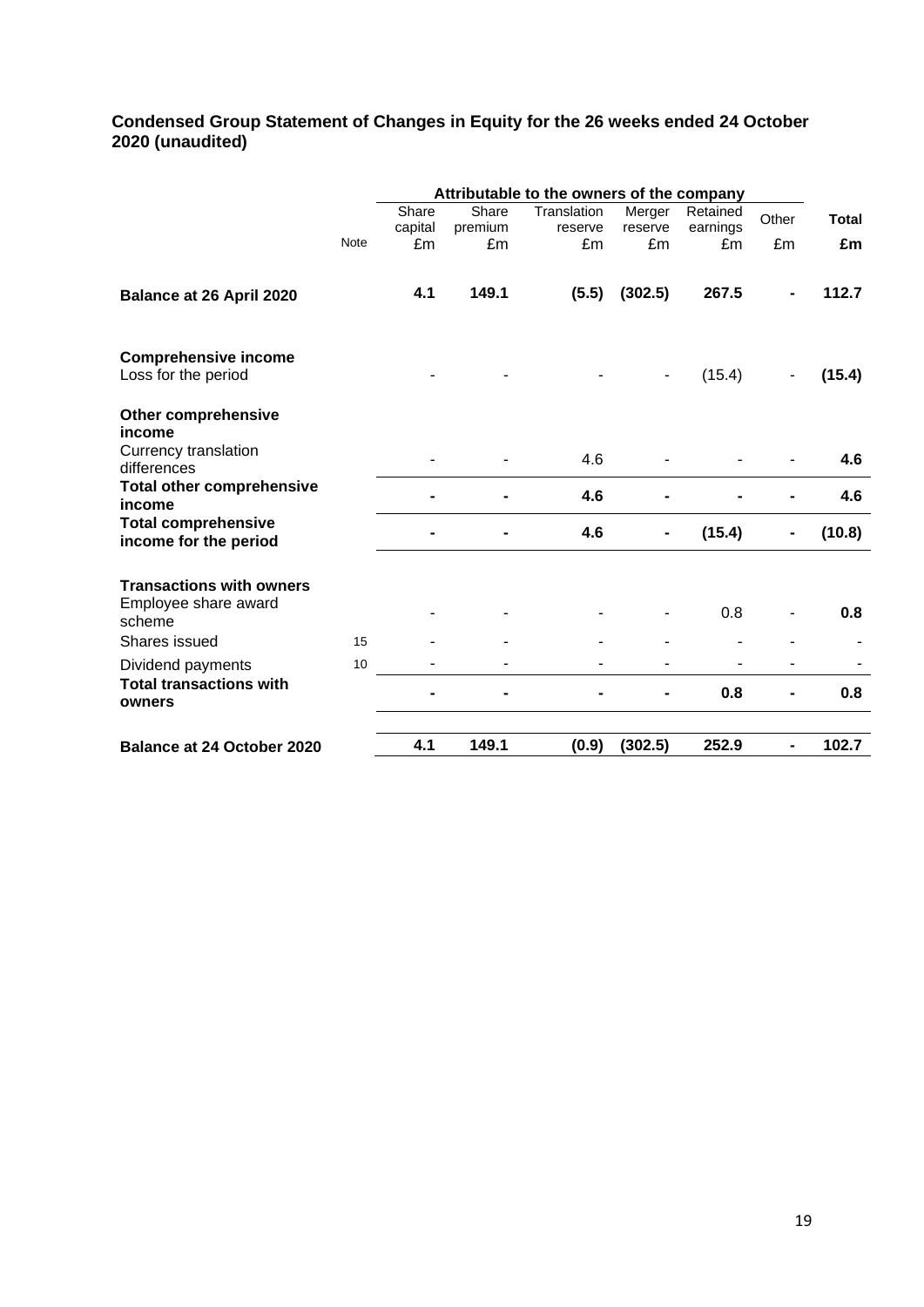### **Condensed Group Statement of Changes in Equity for the 26 weeks ended 26 October 2019 (unaudited)**

|                                                                                            |             | Attributable to the owners of the company |               |               |               |                |       |              |
|--------------------------------------------------------------------------------------------|-------------|-------------------------------------------|---------------|---------------|---------------|----------------|-------|--------------|
|                                                                                            |             | Share                                     | Share         | Translation   | Merger        | Retained       | Other | <b>Total</b> |
|                                                                                            | <b>Note</b> | capital<br>£m                             | premium<br>£m | reserve<br>£m | reserve<br>£m | earnings<br>£m | £m    | £m           |
|                                                                                            |             |                                           |               |               |               |                |       |              |
| Balance at 27 April 2019                                                                   |             | 4.1                                       | 149.1         | (3.0)         | (302.5)       | 413.0          |       | 260.7        |
| Prior year restatement                                                                     |             |                                           |               |               |               | (3.2)          |       | (3.2)        |
| <b>Restated balance at 27</b><br><b>April 2019</b>                                         |             | 4.1                                       | 149.1         | (3.0)         | (302.5)       | 409.8          |       | 257.5        |
| Effect of change in<br>accounting policy for IFRS 16                                       |             |                                           |               |               |               | 0.2            |       | 0.2          |
| <b>Comprehensive income</b><br>Loss for the period<br><b>Other comprehensive</b><br>income |             |                                           |               |               |               | (6.5)          |       | (6.5)        |
| Currency translation<br>differences                                                        |             |                                           |               | 1.1           |               |                |       | 1.1          |
| <b>Total other comprehensive</b><br>income                                                 |             |                                           |               | $1.1$         |               |                |       | 1.1          |
| <b>Total comprehensive</b><br>income for the period                                        |             |                                           |               | 1.1           |               | (6.3)          |       | (5.2)        |
| <b>Transactions with owners</b><br>Employee share award<br>scheme                          |             |                                           |               |               |               | 0.5            |       | 0.5          |
| Shares issued                                                                              | 15          |                                           |               |               |               |                |       |              |
| Dividend payments                                                                          | 10          |                                           |               |               |               | (1.8)          |       | (1.8)        |
| <b>Total transactions with</b><br>owners                                                   |             |                                           |               |               |               | (1.3)          |       | (1.3)        |
| <b>Balance at 26 October 2019</b>                                                          |             | 4.1                                       | 149.1         | (1.9)         | (302.5)       | 402.2          |       | 251.0        |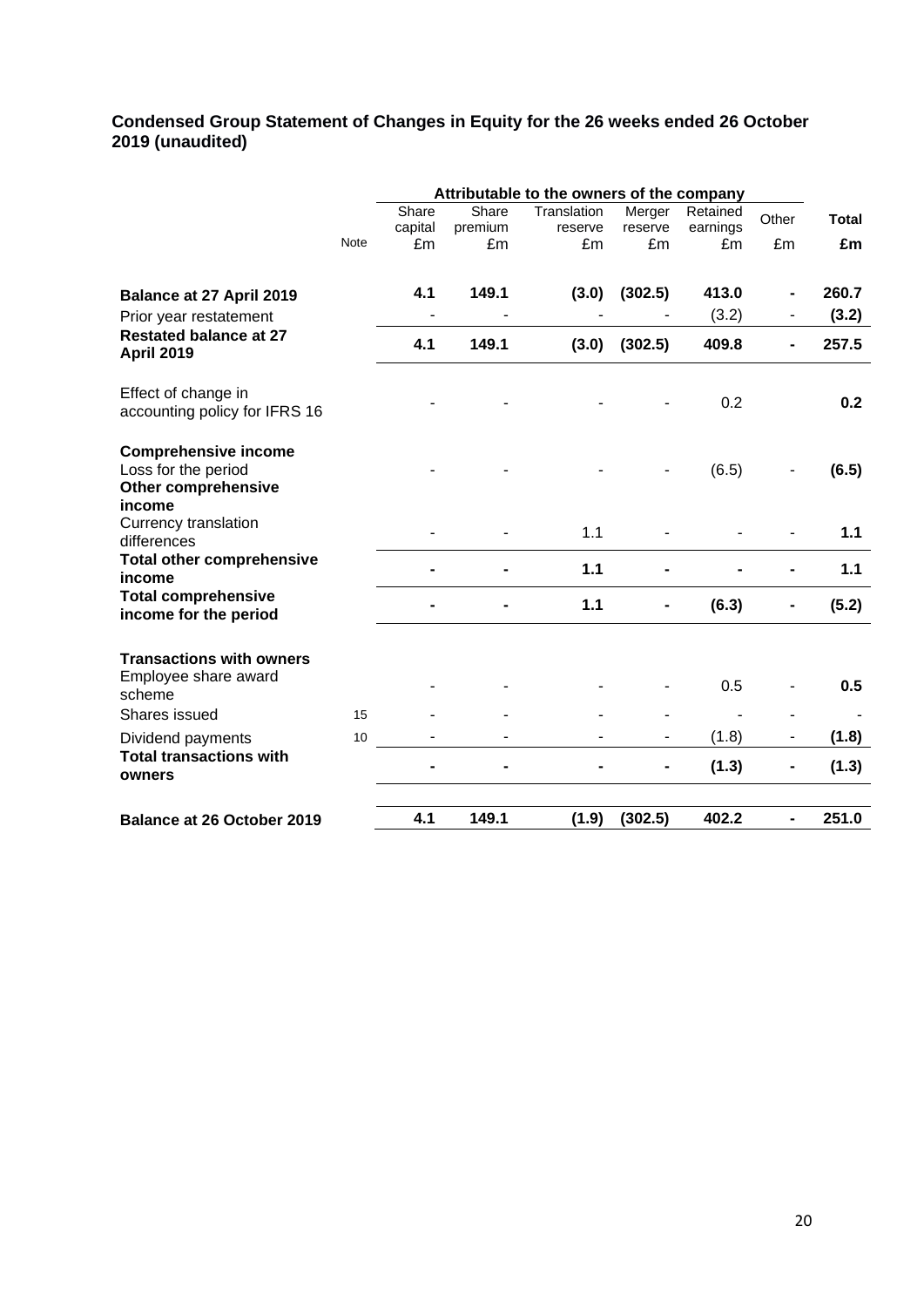### **Condensed Group Statement of Changes in Equity for 25 April 2020 (audited)**

|                                  |             |         |         | Attributable to the owners of the company |         |          |       |              |
|----------------------------------|-------------|---------|---------|-------------------------------------------|---------|----------|-------|--------------|
|                                  |             | Share   | Share   | Translation                               | Merger  | Retained | Other | <b>Total</b> |
|                                  |             | capital | premium | reserve                                   | reserve | earnings |       |              |
|                                  | <b>Note</b> | £m      | £m      | £m                                        | £m      | £m       | £m    | £m           |
|                                  |             |         |         |                                           |         |          |       |              |
| Balance at 27 April 2019         |             | 4.1     | 149.0   | (3.0)                                     | (302.5) | 409.8    |       | 257.5        |
| IFRS 16 adjustments              |             |         |         |                                           |         | 3.3      |       | 3.3          |
| <b>Restated balance at 27</b>    |             |         |         |                                           |         |          |       |              |
| <b>April 2019</b>                |             | 4.1     | 149.0   | (3.0)                                     | (302.5) | 413.1    |       | 260.8        |
|                                  |             |         |         |                                           |         |          |       |              |
| <b>Comprehensive income</b>      |             |         |         |                                           |         |          |       |              |
| Restated loss for the period     |             |         |         |                                           |         | (143.4)  |       | (143.4)      |
| <b>Other comprehensive</b>       |             |         |         |                                           |         |          |       |              |
| income                           |             |         |         |                                           |         |          |       |              |
| Currency translation             |             |         |         |                                           |         |          |       |              |
| differences                      |             |         |         | (2.5)                                     |         |          |       | (2.5)        |
| <b>Total other comprehensive</b> |             |         |         |                                           |         |          |       |              |
| income                           |             |         |         | (2.5)                                     |         |          |       | (2.5)        |
| <b>Total comprehensive</b>       |             |         |         |                                           |         |          |       |              |
| income for the period            |             |         |         | (2.5)                                     |         | (143.4)  |       | (145.9)      |
|                                  |             |         |         |                                           |         |          |       |              |
| <b>Transactions with owners</b>  |             |         |         |                                           |         |          |       |              |
| Employee share award             | 15          |         |         |                                           |         | 1.2      |       |              |
| schemes                          | 10          |         |         |                                           |         |          |       | 1.2          |
| Dividend payments                |             |         |         |                                           |         | (3.4)    |       | (3.4)        |
| <b>Total transactions with</b>   |             |         |         |                                           |         |          |       |              |
| owners                           |             |         |         |                                           |         | (2.2)    |       | (2.2)        |
|                                  |             |         |         |                                           |         |          |       |              |
| Balance at 25 April 2020         |             | 4.1     | 149.1   | (5.5)                                     | (302.5) | 267.5    |       | 112.7        |

### **Explanatory Notes to the Interim Financial Information (unaudited)**

### **1. Basis of preparation**

Superdry Plc is a company domiciled in the United Kingdom. The condensed interim financial information ("interim financial information") of Superdry Plc for the 26 weeks ended 24 October 2020 ("October 2020") comprise the company and its subsidiaries (together referred to as "the Group"). The prior comparative period is for the 26 weeks ended 26 October 2019 ("October 2019").

This interim financial information does not comprise statutory accounts within the meaning of section 434 of the Companies Act 2006. The Group statutory financial statements for the 52 weeks ended 25 April 2020 ("April 2020") are available upon request from the company's registered office at Superdry Plc, Unit 60, The Runnings, Cheltenham, Gloucestershire, GL51 9NW or www.corporate.superdry.com.

This interim financial information has been prepared in accordance with IAS 34 "Interim Financial Reporting" as adopted by the EU and the requirements of the Disclosures and Transparency Rules. They do not include all of the information required for full annual financial statements and should be read in conjunction with the Group financial statements as at and for the 52 weeks ended 25 April 2020 ("Group Annual Report FY20), which have been prepared in accordance with International Financial Reporting Standards ('IFRSs') as adopted by the European Union. This interim financial information was approved by the Board of Directors on 18 January 2021.

The comparative figures for April 2020 are extracted from the Group's statutory accounts for that financial year. Those accounts have been reported on by the company's auditor and delivered to the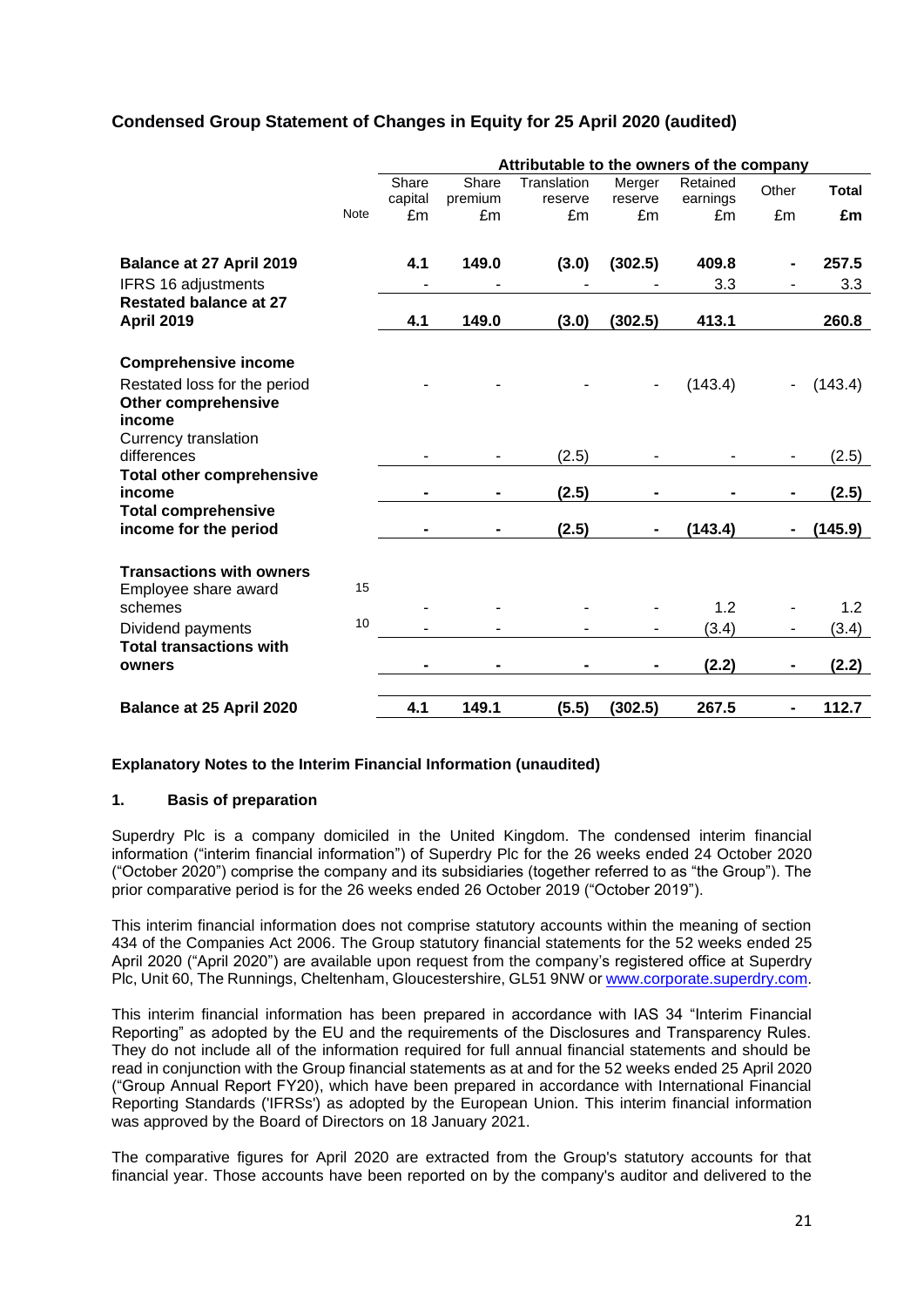registrar of companies. The report of the auditor (i) was unqualified; (ii) included a reference to draw attention to the Directors' conclusion that there was a material uncertainty relating to going concern in respect of the Group's ability to have access to sufficient, committed bank facilities; and (iii) did not contain statements under section 498(2) or (3) of the Companies Act 2006. These sections address whether proper accounting records have been kept, whether the Group's accounts are in agreement with these records and whether the auditor has obtained all the information and explanations necessary for the purposes of the audit. Full details of the material uncertainty can be found in the Independent Auditor's Report in the Group's Annual Report FY20.

The financial information in this interim financial information document is neither audited nor reviewed by the auditor.

This interim financial information has been prepared under the going concern basis.

For the reasons set out in within the Assessment of Going Concern section of this announcement the Directors noted that the risks set out there indicate that a material uncertainty exists that may cast significant doubt on the Group's and the Company's ability to continue as a going concern and, therefore, that it may be unable to realise its assets and discharge its liabilities in the normal course of business.

The material uncertainty relates to:

- the duration and impact of the second-wave of national lockdowns and subsequent recovery in consumer demand, and the Group's ability to capture this in future trading; and,
- the ability of the Group to meet its covenants from debt providers

As detailed above management has considered the forecasts, sensitivities and mitigating actions available and having regard to the risks and uncertainties to which the Group is exposed (including the material uncertainty referred to above), the Group directors have a reasonable expectation that the Group has adequate resources to continue in operational existence for the foreseeable future, and operate within its borrowing facilities and covenants for a period of at least 12 months from the date of signing the financial statements, taking into account the working capital troughs in FY22. Accordingly, the financial statements continue to be prepared on the going concern basis.

### **2. Significant accounting policies**

The accounting policies adopted are consistent with those of the previous financial period (see pages 132 to 138 of the Group Annual Report FY20) except as described below.

### **Taxation**

Taxes on income in the interim period are accrued using the tax rate that would be applicable to expected total annual earnings.

### **IFRS 16**

The Group has applied Covid-19-Related Rent Concessions, as permitted under amended IFRS 16, issued by the IASB in May 2020. The practical expedient is only applicable to rent concessions provided as a direct result of the COVID-19 pandemic with no other substantive changes to other terms and condition of the lease. Rent concessions meeting the criteria have been recognised in the period to which they relate. Adoption of the practical expedient has resulted in a £3.7m credit to the underlying operating loss.

### **3. Critical accounting estimates and judgements in applying accounting policies**

The preparation of interim financial information requires judgements, estimates and assumptions to be made that affect the reported value of assets, liabilities, revenue and expenses. The nature of estimation and judgement means that actual outcomes could differ from expectation.

In preparing this interim financial information, unless stated otherwise, the significant judgements made by management in applying the Group's accounting policies and the key sources of estimation were the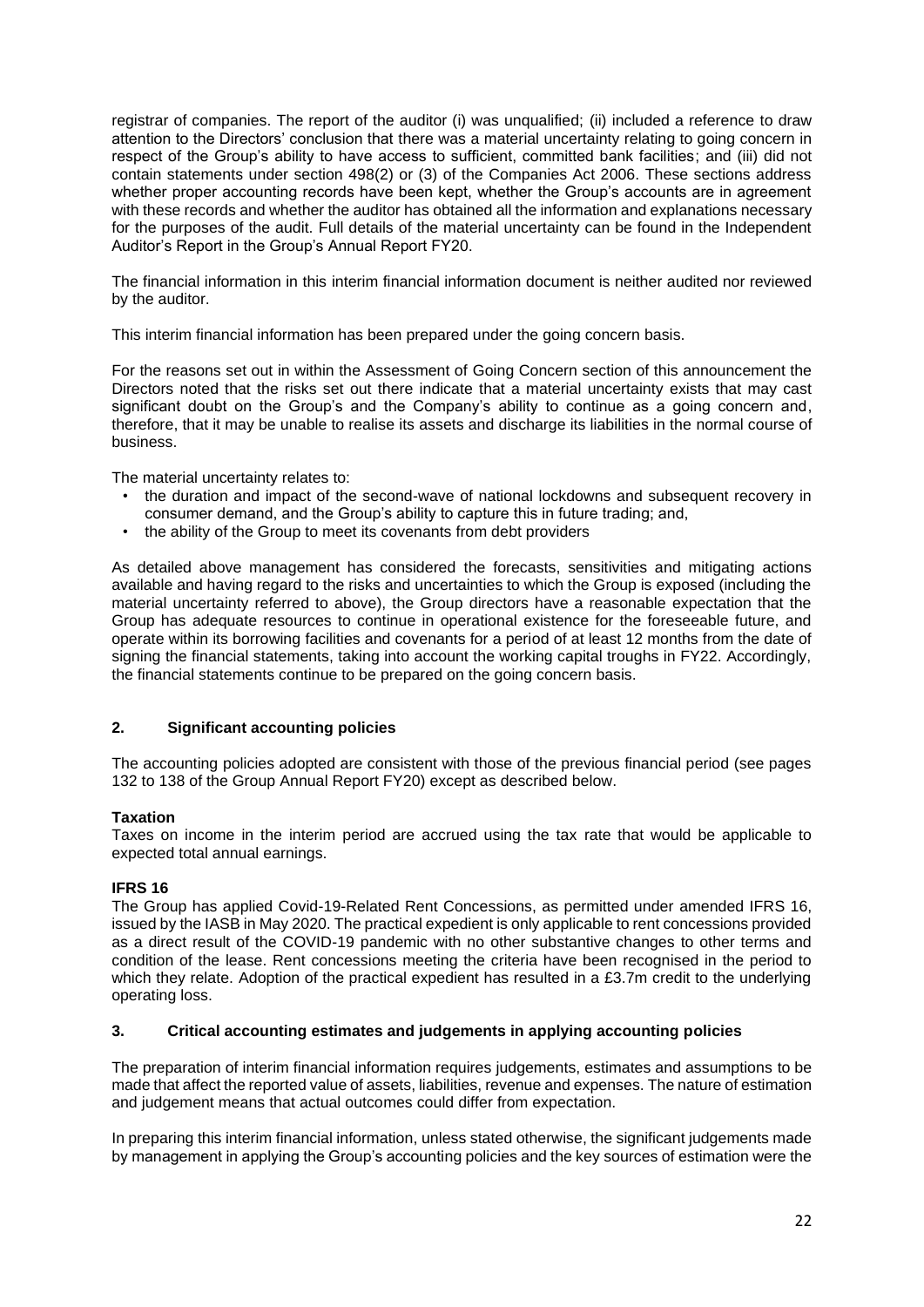same as those that applied to the consolidated financial statements for the 52 weeks ended 25 April 2020 (as set out on pages 136 to 138 of the Group Annual Report FY20). These were as follows:

- Store impairments;
- Onerous property-related contract provisions;
- Recoverability of trade debtors;
- Inventory provisions:
- IFRS 16 break options;
- IFRS 16 discount rates:
- Attributing Ecommerce sales and costs to stores; and
- Determination of exceptional and other items.

### **4. Seasonality of operations**

Due to the seasonal nature of the Retail segment, higher revenues and operating profits are usually expected in the second half of the year under normal trading conditions. This weighting of higher revenues in the second half of the year is a consequence of the brand's strength in cooler weather categories, such as outerwear, which also carry higher average selling prices. Operating profits therefore benefit from operating cost leverage, particularly in the Group's stores. Wholesale seasonality is more evenly spread across the year.

However, due to the timing of the impact of Covid-19 in the financial period ended 25 April 2020, second half performance was substantially impacted due to the outbreak of Covid-19 in the fourth quarter with all owned stores and the majority of franchise locations closed from late-March. Consequently, the financial period ended 25 April 2020 had 52.4% of total revenues accumulated in the first half of the year, with 47.6% in the second half. This corresponded to 5.5% of underlying loss before tax in the first half of the year and 94.5% of the underlying loss before tax in the second half.

Given the impact of the ongoing Covid-19 pandemic and ongoing lockdowns we do not expect to see the same level of seasonality benefit from cold weather categories as in previous years.

### **5. Segmental information**

The Group's operating segments under IFRS 8 have been determined based on the reports reviewed by the Group's Chief Operating Decision Maker (Executive Committee Members "the CODM"). The CODM assesses the performance of the operating segments based on underlying profit before interest and before inter-segment royalties. The CODM considers the business from a customer perspective only, being Retail and Wholesale. The CODM reviews the balance sheet at a Group level. No separate balance sheet measures are provided between the Retail and Wholesale segments. Ecommerce is not identified separately as an operating segment due to the levels of cross-over between physical store sales, Ecommerce sales and retail customers.

The CODM receives information, reviews the performance of the business, allocates resources and approves budgets for two operating segments, and therefore information is disclosed in respect of the following two segments:

- Retail principal activities comprise the operation of UK, Republic of Ireland, European and US stores, concessions and all internet sites. Revenue is derived from the sale to individual consumers of own brand clothing, footwear and accessories;
- Wholesale principal activities comprise the ownership of brands, wholesale distribution of own brand products (clothing, footwear and accessories) worldwide and trade sales.

Segment results and assets include items directly attributable to a segment as well as those that can be allocated on a reasonable basis. The Group reports and manages central functions separately to the Retail and Wholesale operations, which includes design, finance, HR, IT, legal, merchandising, property, sourcing and the goodwill and intangibles arising on consolidation.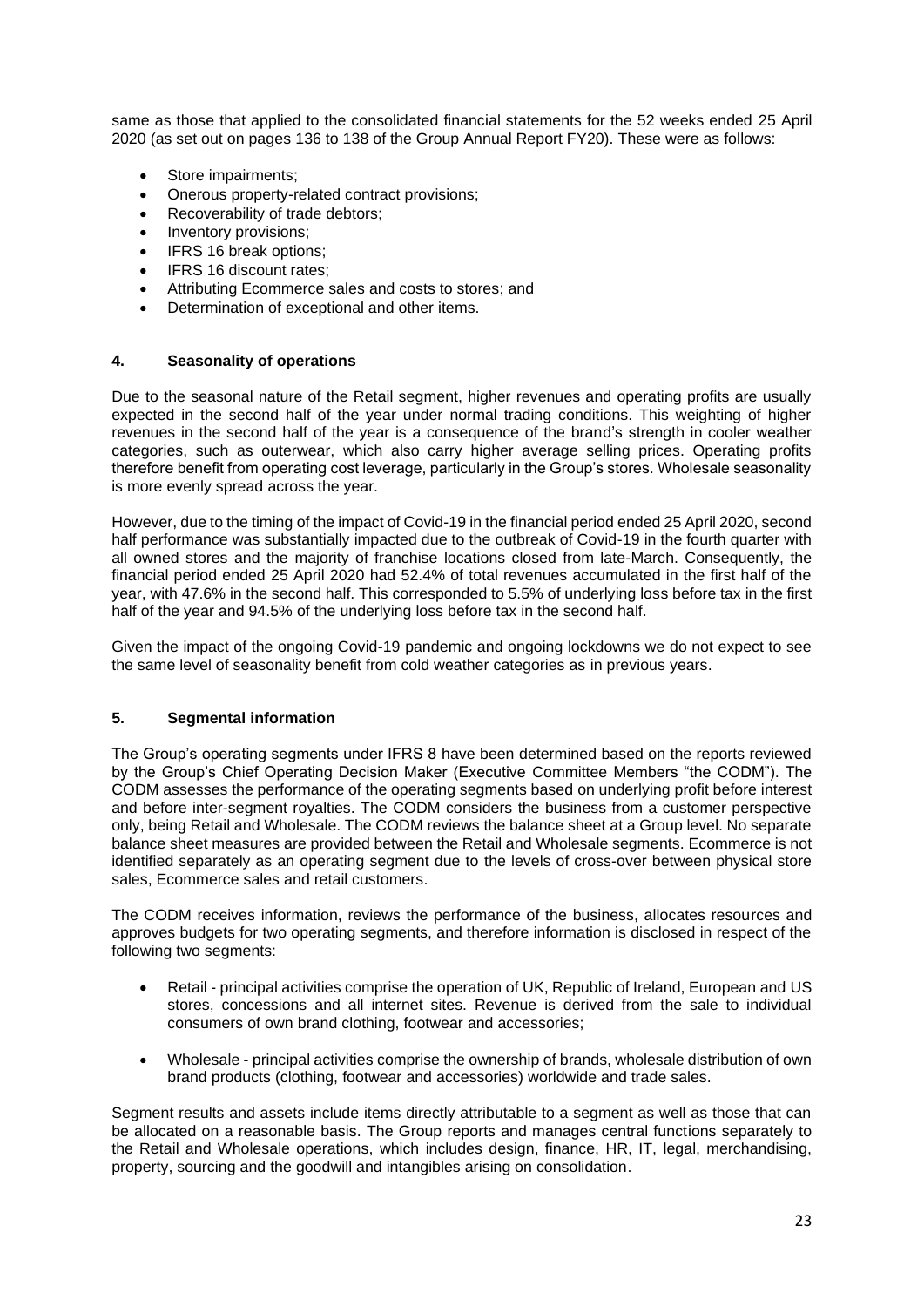The revenue from external parties reported to the CODM is measured in a manner consistent with that of the IFRS financial statements.

Inter-segment royalties, transfers or transactions entered into under a cost plus pricing structure are not reflected in the performance of each business segment.

Segment information for the business segments of the Group for October 2020 is set out below:

| October 2020 segmental analysis (unaudited) | Retail | Wholesale | Central        | Group  |
|---------------------------------------------|--------|-----------|----------------|--------|
|                                             | £m     | £m        | £m             | £m     |
| Total segment revenue                       | 173.6  | 204.0     | ۰.             | 377.6  |
| Inter-segment revenue                       | ۰      | (94.9)    | $\sim$         | (94.9) |
| Revenue from external customers             | 173.6  | 109.1     | $\blacksquare$ | 282.7  |

| October 2020 segmental analysis (unaudited) | Underlying*<br>October 2020<br>£m | <b>Exceptional</b><br>and other<br>items<br>£m | <b>Reported</b><br>2020<br>£m |
|---------------------------------------------|-----------------------------------|------------------------------------------------|-------------------------------|
| <b>Revenue</b>                              |                                   |                                                |                               |
| Retail                                      | 173.6                             |                                                | 173.6                         |
| Wholesale                                   | 109.1                             |                                                | 109.1                         |
| <b>Total revenue</b>                        | 282.7                             |                                                | 282.7                         |
| <b>Operating (loss)/profit</b>              |                                   |                                                |                               |
| Retail                                      | 5.1                               | (5.3)                                          | (0.2)                         |
| Wholesale                                   | 19.0                              | (2.3)                                          | 16.7                          |
| Central                                     | (31.1)                            | (0.7)                                          | (31.8)                        |
| <b>Total operating (loss)/profit</b>        | (7.0)                             | (8.3)                                          | (15.3)                        |
| (Loss)/profit before tax                    |                                   |                                                |                               |
| Retail                                      | 2.1                               | (5.3)                                          | (3.2)                         |
| Wholesale                                   | 19.0                              | (2.3)                                          | 16.7                          |
| Central costs                               | (31.7)                            | (0.7)                                          | (32.4)                        |
| Total (loss)/profit before tax              | (10.6)                            | (8.3)                                          | (18.9)                        |

\*Underlying is defined as reported results before exceptional items and other items, and is further explained in note 23.

The £0.7m exceptional and other charge in the central segment is in relation to restructuring costs and the Founder Share Plan. Of the £7.6m loss in the retail and wholesale segments, £0.2m relates to restructuring costs and £7.4m relates to the fair value of forward exchange contracts, as disclosed further in note 6.

| Revenue from external customers             | 215.1  | 154.0     | $\blacksquare$           | 369.1   |
|---------------------------------------------|--------|-----------|--------------------------|---------|
| Inter-segment revenue                       | ٠.     | (112.0)   | $\overline{\phantom{a}}$ | (112.0) |
| Total segment revenue                       | 215.1  | 266.0     | ۰                        | 481.1   |
|                                             | £m     | £m        | £m                       | £m      |
| October 2019 segmental analysis (unaudited) | Retail | Wholesale | Central                  | Group   |

The following additional information is considered useful to the reader.

|                                             |              | Exceptional |          |
|---------------------------------------------|--------------|-------------|----------|
|                                             | Underlying*  | and other   | Reported |
| October 2019 segmental analysis (unaudited) | October 2019 | items       | 2019     |
|                                             | £m           | £m          | £m       |
| Revenue                                     |              |             |          |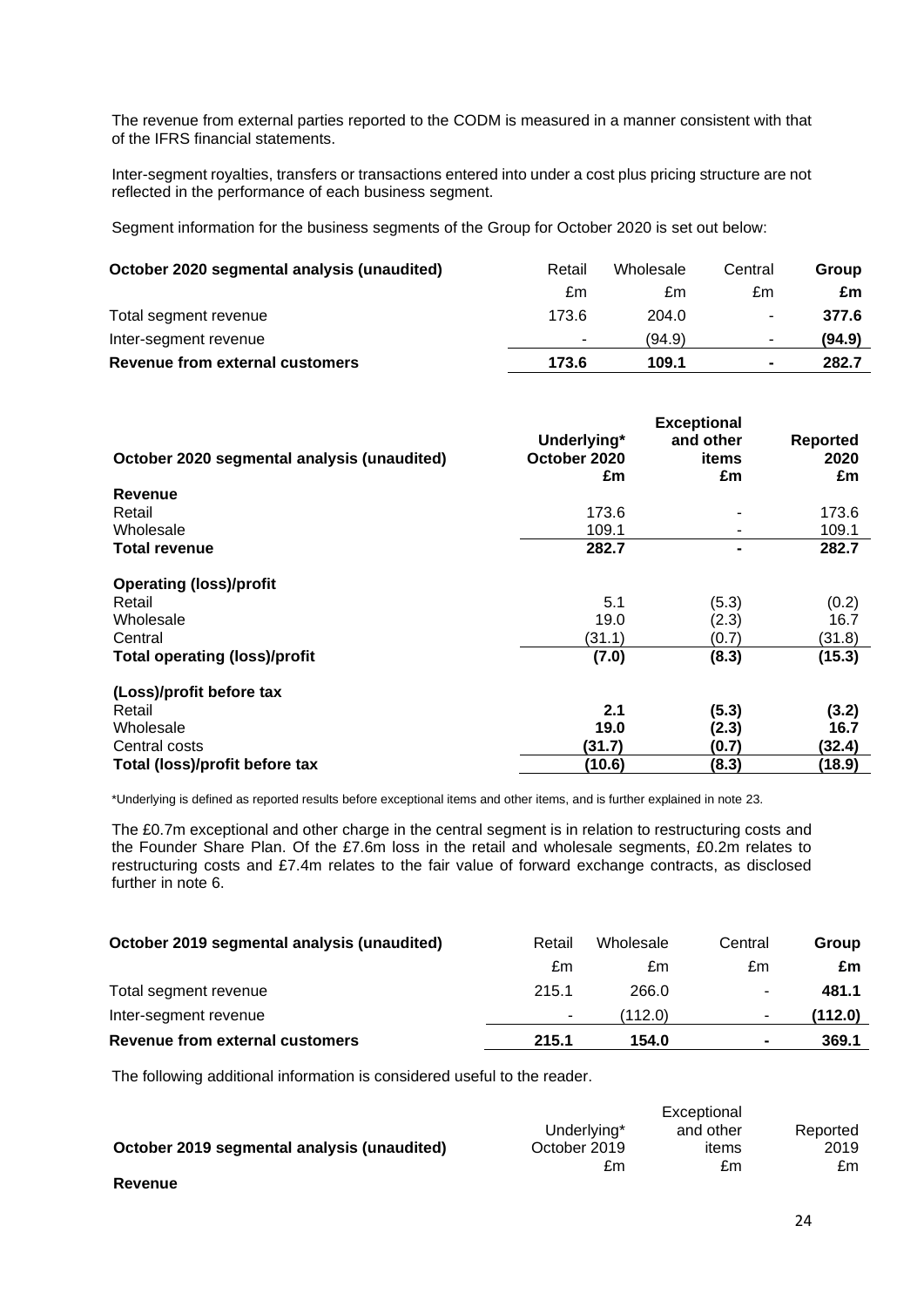| Retail<br>Wholesale<br><b>Total revenue</b> | 215.1<br>154.0<br>369.1 | $\blacksquare$<br>۰ | 215.1<br>154.0<br>369.1 |
|---------------------------------------------|-------------------------|---------------------|-------------------------|
| <b>Operating (loss)/profit</b>              |                         |                     |                         |
| Retail                                      | 5.5                     | (0.4)               | 5.1                     |
| Wholesale                                   | 42.0                    | (0.2)               | 41.8                    |
| Central                                     | (46.3)                  | (1.3)               | (47.6)                  |
| <b>Total operating (loss)/profit</b>        | 1.3                     | (1.9)               | (0.6)                   |
| (Loss)/profit before tax                    |                         |                     |                         |
| Retail                                      | 2.6                     | (0.4)               | 2.2                     |
| Wholesale                                   | 42.0                    | (0.2)               | 41.8                    |
| Central costs                               | (46.9)                  | (1.3)               | (48.2)                  |
| Total (loss)/profit before tax              | (2.3)                   | (1.9)               | (4.2)                   |

\*Underlying is defined as reported results before exceptional items and other items, and is further explained in note 23.

The £1.3m charge in the Central Segment is in relation to restructuring, strategic change and other costs, and the Founder Share Plan and other share schemes. The £0.6 loss in the other segments relates to the fair value of forward exchange contracts, as disclosed further in note 6.

The Group has subsidiaries which are incorporated and resident in the UK and overseas. Revenue from external customers in the UK and the total revenue from external customers from other countries are:

|                                  | <b>Unaudited</b><br>October 2020 | Unaudited<br>October 2019 |
|----------------------------------|----------------------------------|---------------------------|
|                                  | £m                               | £m                        |
| External revenue - UK            | 96.3                             | 123.2                     |
| External revenue - Europe        | 160.8                            | 199.4                     |
| External revenue - Rest of world | 25.6                             | 46.5                      |
| <b>Total external revenue</b>    | 282.7                            | 369.1                     |

Included within non-UK external revenue is £61.0m (October 2019: £95.3m) generated by our overseas subsidiaries.

The total of non-current assets, other than deferred tax assets, located in the UK is £75.8m (October 2019: £141.6m, April 2020: £84.5m), and the total of non-current assets located in other countries is £117.3m (October 2019: £230.6m, April 2020: £123.6m).

### **6. Exceptional and other items**

Non-underlying adjustments constitute exceptional and other items. These are defined in note 23 and are disclosed separately in the Group statement of comprehensive income.

|                                                                 | <b>Unaudited</b><br>October<br>2020 | Unaudited<br>October<br>2019 |
|-----------------------------------------------------------------|-------------------------------------|------------------------------|
|                                                                 | £m                                  | £m                           |
| <b>Exceptional and other items</b>                              |                                     |                              |
| Unrealised loss on financial derivatives                        | (7.4)                               | (0.6)                        |
| Restructuring, strategic change and other costs                 | (0.6)                               | (1.4)                        |
| IFRS 2 (charge)/credit in respect of Founder Share Plan ('FSP') | (0.3)                               | 0.1                          |
| <b>Exceptional and other items</b>                              | (8.3)                               | (1.9)                        |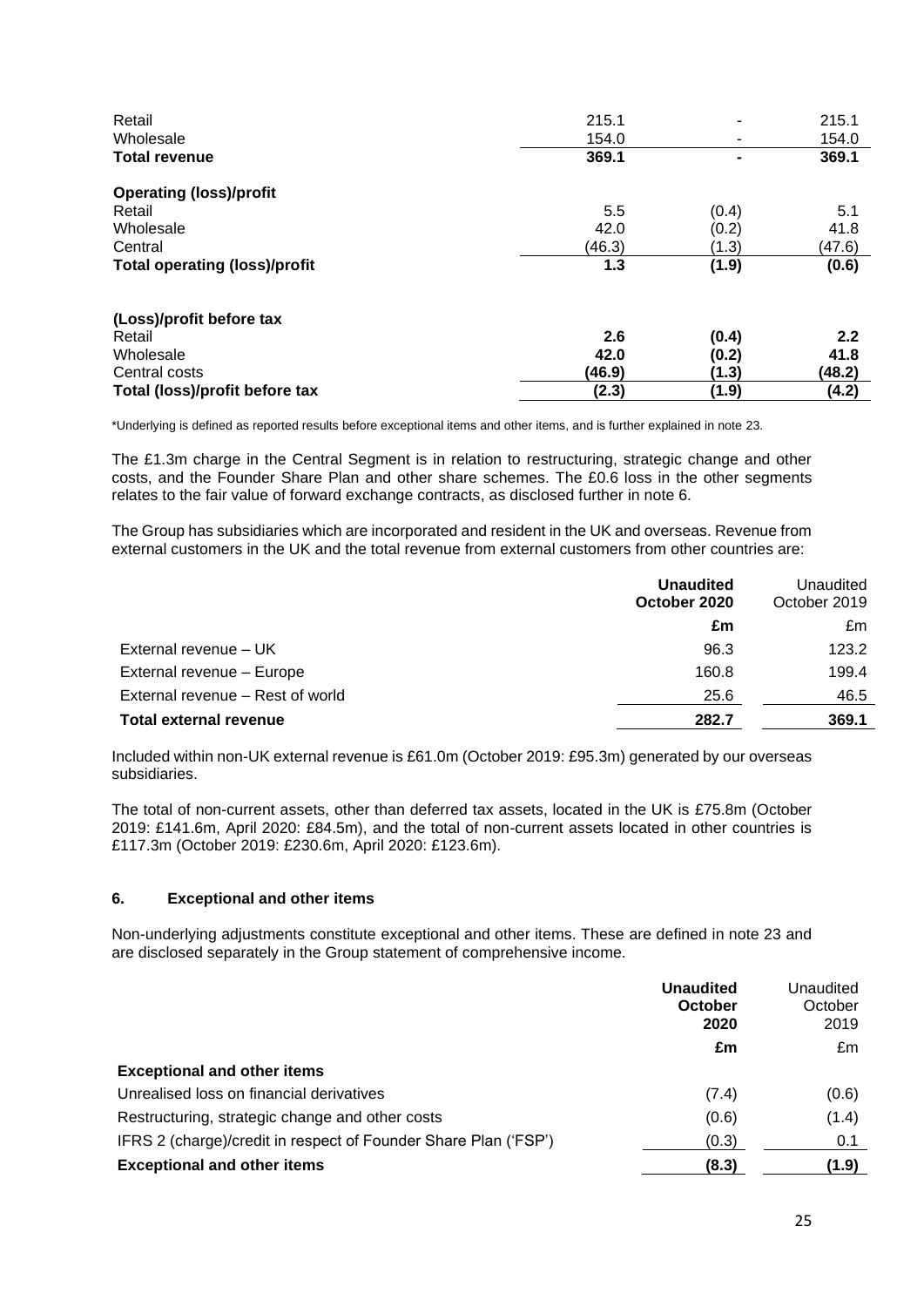| <b>Taxation</b>                                  |       |       |
|--------------------------------------------------|-------|-------|
| Tax impact of non-underlying adjustments         | 1.5   | 0.1   |
| Taxation on exceptional and other items          | 1.5   | 0.1   |
| Total exceptional and other items after taxation | (6.8) | (1.8) |
| Exceptional and other items are included within: |       |       |
| Selling, general and administrative expenses     | (0.9) | (1.3) |
| Other gains and losses (net)                     | (7.4) | (0.6) |
| <b>Exceptional and other items</b>               | (8.3) | (1.9) |

### **7. Share of loss of joint venture**

As at 25 April 2020, the carrying value of the investment in the Joint Ventures of Trendy & Superdry Holding Limited and Horace SARL was £nil, and no further investment has been provided during the period by Superdry Plc. As such the carrying value of the investment at 24 October 2020 is still £nil (October 2019: £nil). The unrecognised share of joint venture losses in the period are £nil in line with the Group policy (FY20: £3.7m, 1H19: £2.6m, cumulative £8.8m). Further information about the exit of investment in Trendy & Superdry Holding Limited was included in note 39 of the FY20 Group Annual Report.

### **8. Tax**

The Group's income tax credit for 1H21 is £3.5m (H1 FY20: £2.3m income tax expense). Excluding discrete tax credits of £0.2m, the residual underlying income tax credit of £2.0m represents an underlying effective tax rate of 18.7% compared to 19.8% in 1H20 and 14.6% in FY20. The Group's tax credit on exceptional losses of £1.5m represents an effective tax rate of 18.2%. Taken together the Group's total income tax credit of £3.5m represents a total effective tax rate of 18.7% for the period ended 24 October 2020. The Group's total effective tax rate of 18.7% is lower than the statutory rate of tax of 19%.

This is primarily due to the level of overseas losses to which no tax benefit has been recognised, permanent differences on consolidation adjustments, the level of lease liabilities on the balance sheet to which no tax benefit continues to be recognised together with depreciation and amortisation on nonqualifying assets.

Factors affecting the tax expense for the period are as follows:

|                                                                         | <b>Unaudited</b><br>October<br>2020 | Unaudited<br>October<br>2019 |
|-------------------------------------------------------------------------|-------------------------------------|------------------------------|
|                                                                         | £m                                  | £m                           |
| Loss before income tax                                                  | (18.9)                              | (4.2)                        |
| Loss multiplied by the standard rate in the $UK - 19.0\%$ (1H20: 19.0%) | (3.6)                               | (0.8)                        |
| Expenses not deductible for tax purposes                                | (4.7)                               | 0.5                          |
| Overseas tax differentials                                              | 5.2                                 | 0.2                          |
| Deferred tax not recognised                                             | (1.4)                               |                              |
| Non-qualifying depreciation                                             | 0.7                                 |                              |
| Prior year items                                                        | 0.3                                 | 2.4                          |
| Total income tax (credit)/expense                                       | (3.5)                               | 2.3                          |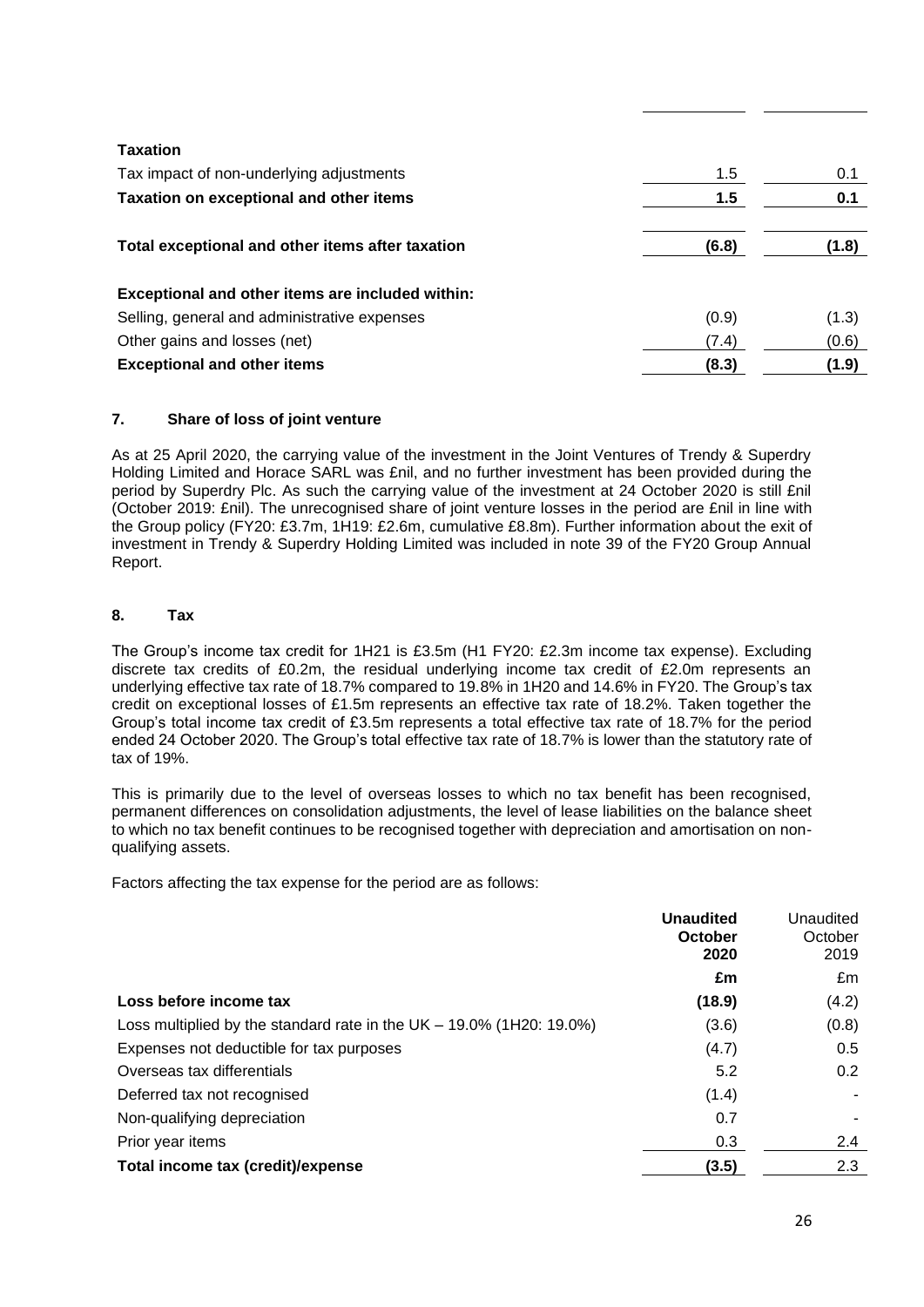### **9. Note to the cash flow statement**

### **Reconciliation of operating loss to cash generated from operations**

|                                                                 | <b>Note</b> | October<br>2020<br>£m | October<br>2019<br>£m |
|-----------------------------------------------------------------|-------------|-----------------------|-----------------------|
| <b>Operating loss</b>                                           |             | (15.3)                | (0.6)                 |
| Adjusted for:                                                   |             |                       |                       |
| - Loss on unrealised financial derivatives                      | 6           | 7.4                   | 0.6                   |
| - Depreciation of property, plant and equipment                 | 11          | 8.8                   | 12.2                  |
| - Net depreciation of right of use asset and deferred liability | 13          | 13.2                  | 27.3                  |
| - Amortisation of intangible assets                             | 12          | 5.1                   | 4.5                   |
| - Loss on disposal of property, plant and equipment             |             | 0.7                   | 0.1                   |
| - Release of lease incentives                                   |             | (0.2)                 | (0.7)                 |
| - Employee share award schemes                                  |             | 0.8                   | 0.6                   |
| - Foreign exchange gains                                        |             | (2.1)                 | (0.1)                 |
| Operating cash flow before movements in working capital         |             | 18.4                  | 43.9                  |
| Changes in working capital:                                     |             |                       |                       |
| - Increase in inventories                                       |             | (8.2)                 | (6.1)                 |
| - Increase in trade and other receivables                       |             | (32.8)                | (19.7)                |
| - Increase in trade and other payables, and provisions          |             | 41.8                  | (14.1)                |
| Cash generated from operating activities                        |             | 19.2                  | 4.0                   |

The increase in trade and other receivables stems mainly from the later phasing of the AW20 wholesale forward orders in 2020.

The higher increase in trade and other payables is primarily a result of £30m of Covid-19 rent deferrals and waiver negotiations.

### **10. Dividends**

For the year ended 25 April 2020, the Board made the decision not to recommend paying a final dividend for the financial year in light of the prevailing situation.

In line with the decision at the year end, the Board believes it is prudent and in the long-term interest of shareholders to continue to focus on cash preservation in the short-term, and has taken the decision to not propose an interim dividend.

### **11. Property, plant and equipment**

Movements in the net book value ("NBV") of property, plant and equipment in the period to October 2020 were as follows:

|                           | Land and<br>buildings | Leasehold<br><i>improvements</i> | Furniture,<br>fixtures and<br>fittings | Computer<br>equipment | <b>Total</b><br>Group |
|---------------------------|-----------------------|----------------------------------|----------------------------------------|-----------------------|-----------------------|
|                           | £m                    | £m                               | £m                                     | £m                    | £m                    |
| NBV as at 25 April 2020   | 4.3                   | 23.4                             | 11.2                                   | 2.8                   | 41.7                  |
| Additions                 |                       | 0.1                              | 2.4                                    | 0.2                   | 2.7                   |
| Disposal                  |                       | (0.2)                            | (0.1)                                  |                       | (0.3)                 |
| Depreciation              |                       | (4.8)                            | (2.7)                                  | (1.3)                 | (8.8)                 |
| Exchange differences      |                       | 0.2                              |                                        |                       | 0.2                   |
| NBV as at 24 October 2020 | 4.3                   | 18.7                             | 10.8                                   | 1.7                   | 35.5                  |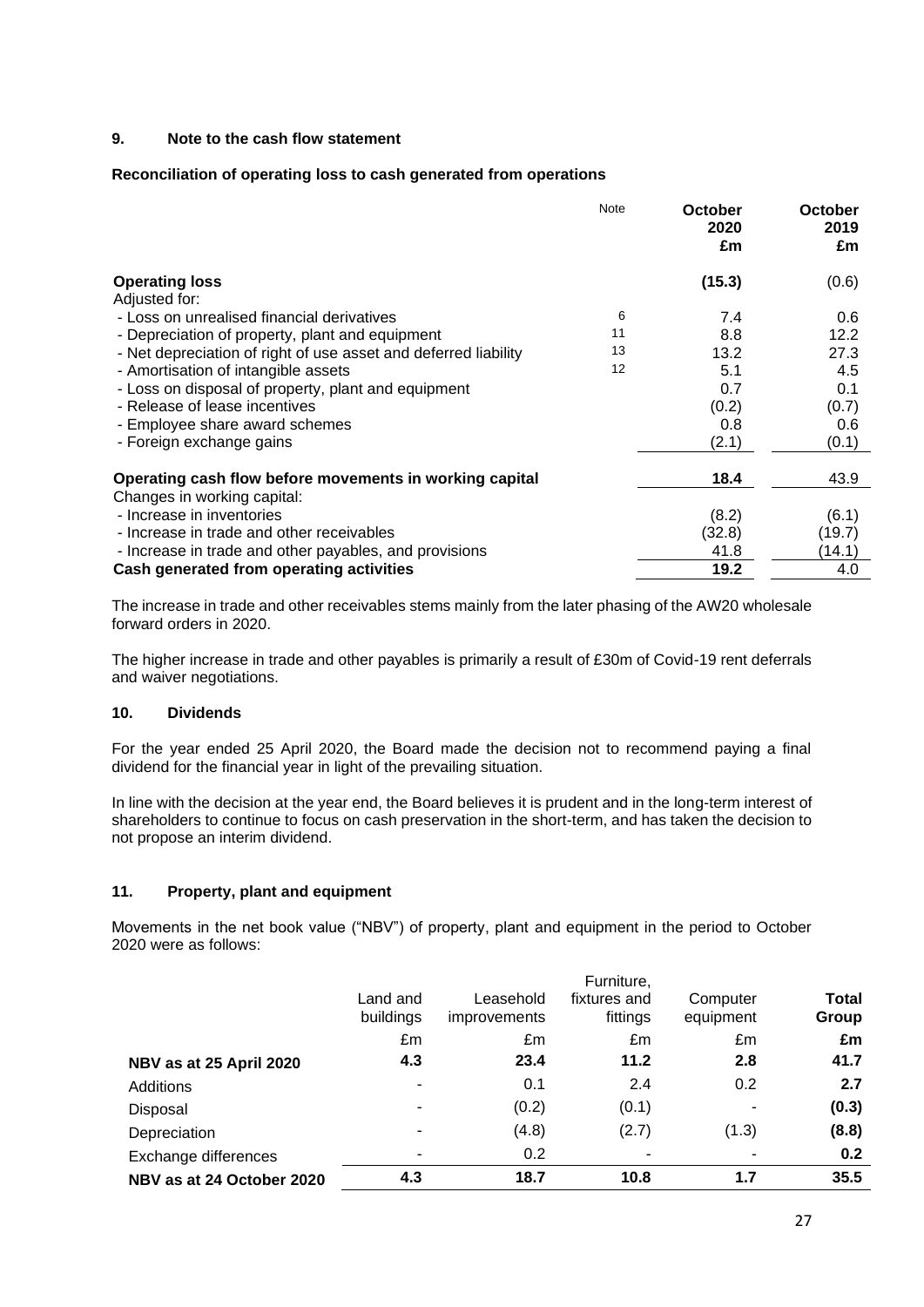### **12. Intangible assets**

Movements in the net book value ("NBV") of intangible assets in the period to October 2020 were as follows:

|                              | Trademarks               | Websites &<br>software | Lease<br>premiums        | <b>Distribution</b><br>agreements | Goodwill | Total<br>Group |
|------------------------------|--------------------------|------------------------|--------------------------|-----------------------------------|----------|----------------|
|                              | £m                       | £m                     | £m                       | £m                                | £m       | £m             |
| NBV as at 25 April 2020      | 1.4                      | 23.1                   | $\blacksquare$           | 2.4                               | 21.5     | 48.4           |
| Additions                    | 0.5                      | 1.8                    | ۰                        | ٠                                 | ۰        | 2.3            |
| Amortisation                 | (0.3)                    | (4.5)                  | ٠                        | (0.3)                             | ۰        | (5.1)          |
| Exchange differences         | $\overline{\phantom{0}}$ | 0.2                    | $\overline{\phantom{a}}$ | 0.2                               | 0.9      | 1.3            |
| NBV as at 24 October<br>2020 | 1.6                      | 20.6                   | $\blacksquare$           | 2.3                               | 22.4     | 46.9           |

### **13. Right of use assets**

The Group transitioned to IFRS 16 during the 52 weeks ended 25 April 2020. As a result, Right of use assets are recognised in relation to the Group's leases. The Group's leased portfolio comprises various store and head office properties and motor vehicles. The Group has applied the practical expedient in relation to rent concessions provided as a result of the Covid-19 pandemic where relevant, as allowed by an amendment to IFRS 16 in May 2020.

Movements in the net book value ("NBV") of Right of use assets in the period to October 2020 were as follows:

|                           | <b>Total</b> |
|---------------------------|--------------|
|                           | Group        |
|                           | £m           |
| NBV as at 25 April 2020   | 118.0        |
| Additions                 | 2.1          |
| Disposal                  | (0.2)        |
| Lease modification        | 2.2          |
| Depreciation              | (13.2)       |
| Exchange differences      | 1.8          |
| NBV as at 24 October 2020 | 110.7        |
|                           |              |

### **14. Capital expenditure commitments**

The Group has capital expenditure commitments on property, plant and equipment of £nil at October 2020 (£nil at October 2019 and £nil at April 2020).

### **15. Equity securities**

19,640 ordinary shares of 5p each were authorised, allotted and issued in the period under the Superdry Plc Share based Long Term Incentive Plans, Save As You Earn and Buy As You Earn schemes.

### **16. Loss per share**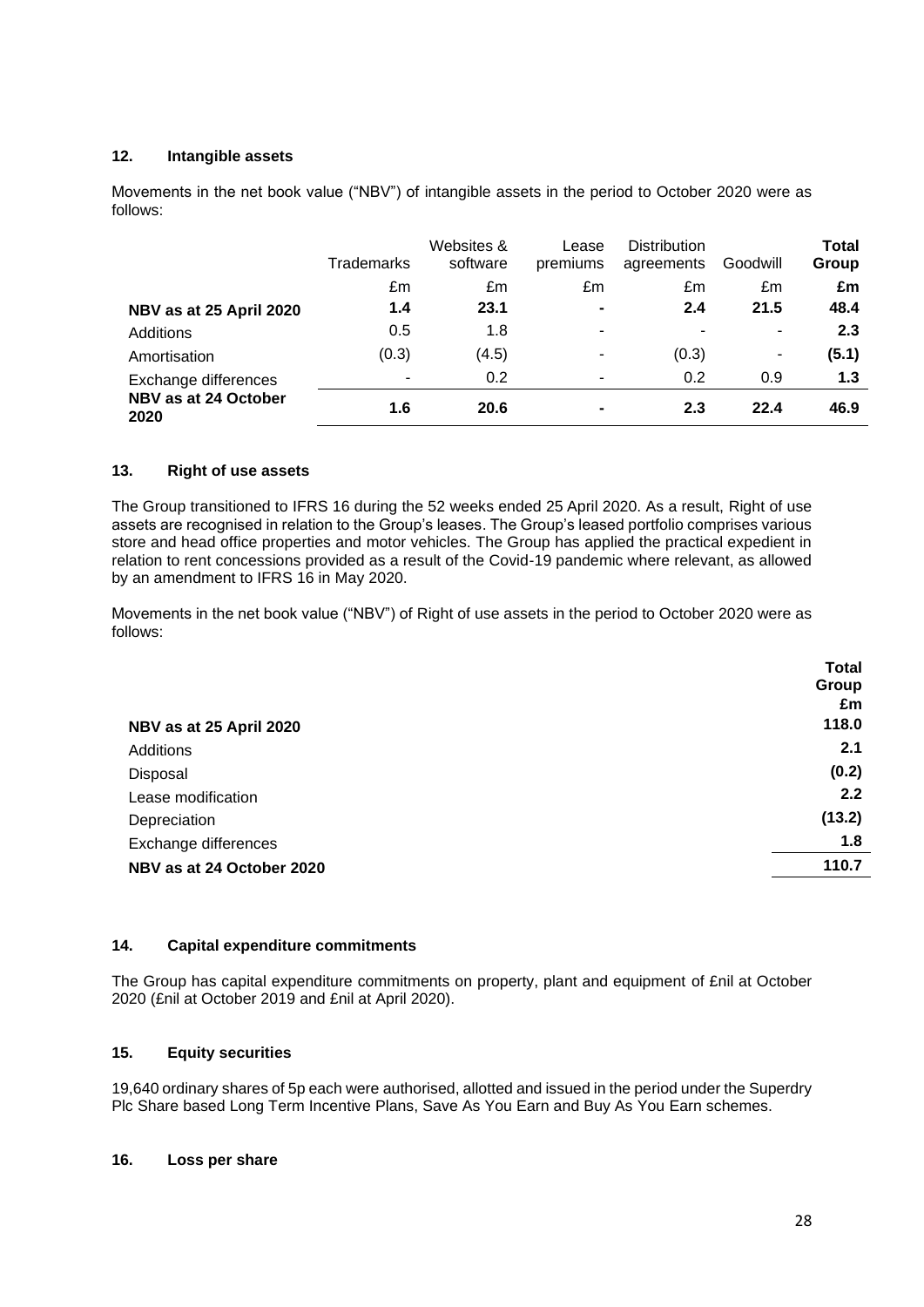|                                                                      | <b>Unaudited</b><br>October<br>2020 | Unaudited<br>October<br>2019 |
|----------------------------------------------------------------------|-------------------------------------|------------------------------|
|                                                                      | £m                                  | £m                           |
| Loss                                                                 |                                     |                              |
| Loss for the period attributable to owners of the company            | (15.4)                              | (6.5)                        |
|                                                                      | <b>Number</b>                       | <b>Number</b>                |
| Number of shares at period end                                       | 82,030,428                          | 82,002,204                   |
| Weighted average number of ordinary shares - basic                   | 82,020,620                          | 81,998,661                   |
| Effect of dilutive options and contingent shares                     | 604,281                             | 262,323                      |
| Weighted average number of ordinary shares - diluted                 | 82,624,901                          | 82,260,984                   |
| Basic loss per share (pence)                                         | (18.8)                              | (7.9)                        |
| Diluted loss per share (pence)                                       | (18.6)                              | (7.9)                        |
| Underlying basic loss per share                                      |                                     |                              |
|                                                                      | <b>Unaudited</b>                    | Unaudited                    |
|                                                                      | <b>October</b>                      | October                      |
|                                                                      | 2020                                | 2019                         |
|                                                                      | £m                                  | £m                           |
| Loss                                                                 |                                     |                              |
| Underlying loss for the period attributable to owners of the company | (8.6)                               | (4.7)                        |
|                                                                      | <b>Number</b>                       | <b>Number</b>                |
| Weighted average number of ordinary shares - basic                   | 82,020,620                          | 81,998,661                   |
| Weighted average number of ordinary shares - diluted                 | 82,624,901                          | 82,260,984                   |
| Underlying basic loss per share (pence)                              | (10.5)                              | (5.7)                        |
| Underlying diluted loss per share (pence)                            | (10.4)                              | (5.7)                        |

### **17. Related parties**

Directors of the Group within the period and their immediate relatives control 20.3% (October 2019: 18.5%) of the voting shares of the Group. There have been no material transactions in the period with related parties, including Directors.

### **18. Net (debt)/cash**

|                                                 |         |          | Other    |         |
|-------------------------------------------------|---------|----------|----------|---------|
|                                                 | April   | Net cash | non-cash | October |
|                                                 | 2020    | flow     | changes  | 2020    |
| Analysis of net cash - October 2020 (unaudited) | £m      | £m       | £m       | £m      |
| Cash and short-term deposits                    | 307.4   | (275.9)  | 2.6      | 34.1    |
| Bank overdraft                                  | (270.7) | 270.7    |          |         |
| Net cash and overdraft                          | 36.7    | (5.2)    | 2.6      | 34.1    |
| Other short-term borrowings                     | ۰       |          |          |         |
| Total net (debt)/cash                           | 36.7    | (5.2)    | 2.6      | 34.1    |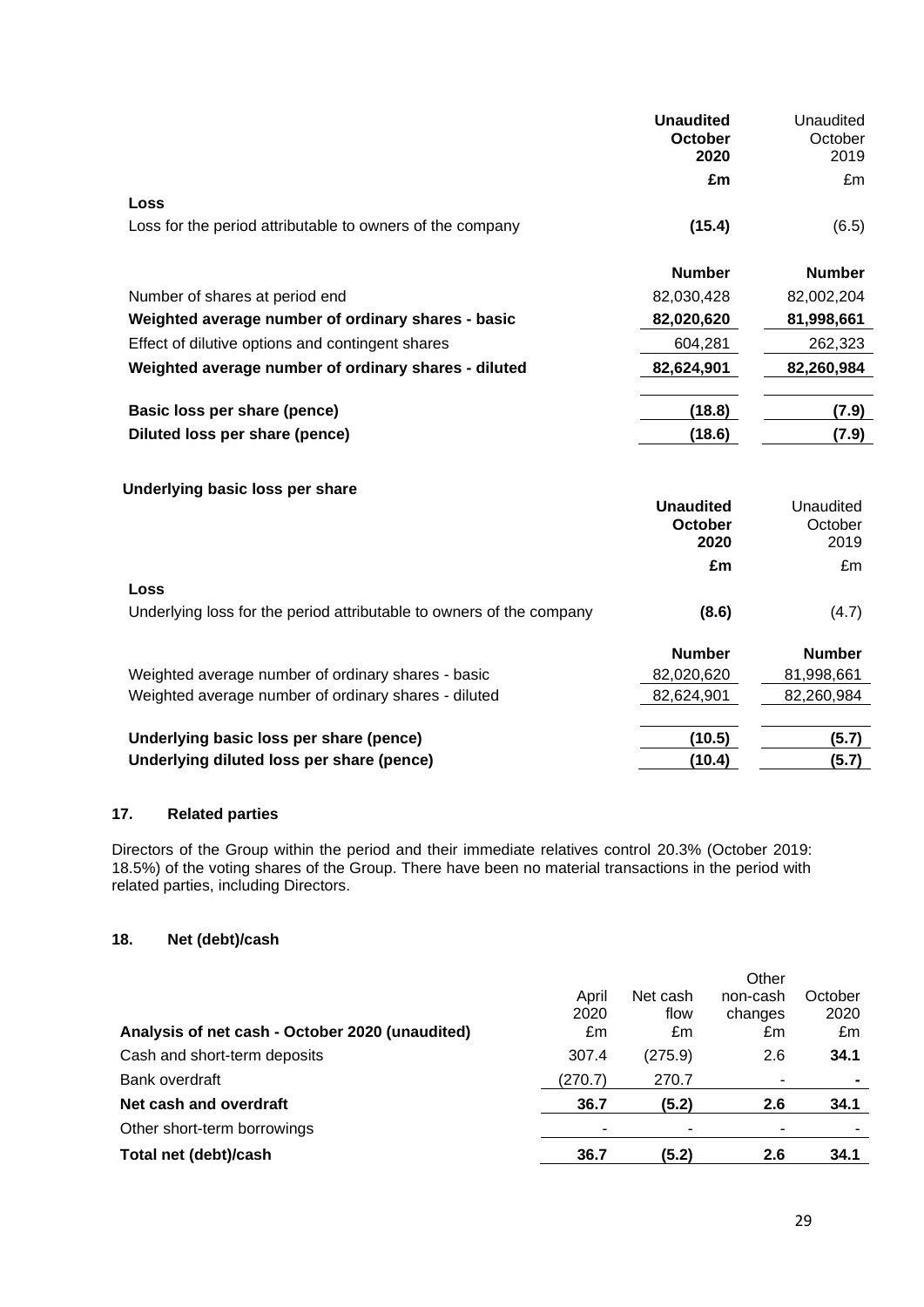|                                                 |       | Restated | Other    | Restated |
|-------------------------------------------------|-------|----------|----------|----------|
|                                                 | April | Net cash | non-cash | October  |
|                                                 | 2019  | flow     | changes  | 2019     |
| Analysis of net cash - October 2019 (unaudited) | £m    | £m       | £m       | £m       |
| Cash and short-term deposits                    | 35.9  | 187.9    | 4.4      | 228.2    |
| Bank overdraft                                  | -     | (207.5)  | ۰        | (207.5)  |
| <b>Net Cash and overdraft</b>                   | 35.9  | (19.6)   | 4.4      | 20.7     |
| Other short-term borrowings                     |       | (30.0)   |          | (30.0)   |
| Total net cash/(debt)                           | 35.9  | (49.6)   | 4.4      | (9.3)    |

See note 21 for details of the prior period restatement relating to the gross up of cash and overdraft balances.

Included with cash and cash equivalents is £0.1m of rent deposits held for sub-tenants of the Regent Street Store (October 2019: £0.2m), and £1.1m of cash deposits from franchise customer guarantees (October 2019: £1.2m). Additionally, there is EUR 1.9m (£1.7m) (October 2019: EUR 1.9m, £1.7m) deposited in an account with Europäisch-Iranische Handelsbank AG. These amounts are restricted cash.

Other non-cash changes relate to foreign exchange gains and losses.

### **Refinancing**

In August 2020, the Group entered into a new financing facility with existing lenders, HSBC and BNPP in the form of a new £70m Asset Backed Lending Facility ("ABL Facility"), with a term until January 2023 with amended covenants.

This ABL Facility replaces the revolving credit facility that the Company had in place following the breach of non-financial covenants in respect of the timing of submission of subsidiary statutory accounts, The RCF was due to expire in January 2022. The new facility is subject to a number of financial covenants and the borrowing base will vary throughout the year dependent on the level of the Company's eligible inventory and receivables.

The covenants outlined in this agreement include specific EBITDAR (earnings before interest, tax, depreciation, amortisation and rent) and Fixed Charge Cover (earnings before interest and tax over fixed charges) to be attained on specified dates throughout the year and along with a clear down period of 5 successive days in January 2021 to be achieved. The EBITDAR covenant is different from that defined in note 23 as it is based on an internal budget basis.

### **19. Financial risk management and financial instruments**

The Group's activities expose it to a variety of financial risks including: market risk (including foreign currency risk and cash flow interest rate risk), credit risk and liquidity risk. The condensed interim financial information does not include all financial risk management information and disclosures required in the annual financial statements; they should be read in conjunction with the Group Annual Report FY20. There have been no changes in the risk management department or in any risk management policies since the year end.

### **Liquidity risk**

Compared to the year end, there was no material change in the contractual undiscounted cash out flows for financial liabilities.

### **Fair value estimation**

The table below analyses financial instruments carried at fair value, by valuation method. The different levels have been defined as follows:

• Quoted prices (unadjusted) in active markets for identical assets or liabilities (Level 1).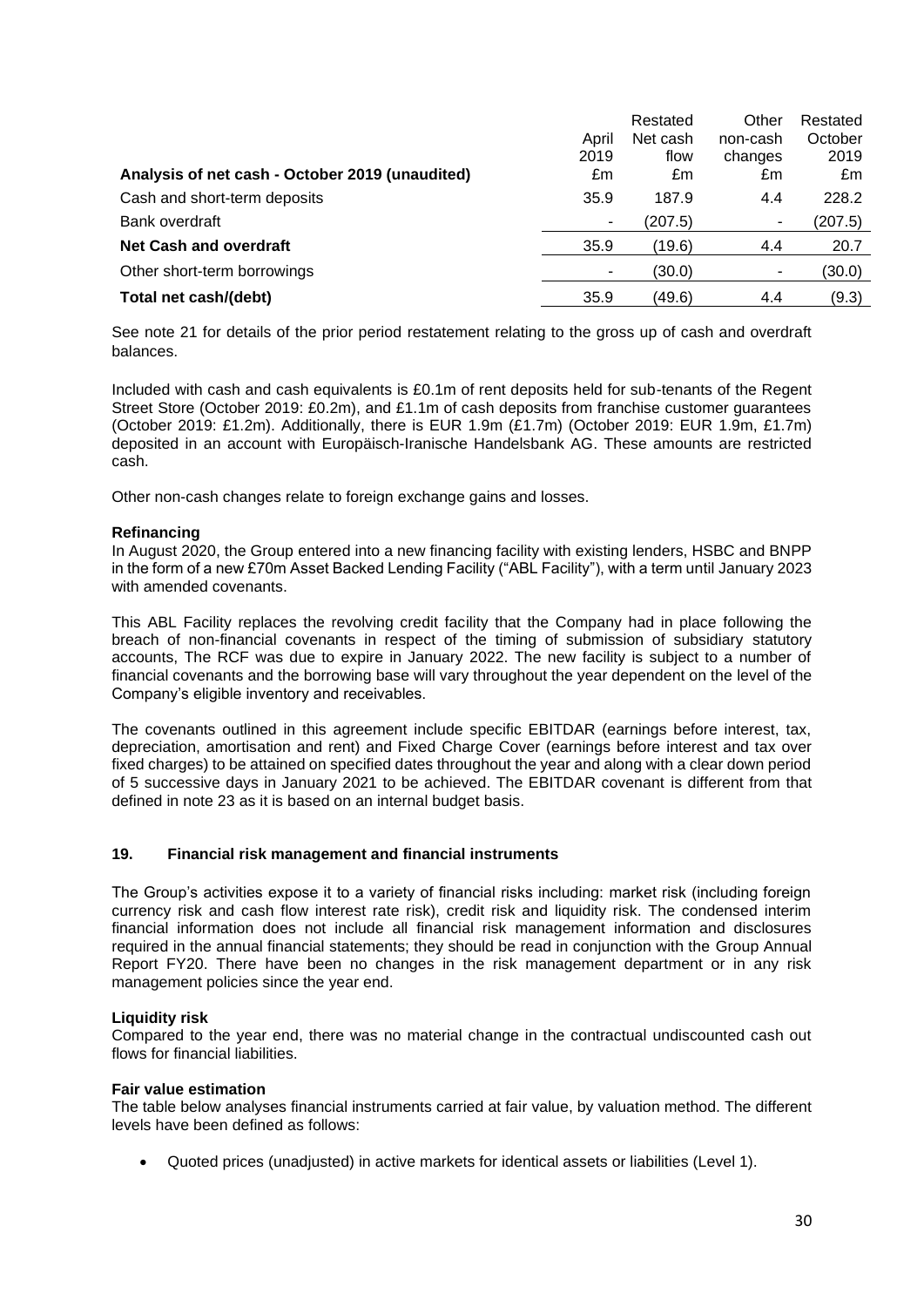- Inputs other than quoted prices included within Level 1 that are observable for the asset or liability, either directly (that is, as prices) or indirectly (that is, derived from prices) (Level 2).
- Inputs for the asset or liability that are not based on observable market data (that is, unobservable inputs) (Level 3).

The following table presents the Group's assets and liabilities that are measured at fair value at 24 October 2020 and 26 October 2019.

| <b>Unaudited</b><br><b>ASSETS</b>                                                                                    | Level 1<br>2020<br>£m | Level 2<br>2020<br>£m | Level 3<br>2020<br>£m | Level 1<br>2019<br>£m | evel 2.<br>2019<br>£m | Level 3<br>2019<br>£m |
|----------------------------------------------------------------------------------------------------------------------|-----------------------|-----------------------|-----------------------|-----------------------|-----------------------|-----------------------|
| Derivative financial instruments<br>- Forward foreign exchange contracts<br>- Option contracts                       |                       | 0.2<br>۰              |                       |                       | 1.5                   |                       |
| <b>LIABILITIES</b><br>Derivative financial instruments<br>- Forward foreign exchange contracts<br>- Option contracts |                       | 7.3<br>۰              | -                     | ۰                     | 0.5<br>3.2            |                       |

There were no transfers between levels during the period.

The fair value of the following financial assets and liabilities is approximate to their carrying amount:

- Trade and other receivables
- Cash and cash equivalents
- Trade and other payables

### **20. Government assistance**

The Group has continued to utilise available government cash preservation measures across the business including the deferral of tax payments, seeking reductions in UK business rates, utilising government support packages offered in many countries where we operate, and furloughing staff during the period stores were closed.

Government grants during the period in relation to the UK's Coronavirus Job Retention Scheme (CJRS) and equivalent schemes in other territories represents a value of £4.1m. Business rates relief provided by the UK government during the Covid-19 pandemic represents an estimated saving of £8.1m.

Government grants are recognised in profit or loss on a systematic basis over the periods in which the Group recognises as expenses the related costs for which the grants are intended to compensate. The value is netted off against the salary expense in selling, general and administrative expenses. Government grants are not recognised until there is reasonable assurance that the Group will comply with the conditions attaching to them and that the grants will be received.

No government grants were utilised by the Group in the prior period.

### **21. Prior year restatement**

During the second half of the financial period to 25 April 2020, it was determined that the Group's cash and overdrafts within notional cash pooling arrangements did not meet the requirements for offsetting in accordance with IAS 32: 'Financial Instruments: Presentation'. This affects the balances reported as at 26 October 2019. For presentational purposes, cash and bank balances in the prior period have been restated in accordance with IAS 8: 'Accounting Policies, Change in Accounting Policies and Errors' with an additional £196.6m within borrowings, and cash balances increased by an equal and opposite amount. There is no impact on net assets.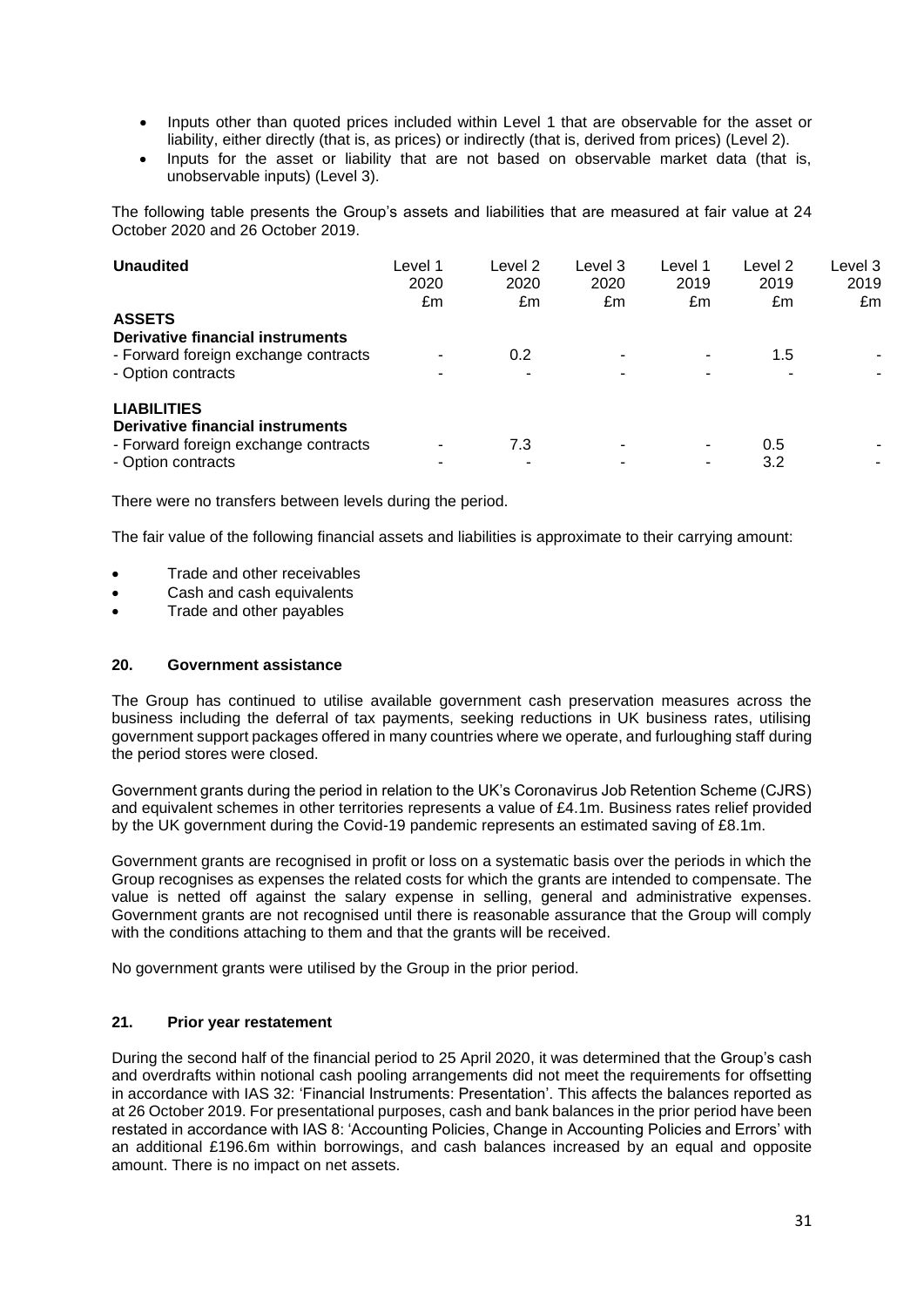Additionally, there are two adjustments associated with IFRS 16 that require the balances as at 26 October 2019 to be restated. Firstly, £5.8m remained within trade and other receivables on the balance sheet at the transition date to IFRS 16 which should have been reclassified to the right of use asset. Accordingly, this has been reclassified correctly below. Secondly, there was an adjustment to the calculations of the present value of lease payments which resulted in a decrease of both the right of use asset and lease liability to the value of £1.9m.

The impact of these adjustments on the relevant financial statement line items is set out below:

| £m                                              | 26 October<br>2019<br>As reported | Cash<br><b>Adjustment</b> | <b>IFRS 16</b><br>transition<br><b>Adjustment</b> | 26 October<br>2019<br><b>Restated</b> |
|-------------------------------------------------|-----------------------------------|---------------------------|---------------------------------------------------|---------------------------------------|
| <b>ASSETS</b>                                   |                                   |                           |                                                   |                                       |
| Property, plant and equipment                   | 65.6                              |                           |                                                   | 65.6                                  |
| Right of use assets                             | 257.2                             |                           | 3.9                                               | 261.1                                 |
| Intangible assets                               | 49.4                              |                           |                                                   | 49.4                                  |
| Deferred income tax assets                      | 33.6                              |                           |                                                   | 33.6                                  |
| <b>Non-current assets</b>                       | 405.8                             |                           | 3.9                                               | 409.7                                 |
| <b>Current assets</b>                           |                                   |                           |                                                   |                                       |
| Inventories                                     | 193.0                             |                           |                                                   | 193.0                                 |
| Trade and other receivables                     | 141.1                             |                           | (5.8)                                             | 135.3                                 |
| Current tax debtor                              | 10.8                              |                           |                                                   | 10.8                                  |
| Derivative financial instruments                | 1.5                               |                           |                                                   | 1.5                                   |
| Assets classified as held for sale              | 2.4                               |                           |                                                   | 2.4                                   |
| Cash and cash equivalents                       | 31.6                              | 196.6                     |                                                   | 228.2                                 |
| <b>Total current assets</b>                     | 380.4                             | 196.6                     | (5.8)                                             | 571.2                                 |
| <b>LIABILITIES</b>                              |                                   |                           |                                                   |                                       |
| <b>Current liabilities</b>                      |                                   |                           |                                                   |                                       |
| <b>Borrowings</b>                               | 40.9                              | 196.6                     |                                                   | 237.5                                 |
| Trade and other payables                        | 115.3                             |                           |                                                   | 115.3                                 |
| Provisions for other liabilities and<br>charges | 5.7                               |                           |                                                   | 5.7                                   |
| <b>Current tax liabilities</b>                  | 4.2                               |                           |                                                   | 4.2                                   |
| Derivative financial instruments                | 0.3                               |                           |                                                   | 0.3                                   |
| Lease liabilities                               | 73.8                              |                           | (1.9)                                             | 71.9                                  |
| <b>Total current liabilities</b>                | 240.2                             | 196.6                     | (1.9)                                             | 434.9                                 |
| <b>Non-current liabilities</b>                  | 295.0                             |                           |                                                   | 295.0                                 |
| <b>NET ASSETS</b>                               | 251.0                             |                           |                                                   | 251.0                                 |
| <b>EQUITY</b>                                   | 251.0                             |                           |                                                   | 251.0                                 |

Note 18 has also been restated following this adjustment:

|                                                 | <b>As Reported</b> |          |          |         |
|-------------------------------------------------|--------------------|----------|----------|---------|
|                                                 | Other              |          |          |         |
|                                                 | April              | Net cash | non-cash | October |
|                                                 | 2019               | flow     | changes  | 2019    |
| Analysis of net cash - October 2019 (unaudited) | £m                 | £m       | £m       | £m      |
| Cash and short-term deposits                    | 35.9               | (8.7)    | 4.4      | 31.6    |
| Bank overdraft                                  | ۰                  | (10.9)   |          | (10.9)  |
| <b>Net Cash and overdraft</b>                   | 35.9               | (19.6)   | 4.4      | 20.7    |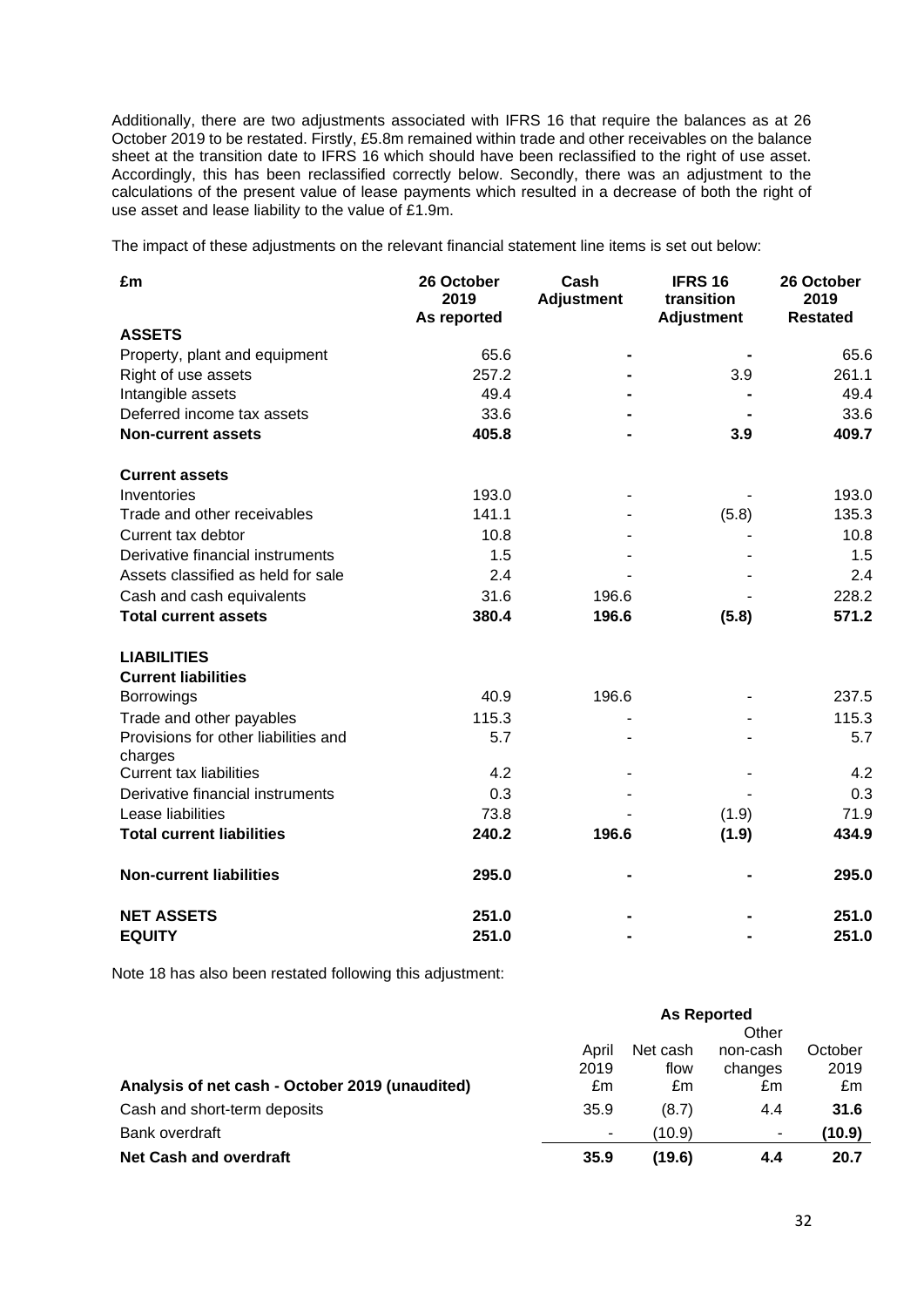|                                                 | <b>Adjustment</b> |          |          |         |
|-------------------------------------------------|-------------------|----------|----------|---------|
|                                                 |                   |          | Other    |         |
|                                                 | April             | Net cash | non-cash | October |
|                                                 | 2019              | flow     | changes  | 2019    |
| Analysis of net cash - October 2019 (unaudited) | £m                | £m       | £m       | £m      |
| Cash and short-term deposits                    | ٠                 | 196.6    | ۰.       | 196.6   |
| Bank overdraft                                  |                   | (196.6)  |          | (196.6) |
| <b>Net Cash and overdraft</b>                   |                   |          |          |         |

|                                                 | <b>Restated</b> |          |          |         |
|-------------------------------------------------|-----------------|----------|----------|---------|
|                                                 |                 |          | Other    |         |
|                                                 | April           | Net cash | non-cash | October |
|                                                 | 2019            | flow     | changes  | 2019    |
| Analysis of net cash - October 2019 (unaudited) | £m              | £m       | £m       | £m      |
| Cash and short-term deposits                    | 35.9            | 187.9    | 4.4      | 228.2   |
| Bank overdraft                                  | -               | (207.5)  |          | (207.5) |
| <b>Net Cash and overdraft</b>                   | 35.9            | (19.6)   | 4.4      | 20.7    |

### **22. Subsequent events**

### **Brexit**

The transition period following the UK's withdrawal from the European Union came to an end on 31 December 2020. We are now following the requirements of the EU-UK Trade and Cooperation Agreement, which was provisionally signed on 30 December 2020.

The operational implications of this for the Group have been outline in the Chief Executive's Review section of this announcement.

### **Covid-19**

On 31 October 2020 the UK Government announced a second national lockdown for England in response to the Covid-19 pandemic to last from 4 November 2020 to 2 December 2020. As part of this lockdown, non-essential retailers were required to close, including the Group's store estate across England. This followed similar measures affecting the store estate in Wales, Northern Ireland and certain EU markets.

From December onwards there have been a series of additional tier-based and national lockdown measures across the UK and EU markets, as well as wider factors affecting open stores, such as social distancing measures, and broader economic and health concerns.

The directors expect a significant negative impact on consumer demand, at least in the short term. These regional lockdowns impacted trading in UK, France, Belgium and Ireland, with temporary store closures leading to 50% of available trading days lost in November and 25% of available trading days lost in December.

While these continued lockdowns have worsened the immediate trading environment, the subsequent announcement of a number of effective vaccines has improved the medium-term outlook, though we remain cautious on the trading, operational and financial impacts.

These ongoing changes to the trading environment as a result of the Covid-19 pandemic are considered to be non-adjusting subsequent events for the purposes of the interim financial statements, as at the balance sheet date the prevailing view that a "second wave" lockdown appeared unlikely.

### **23. Alternative performance measures**

### **Introduction**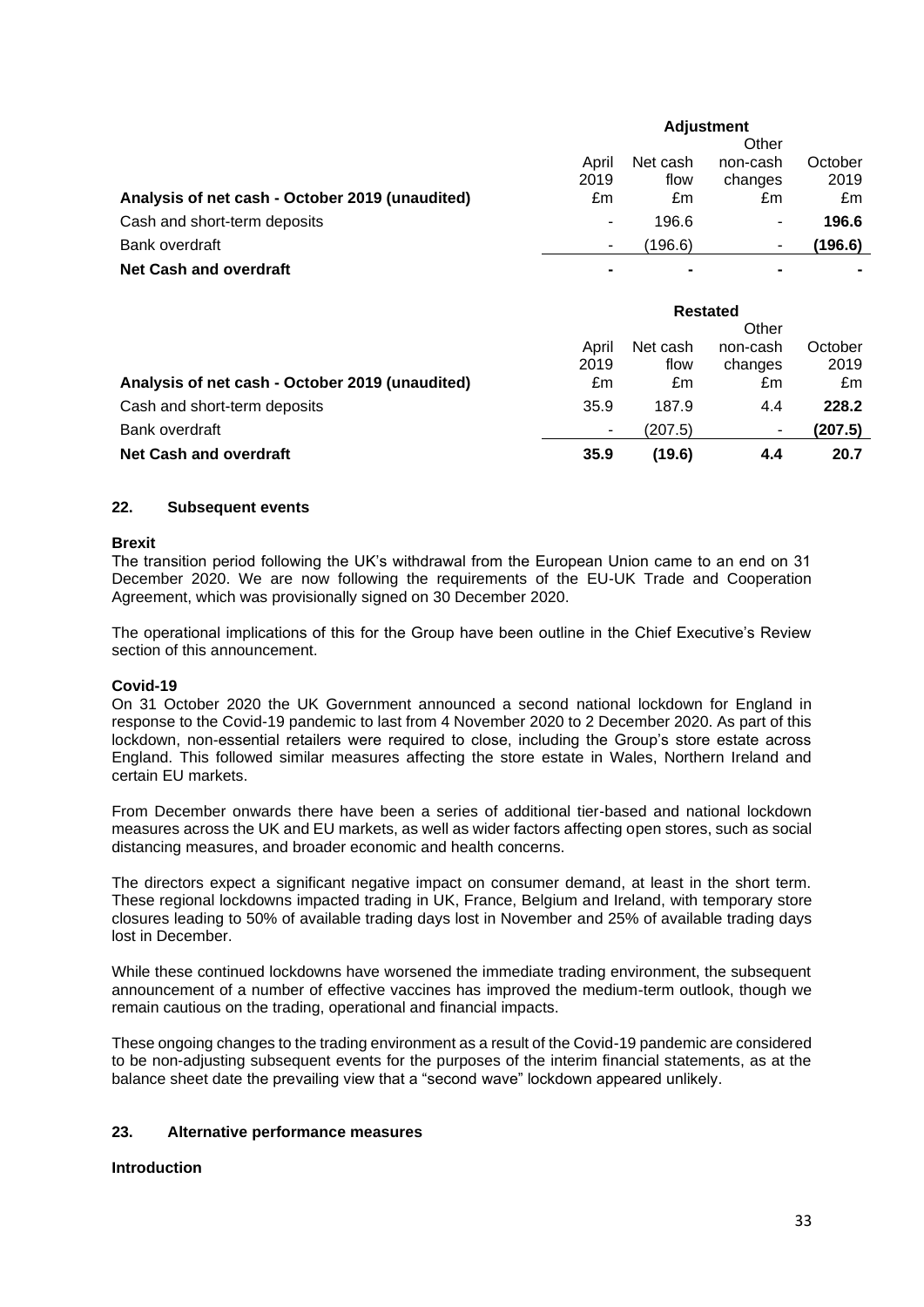The Directors assess the performance of the Group using a variety of performance measures, some are IFRS, and some are adjusted and therefore termed ''non-GAAP'' measures or "Alternative Performance Measures" (''APMs''). The rationale for using adjusted measures is explained below. The Directors principally discuss the Group's results on an ''underlying'' basis. Results on an underlying basis are presented before exceptional and other items.

The APMs used in this Interim Report are: underlying gross profit and margin, underlying operating (loss)/profit and margin, like-for-like revenue growth, underlying (loss)/profit before tax, underlying tax expense and underlying effective tax rate, underlying earnings per share and net cash/debt.

A reconciliation from these non-GAAP measures to the nearest measure prepared in accordance with IFRS is presented below. The APMs we use may not be directly comparable with similarly titled measures used by other companies. There have been no changes in definitions from the prior period.

### **Exceptional and other items**

The Group's statement of comprehensive income and segmental analysis separately identify trading results before exceptional and other items. The Directors believe that presentation of the Group's results in this way is an alternative analysis of the Group's financial performance, as exceptional and other items are identified by virtue of their size, nature or incidence. This presentation is consistent with the way that financial performance is measured by management and reported to the Board and the Executive Committee and assists in providing a relevant analysis of the trading results of the Group. It is also consistent with the way that management is incentivised. In determining whether events or transactions are treated as exceptional and other items, management considers quantitative as well as qualitative factors such as the frequency or predictability of occurrence.

Examples of charges or credits meeting the above definition and which have been presented as exceptional and other items in the current and/or prior years include:

### Exceptional items

- Acquisitions/disposals of significant businesses and investments (including related to the joint venture);
- Impact on deferred tax assets/liabilities for changes in tax rates;
- Business restructuring programmes;
- Derecognition of deferred tax assets (including related to the joint venture); and
- Asset impairment charges and onerous lease provisions.

### Other items

- The movement in the fair value of unrealised financial derivatives; and
- IFRS 2 charges in respect of Founder Share Plan ('FSP').

In the event that other items meet the criteria, which are applied consistently from year to year, they are also treated as exceptional and other items.

### **Exceptional and other items in this period**

The following items have been included within exceptional and other items for the 26 weeks ended 24 October 2020:

Fair value re-measurement of foreign exchange contracts – 1H21, FY20 and 1H20 item The fair value of unrealised financial derivatives is reviewed at the end of each reporting period and unrealised losses/gains are recognised in the Group statement of comprehensive income.

The Directors consider unrealised losses/gains to be 'exceptional and other items' due to both their size and nature. The size of the movement on the fair value of the contracts is dependent in particular on the spot foreign exchange rate at the balance sheet date and an assessment of future foreign exchange volatility applied to the relevant contract currencies; as such the size of the movements can be substantial. The unrealised foreign exchange contracts have been entered into in order to achieve an economic hedge against future payments and receipts and are not a reflection of historic performance. The Directors do not therefore consider these unrealised losses/gains to be a reflection of the trading performance in the period. When contracts mature, the profit or loss is reflected in underlying profit before tax. Hedge accounting is not applied to forward contracts.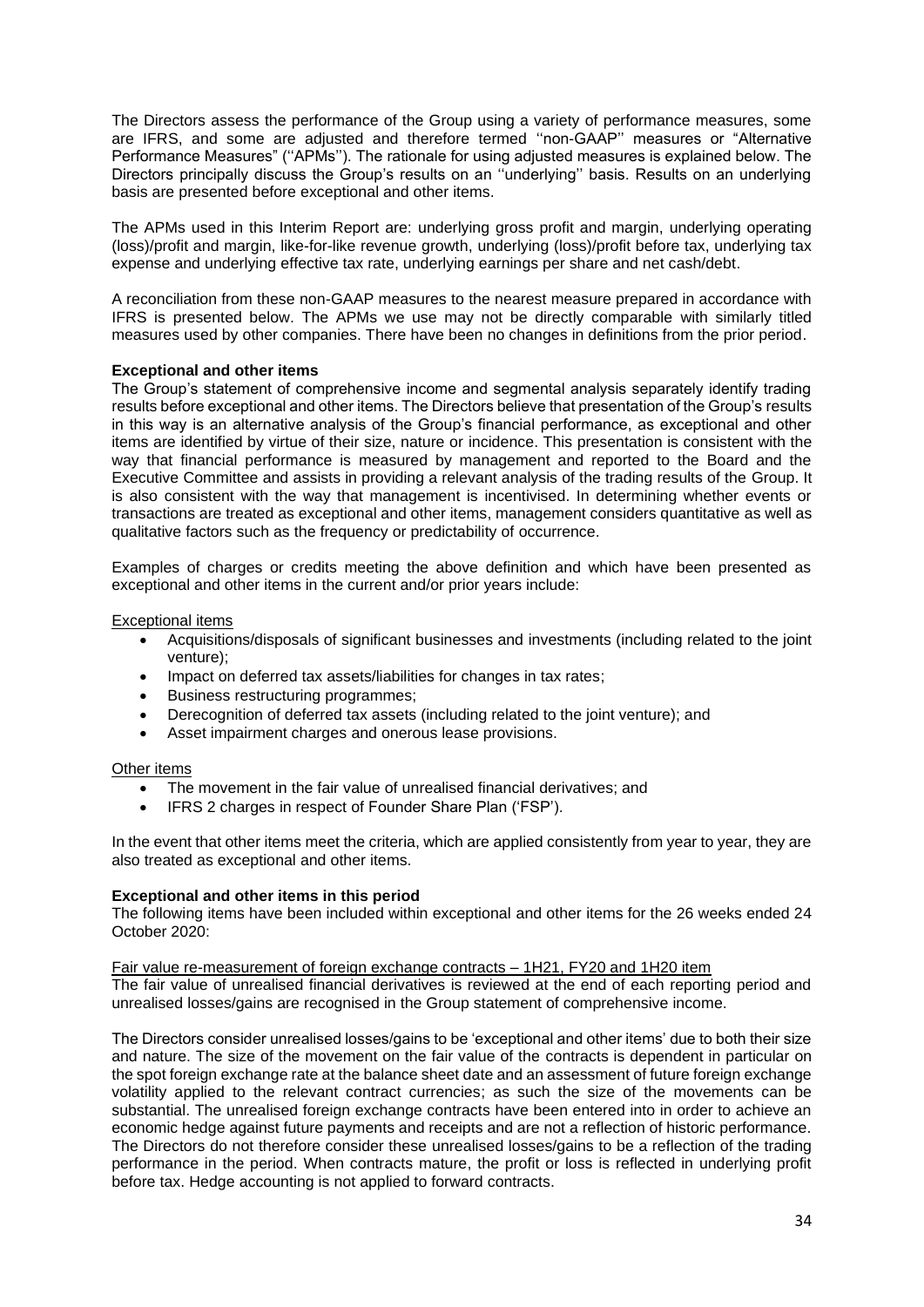### Restructuring, strategic change and other costs – 1H21, FY20 and 1H20 item

In June 2020, it was announced that the Group would undergo a restructuring programme which included redundancies in order to make the Group fit for the future. This resulted in investing in certain areas of the Group whilst changing the structure and reporting lines in other areas of the business. This has resulted in restructuring costs during the period of £0.6m. The Directors consider these to be "exceptional and other" costs due to their size and their "one-off" nature. These are not considered to be a reflection of the trading performance in the period.

### Store asset impairment and onerous property related contracts provision – FY20 item

A store asset impairment and onerous property related contracts provision review was performed during FY20 across the Group's store portfolio. This resulted in fixed assets, intangible assets and right of use assets impairment of £136.8m on the basis that the recoverable amount is less than the carrying value. In addition an onerous property related contracts provision of £12.0m has been recognised, reflecting the shortfall in the net present value of the future rent obligations within the lease.

No such review has been performed during the current period. The Directors consider the store impairment and onerous property related contracts provision to be an "exceptional and other item" due to the materiality of the charge.

#### Founder Share Plan ('FSP') – IFRS 2 charge – 1H21, FY20 and 1H20 item

While there are no cost or cash implications for the Group, the Founder Share Plan ('FSP') falls within the scope of IFRS 2. The Group has included the IFRS 2 charge and related deferred tax movement in relation to the FSP within 'exceptional and other items' for the current and subsequent periods.

The Directors consider the plan to be one-off in nature and unusual in that the share awards are being funded exclusively by the Founders. The full year charge for FY21 has been estimated between £0.3m and £2m. While the charge is spread over a number of financial years, the plan is a one-time scheme. Accordingly the IFRS 2 charge in respect of the FSP is considered to be an 'exceptional and other item' due to the size, nature and incidence of the scheme. There are no known recent examples within quoted companies of incentive arrangements operating in a similar way to the FSP. While unusual in terms of size, the plan is also unusual with regard to its treatment in what is essentially a personal arrangement, with no net cost or cash and minimal administrative burden to the Company. There are no other adjustments anticipated in respect of the scheme other than the IFRS 2 charge.

Therefore, the Directors consider the charge to be significant in terms of its potential influence on the readers' interpretation of the Group's financial performance and not a reflection of the trading performance in the period.

### **Underlying gross profit and margin**

In the opinion of the Directors, underlying gross profit and margin are measures which seek to reflect the underlying performance of the Group that will contribute to long-term sustainable profitable growth. It is a key internal management metric for assessing segmental performance. As such, they exclude the impact of exceptional and other items.

A reconciliation from gross profit, the most directly comparable IFRS measure, to the underlying gross profit and margin is set out below.

|                                | 1H21  | 1H <sub>20</sub> | <b>FY20</b> |
|--------------------------------|-------|------------------|-------------|
|                                | £m    | £m               | £m          |
| <b>Reported revenue</b>        | 282.7 | 369.1            | 704.4       |
| Gross profit                   | 146.2 | 207.8            | 377.9       |
| Exceptional and other items    | ۰     | ٠                |             |
| <b>Underlying gross profit</b> | 146.2 | 207.8            | 377.9       |
|                                | 1H21  | 1H <sub>20</sub> | <b>FY20</b> |
|                                | $\%$  | $\%$             | %           |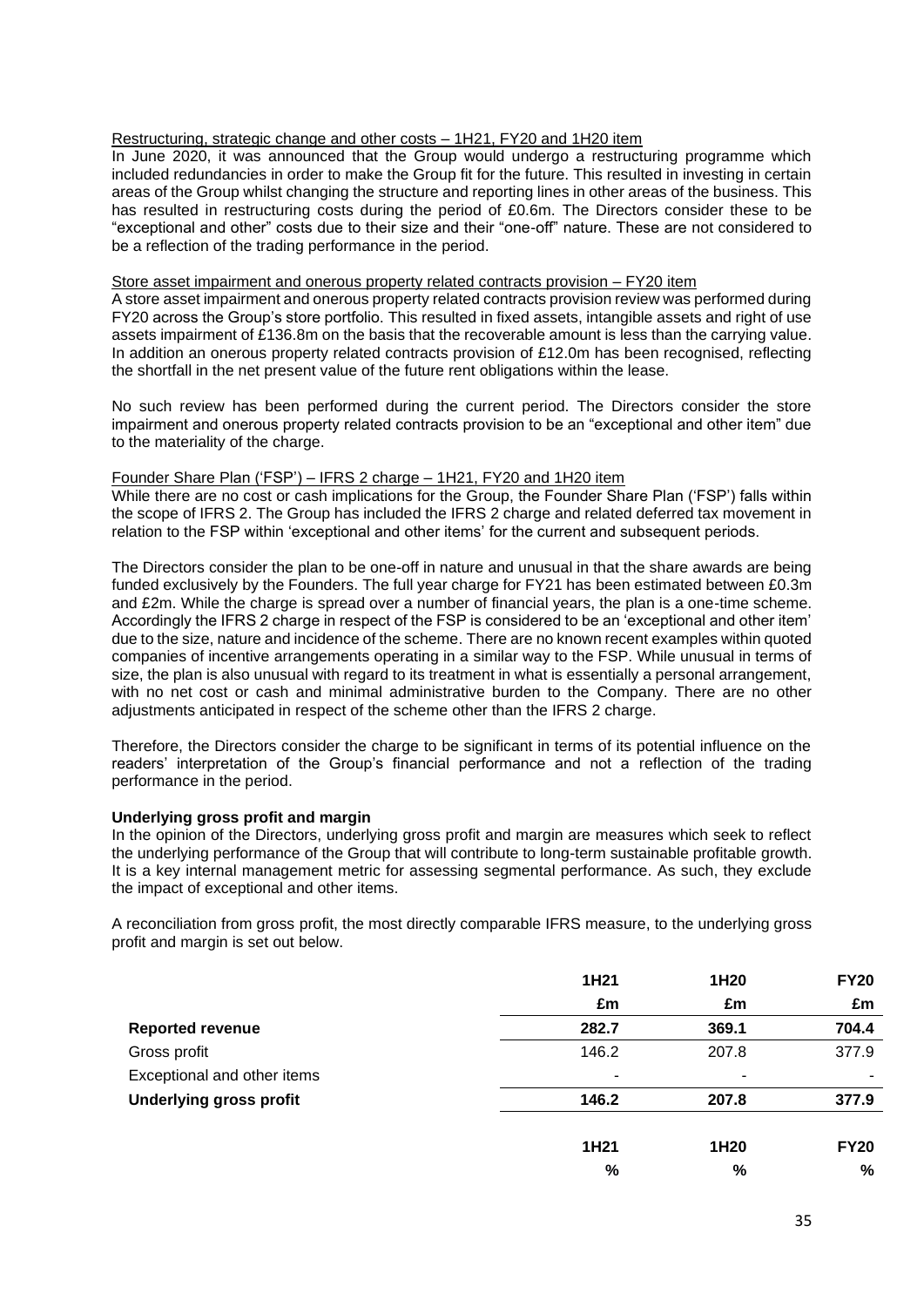| Gross margin            | 51.7% | 56.3% | 53.6% |
|-------------------------|-------|-------|-------|
| Underlying gross margin | 51.7% | 56.3% | 53.6% |

### **Underlying operating (loss)/profit and margin**

In the opinion of the Directors, underlying operating (loss)/profit and margin are measures which seek to reflect the underlying performance of the Group that will contribute to long-term sustainable profitable growth. The Directors focus on the trends in underlying operating profit and margins, and it is a key internal management metric for assessing segmental performance. As such, they exclude the impact of exceptional and other items.

A reconciliation from operating (loss)/profit, the most directly comparable IFRS measure, to the underlying operating (loss)/profit and margin is set out below.

|                                           | 1H21      | 1H20   | <b>FY20</b> |
|-------------------------------------------|-----------|--------|-------------|
|                                           | £m        | £m     | £m          |
| <b>Reported revenue</b>                   | 282.7     | 369.1  | 704.4       |
| Operating loss                            | (15.3)    | (0.6)  | (159.4)     |
| Exceptional and other items               | 8.3       | 1.9    | 125.1       |
| <b>Underlying operating (loss)/profit</b> | (7.0)     | 1.3    | (34.3)      |
|                                           | 1H21      | 1H20   | <b>FY20</b> |
|                                           | %         | %      | %           |
| Operating margin                          | (5.4)%    | (0.2)% | $(22.6)\%$  |
| <b>Underlying operating margin</b>        | $(2.5)\%$ | 0.4%   | (4.9)%      |

### **Like-for-like revenue growth**

In the opinion of the Directors, like-for-like revenue growth is a measure which seeks to reflect the underlying performance of the Group's stores without the impact of new or closed stores in the year. The Directors consider this to be an important measure of Group performance and is consistent with how the business performance is reported to and assessed by the Board and the Executive Committee. It is a key internal management metric for assessing revenue performance. Like-for-like sales growth is defined as the year-on-year increase in revenue from stores and concessions open for more than one year, and allowing for store upsizing of no more than 100% in original trading space, less the impact of store closures. As such, they exclude the changes to the store portfolio. This is a new measure in the period following the change in Directors.

A reconciliation from reported revenue growth, the most directly comparable IFRS measure, to the likefor-like revenue growth is set out below.

|                                      | 1H <sub>21</sub> | 1H <sub>20</sub> | <b>FY20</b> |
|--------------------------------------|------------------|------------------|-------------|
|                                      | %                | %                | %           |
| Reported retail revenue growth %     | (19.3%)          | $(11.4\%)$       | (19.2)%     |
| Like-for-like store revenue growth % | $(30.2\%)$       | $(11.8\%)$       | $(14.4)\%$  |

### **Underlying loss before tax**

In the opinion of the Directors, underlying loss before tax is a measure which seeks to reflect the underlying performance of the Group that will contribute to long-term sustainable profitable growth. The Directors consider this to be an important measure of Group performance and is consistent with how the business performance is reported to and assessed by the Board and the Executive Committee.

This is a measure used within the Group's incentive plans. Refer to the Remuneration Report in the Group Annual Report FY20 for explanation of why this measure is used within incentive plans.